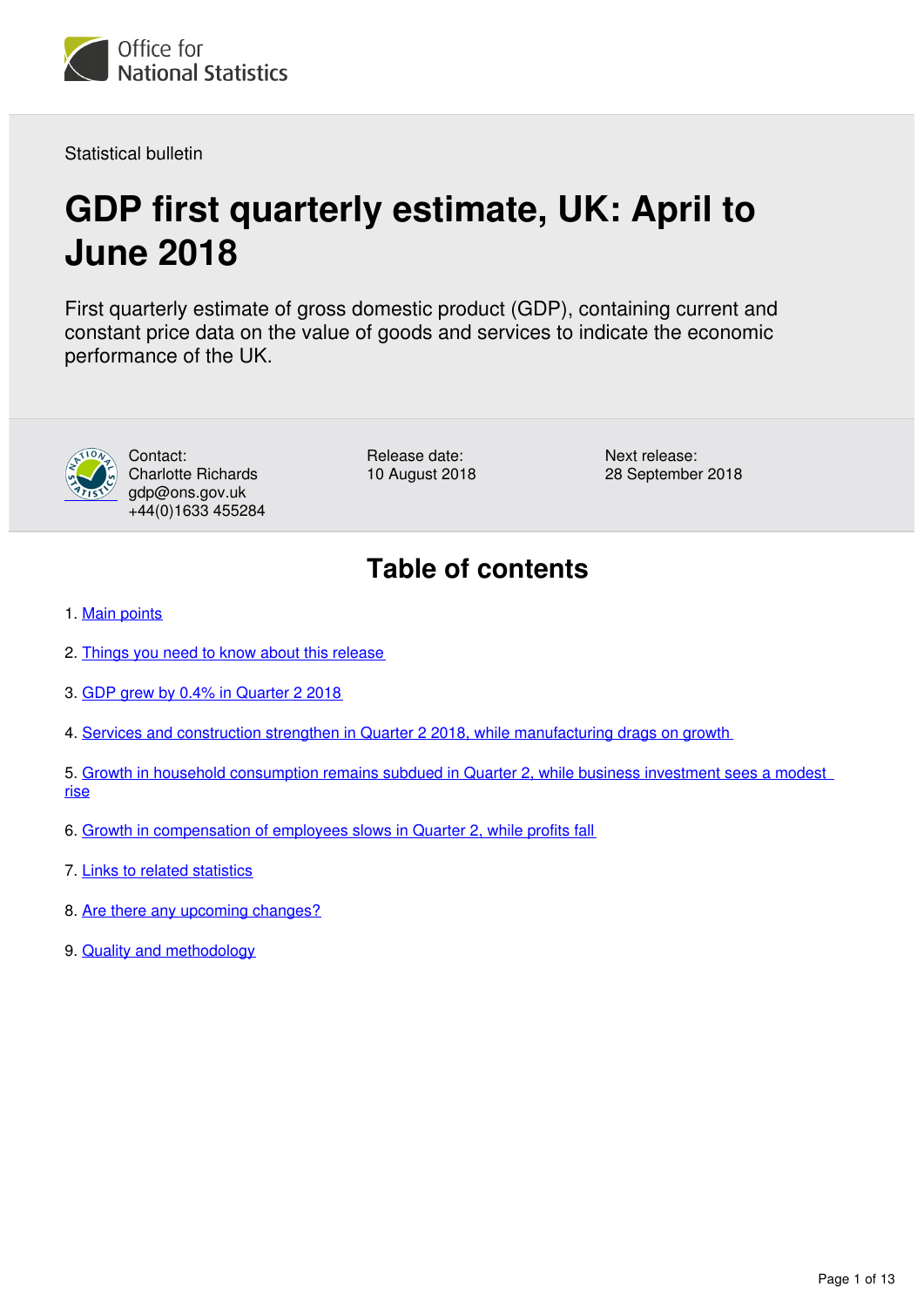# <span id="page-1-0"></span>**1 . Main points**

- UK gross domestic product (GDP) in volume terms was estimated to have increased by 0.4% between Quarter 1 (Jan to Mar) 2018 and Quarter 2 (Apr to June) 2018.
- The services industries and construction increased in Quarter 2 2018, by 0.5% and 0.9% respectively; while production decreased by 0.8%.
- Household spending grew by 0.3% and business investment increased by 0.5% between Quarter 1 and Quarter 2 2018.
- The trade deficit widened by £4.7 billion in Quarter 2 2018 (in current price terms), with net trade dragging on GDP growth as a result.
- Growth in compensation of employees slowed in Quarter 2 2018 to 0.6%, but continued to contribute positively to GDP growth.

# <span id="page-1-1"></span>**2 . Things you need to know about this release**

Gross domestic product (GDP) growth is the main indicator of economic performance. There are three approaches used to measure GDP; the output approach, the expenditure approach and the income approach.

Further information on all three approaches to measuring GDP can be found in the short quide to national [accounts \(PDF, 317KB\)](http://webarchive.nationalarchives.gov.uk/20160105160709/http:/www.ons.gov.uk/ons/guide-method/method-quality/specific/economy/national-accounts/articles/2011-present/a-short-guide-to-the-uk-national-accounts.pdf).

Data in chained volume measures within this bulletin have had the effect of price changes removed (in other words, the data are deflated), with the exception of income data, which are only available in current prices.

Today's provisional estimate of quarterly GDP is the first under the new publication model[,](https://www.ons.gov.uk/economy/grossdomesticproductgdp/articles/introducinganewpublicationmodelforgdp/2018-04-27) which has been in effect from July 2018. By pushing back the publication of the first estimate of quarterly GDP by two weeks, it is expected that this will lead to improvements in the accuracy and reliability of this initial estimate. It has also allowed for a timelier publication of the expenditure and income measures of GDP. Newly-published estimates of the monthly path of GDP are also available.

### **Revisions**

In line with the [National Accounts Revisions Policy](http://www.ons.gov.uk/methodology/methodologytopicsandstatisticalconcepts/revisions/revisionspoliciesforeconomicstatistics) the period open for revision in this release is Quarter 2 (Apr to June) 2018 only.

# <span id="page-1-2"></span>**3 . GDP grew by 0.4% in Quarter 2 2018**

UK gross domestic product (GDP) is estimated to have increased by 0.4% in Quarter 2 (Apr to June) 2018, up from 0.2% in the previous quarter (Figure 1). This pick-up in growth following a weak Quarter 1 (Jan to Mar) was in line with market expectations.

GDP rose by 1.3% in Quarter 2 2018 compared with the same quarter a year ago.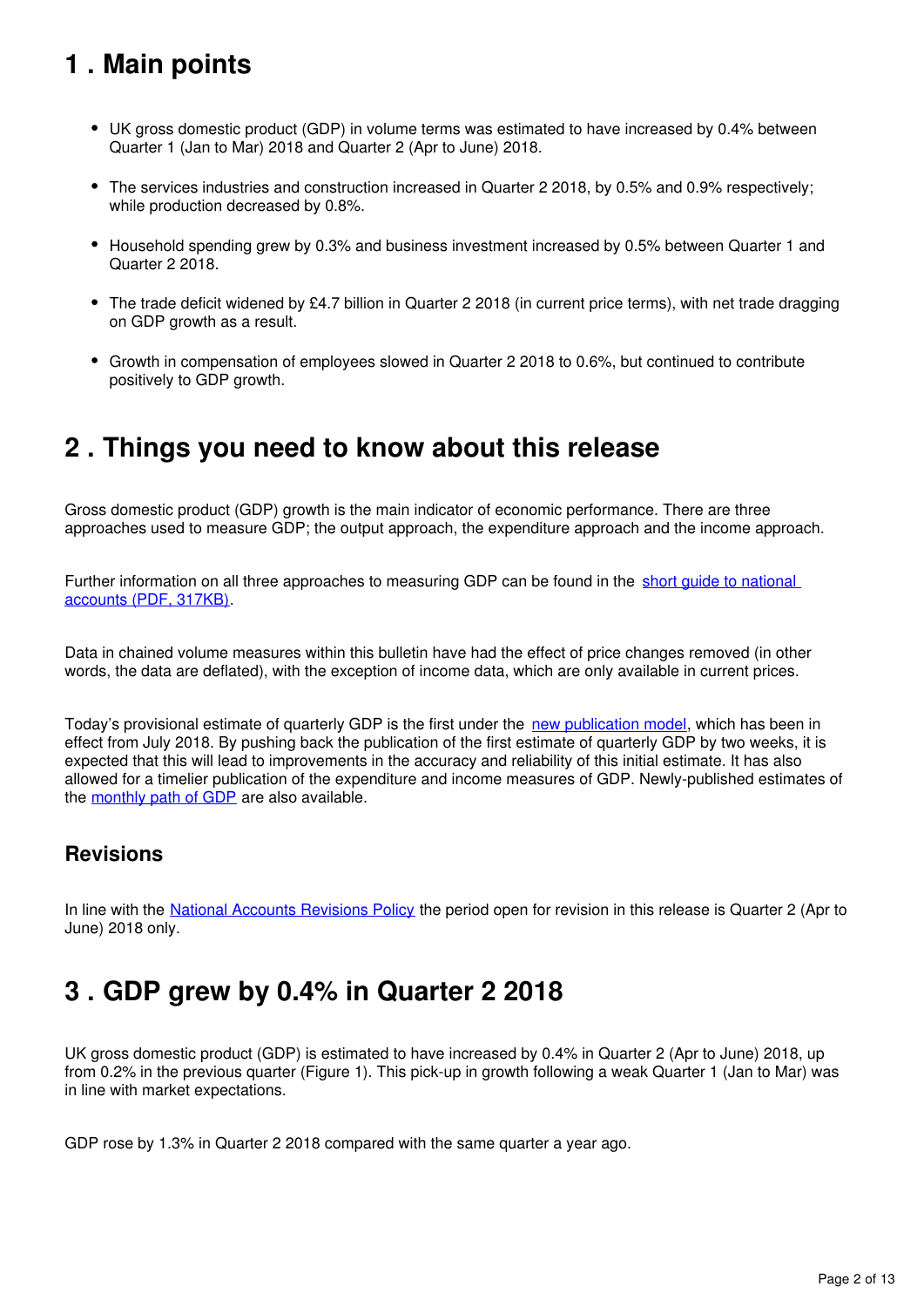#### **UK, Quarter 1 (Jan to Mar) 2008 to Quarter 2 (Apr to June) 2018**

# Figure 1: Real GDP growth recovers to 0.4% in Quarter 2 (Apr to **lune) 2018**



UK, Quarter 1 (Jan to Mar) 2008 to Quarter 2 (Apr to June) 2018

#### **Source: Office for National Statistics**

#### **Notes:**

1. Q1 refers to Quarter 1 (Jan to Mar), Q2 refers to Quarter 2 (Apr to June), Q3 refers to Quarter 3 (July to Sept), and Q4 refers to Quarter 4 (Oct to Dec).

As previously reported, the [adverse weather conditions in Quarter 1](https://www.ons.gov.uk/economy/nationalaccounts/uksectoraccounts/articles/monthlyeconomiccommentary/june2018#the-uk-economy-grew-by-02-in-quarter-1-2018-revised-up-from-the-second-estimate-of-01) had an effect on some areas of the economy, although its overall effect appears so far to have been limited. Today's figures show that there has been some unwinding of the impacts in affected industries. The pick-up in Quarter 2 reflects, to some extent, consumers taking advantage of the warm weather and World Cup celebrations. However, Figure 2 shows that abstracting from these quarterly movements, the underlying trend in real GDP is one of slowing growth. The UK economy grew by 0.6% in the first half of 2018, compared with the second half of 2017 – continuing the declining trend seen since the second half of 2014.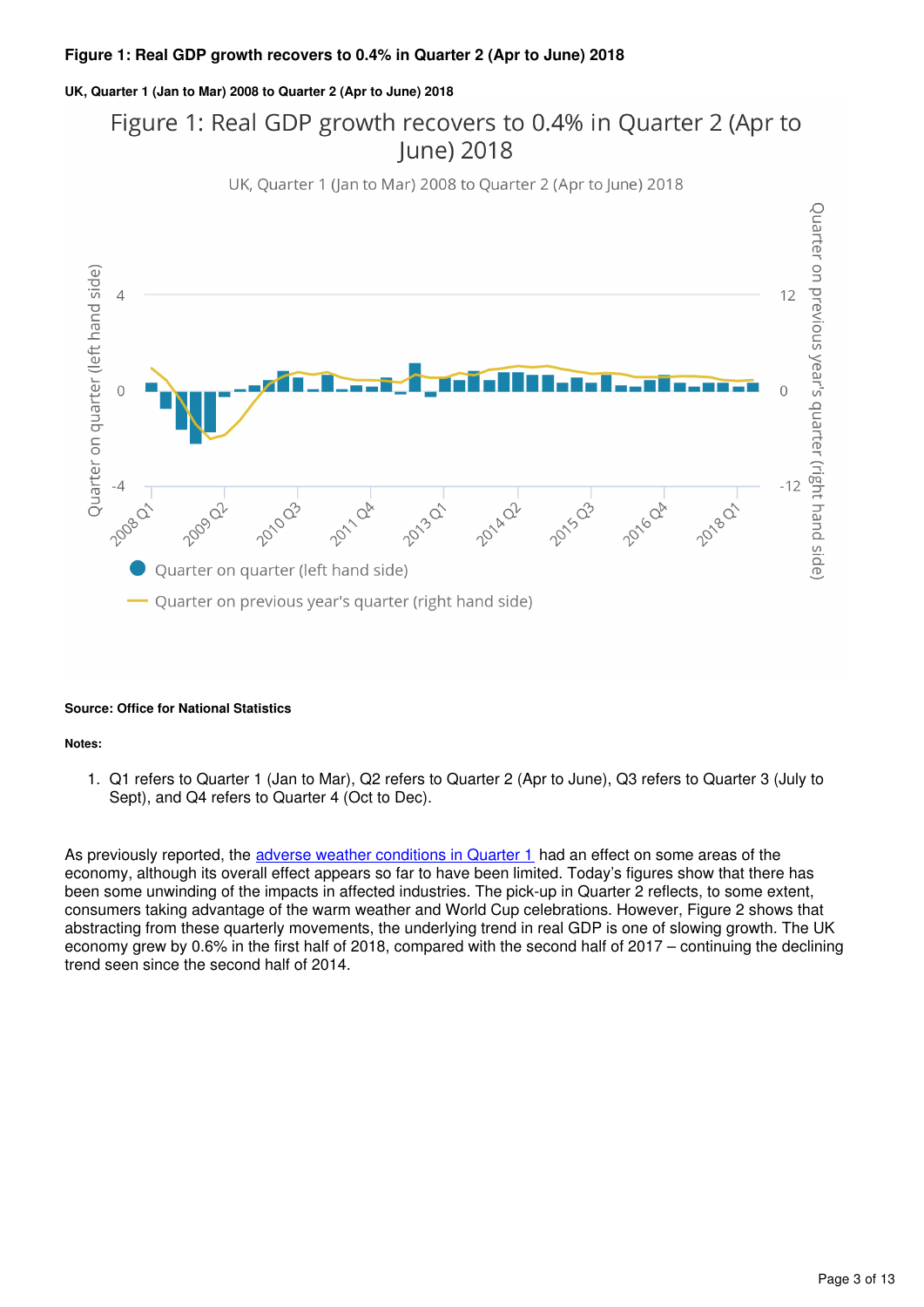#### **UK, Jan to June 2010 to Jan to June 2018**

# Figure 2: The underlying trend in real GDP is one of slowing growth

UK, Jan to June 2010 to Jan to June 2018



#### **Source: Office for National Statistics**

#### **Notes:**

1. H1 refers to Half 1 (Jan to June) and H2 refers to Half 2 (July to Dec).

The implied GDP deflator represents the broadest measure of inflation in the domestic economy, as it reflects changes in the price of all goods and services that comprise GDP, including the price movements in private and government consumption, investment and the relative price of exports and imports. In the year to Quarter 2 2018, the GDP deflator increased by 1.7%, slightly stronger than the 1.6% seen in the year to Quarter 1. This increase reflected strengthening price growth in all expenditure components except household consumption.

The slowing of the household consumption deflator from 2.1% in the year to Quarter 1 2018 to 1.9% in the latest quarter largely reflects a fall-back in growth in line with more typical quarterly movements. This follows strong rises in both Quarter 4 (Oct to Dec) 2017 and Quarter 1 2018, in implied prices in the miscellaneous goods and services category, largely linked to financial services, which can be volatile.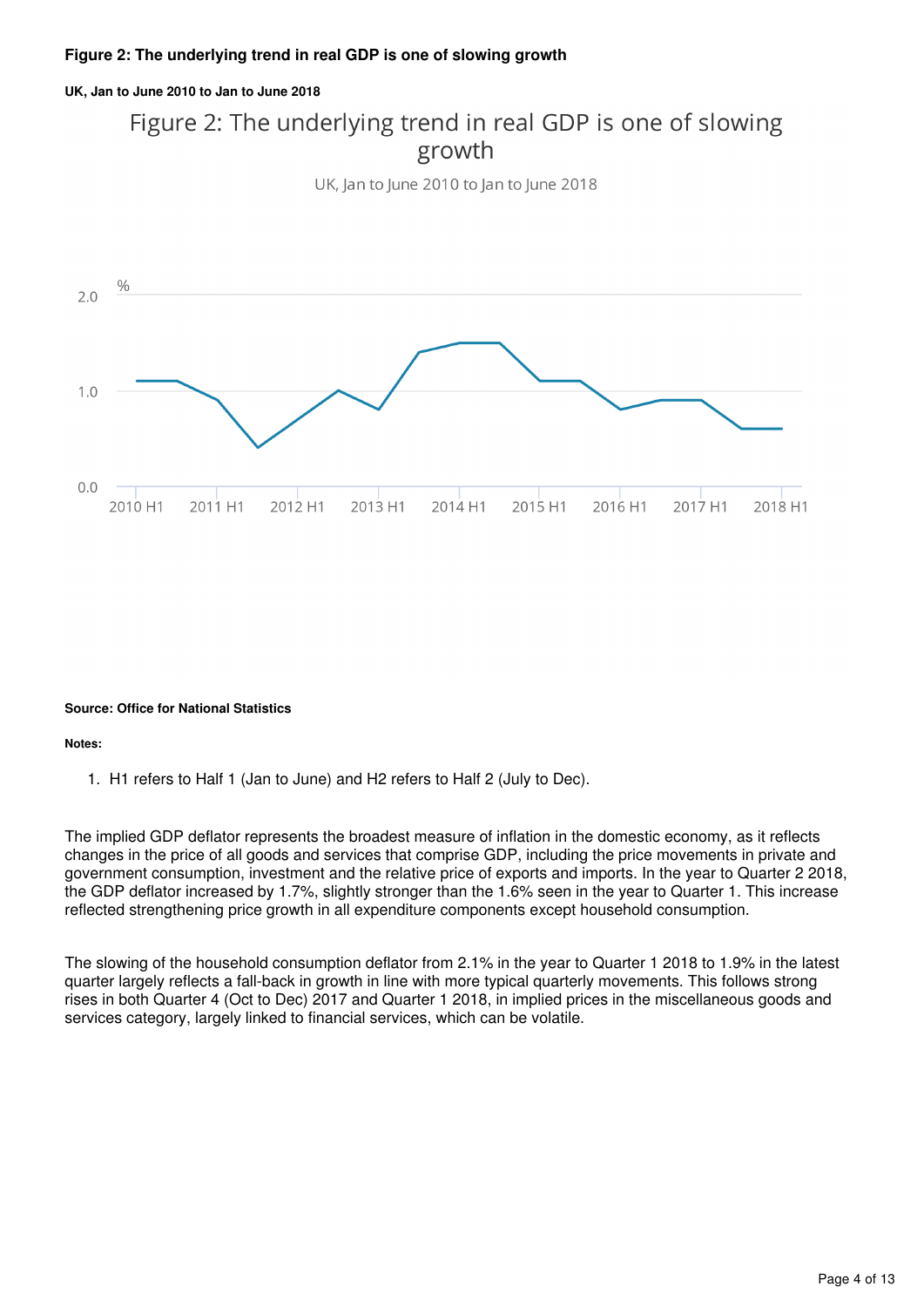# <span id="page-4-0"></span>**4 . Services and construction strengthen in Quarter 2 2018, while manufacturing drags on growth**

The output measure of gross domestic product (GDP) grew by 0.4% in Quarter 2 (Apr to June) 2018, driven by stronger growth in both the services and construction industries (Figure 3). These rises were offset by a fall in production, driven by manufacturing and energy supply, while growth in both mining and quarrying, and waste management continued.

While its overall effect was limited, the adverse weather in Quarter 1 (Jan to Mar) had some impact on the economy, particularly in construction, energy supply and some areas of retail. Figure 3 shows how some of these effects have unwound in Quarter 2 – although it is hard to distinguish the effect of a bounce back from the boost given by the better than usual weather in Quarter 2.

In the construction industry[,](https://www.ons.gov.uk/releases/constructionoutputingreatbritainjune2018andaprtojune2018) the latest figures show that output recovered to rise by 0.9% in Quarter 2 2018 – contributing 0.1 percentage points towards GDP growth. However, growth remains below the quarterly average for 2017 (1.1%). Driving the growth in Quarter 2 was non-housing repair and maintenance (up 3.9%) and new work public housing (up 10.4%) – contributing 0.6 and 0.4 percentage points respectively towards total construction output. Partly offsetting this, new private housing fell by 2.4%, marking the weakest quarterly growth since Quarter 2 2012. This soft outturn follows a period of strong growth in private housebuilding, with the sector making the largest positive contribution to construction growth in 2017.

While there was some anecdotal evidence from a small number of businesses suggesting that the favourable weather in June had helped boost construction activity, overall it is difficult to determine if this is a result of the warm weather or a bounce back effect following a weak Quarter 1 2018. Some external surveys, such as the [Construction Purchasing Managers' Index](https://www.cips.org/en/supply-management/news/2018/may/construction-rebounds-from-snow-disruption/) (PMI) noted the resumption of housebuilding activity in April 2018 following a weather-affected March. The survey also noted weather-related improvements for commercial building and civil engineering activity. However, the strength in construction output in Quarter 2 did not solely reflect a bounce back from Quarter 1 due to poor weather. The weakness in Quarter 1 2018 was also due to [a sharp fall in](https://www.ons.gov.uk/economy/nationalaccounts/uksectoraccounts/articles/monthlyeconomiccommentary/april2018)  [output in January 2018,](https://www.ons.gov.uk/economy/nationalaccounts/uksectoraccounts/articles/monthlyeconomiccommentary/april2018) as previously published. Therefore, the overall impact of the weather on construction output can be difficult to quantify.

Today's new *[Index of Production](https://www.ons.gov.uk/releases/ukindexofproductionjune2018)* figures show that output in the production sector fell by 0.8% in Quarter 2 2018 – the weakest quarterly growth since Quarter 4 (Oct to Dec) 2012. This was driven by a 0.9% fall in manufacturing and a 2.7% fall in energy supply, while mining and quarrying, and waste management production both rose by 0.7% and 1.9% respectively. Following the cold weather boost to energy supply in Quarter 1 2018 – which offset some of the effects of depressed activity in other areas of the economy – energy supply fell by 2.7% in Quarter 2. This was due to warmer weather conditions, which led to a fall in electricity and gas production in April and May. Energy supply remains 1.4% below the level recorded in Quarter 4 2017, prior to the unusual weather conditions.

The quarterly growth in mining and quarrying follows a particularly strong Quarter 1 after the Forties Pipeline shutdown in December 2017. Driving the Quarter 2 growth was an 9.1% rise in crude petroleum and natural gas production in April due to fields coming out of maintenance. However, further maintenance in May and June subdued the quarterly growth.

The quarterly decline in manufacturing primarily reflected a weak April outturn, with output falling by 1.2% in the month, before recovering to rise by 0.6% in May and 0.4% in June. The quarterly fall was driven by declines in the manufacture of basic metals and metal products (negative 4.6%), other machinery and equipment (negative 4.5%), and transport equipment (negative 1.6%). This marks the second consecutive quarterly decline in manufacturing output, which has not been seen since Quarter 1 2016.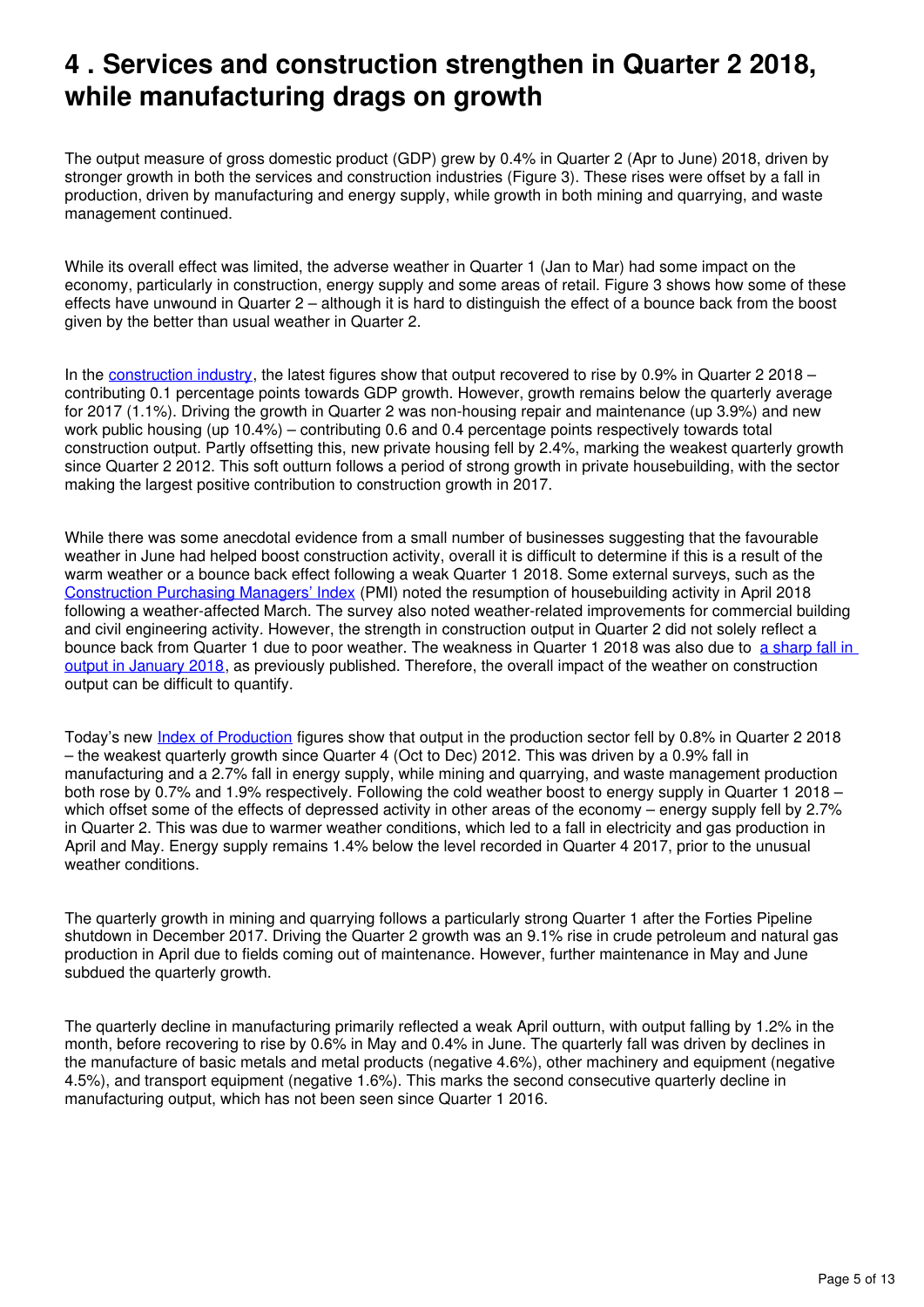Consistent with the latest *[trade figures](https://www.ons.gov.uk/releases/uktradejune2018)*[,](https://www.ons.gov.uk/releases/uktradejune2018) the weakness in manufacturing in Quarter 2 largely reflects an easing in manufacturing export growth. This is consistent with external evidence, with the British Chambers of Commerce's (BCC) Quarterly Economic Survey noting that domestic manufacturing sales improved in Quarter 2 while [manufacturing exports slowed.](https://www.britishchambers.org.uk/news/2018/07/bcc-quarterly-economic-survey-recruitment-difficulties-and-tougher-trading-conditions-face-firms-amid-sluggish-uk-growth) [Survey evidence from the Bank of England](https://www.bankofengland.co.uk/agents-summary/2018/2018-q2) also suggests that the slowdown in manufacturing exports reflects an easing in global demand for products such as UK-produced vehicles and materials for processing destined for China.

#### **Figure 3: Services and construction growth picked up in Quarter 2 (Apr to June) 2018, while manufacturing was weak**

#### **UK, Quarter 1 (Jan to Mar) 2018 and Quarter 2 (Apr to June) 2018**

# Figure 3: Services and construction growth picked up in Quarter 2 (Apr to June) 2018, while manufacturing was weak



UK, Quarter 1 (Jan to Mar) 2018 and Quarter 2 (Apr to June) 2018

#### **Source: Office for National Statistics**

#### **Notes:**

1. Q1 refers to Quarter 1 (Jan to Mar), Q2 refers to Quarter 2 (Apr to June), Q3 refers to Quarter 3 (July to Sept), and Q4 refers to Quarter 4 (Oct to Dec).

Growth in [services output](https://www.ons.gov.uk/releases/ukindexofservicesjun2018) increased to 0.5% in Quarter 2 2018, contributing 0.4 percentage points to growth in GDP. This marked the strongest quarterly growth in services since Quarter 4 2016 – services growth has been relatively subdued since the start of 2017, with an average quarterly growth rate of 0.3%. This slowdown in 2017 was driven by a decline in output from consumer-focused industries. This strength in Quarter 2 2018 reflects a pick-up in a number of services industries, particularly wholesale and retail trade (Figure 4), which had been identified as being affected by the adverse weather earlier in the year.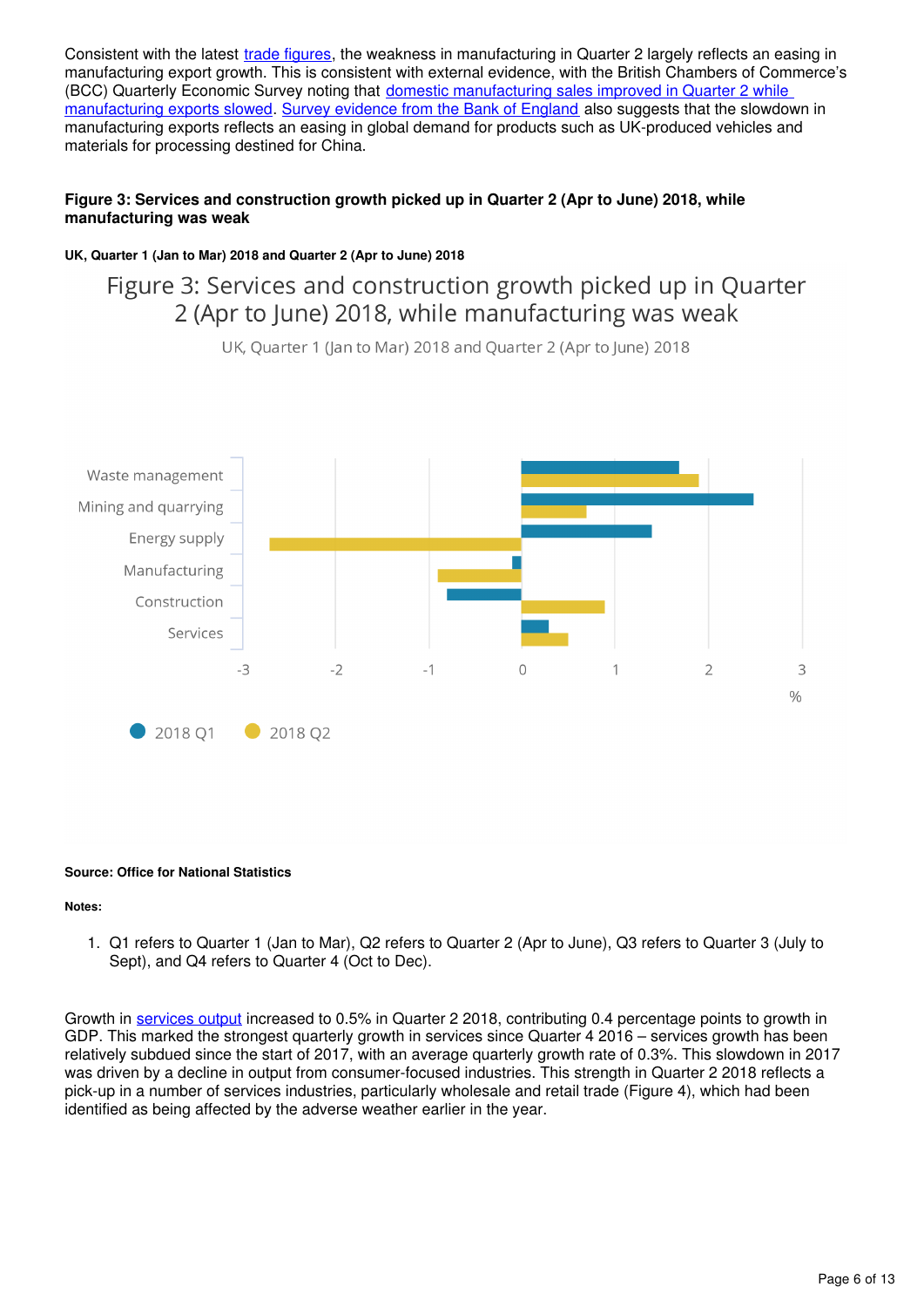Retail trade fell by 0.3% in Quarter 1 2018, driven by a sharp decline in petrol sales with the adverse weather conditions keeping shoppers indoors. This was partly offset by a boost to online retail spending, with department stores seeing particularly strong growth in their internet sales. Following this weakness in Quarter 1, the retail industry bounced back in Quarter 2, with output rising by 2.1% – the highest quarterly growth rate since Quarter 1 2004, which also saw growth of 2.1%.

The June [retail sales figures](https://www.ons.gov.uk/businessindustryandtrade/retailindustry/bulletins/retailsales/june2018) showed that this strength was driven by buoyant food and drink sales, with consumers taking advantage of the warm weather and World Cup celebrations. However, the month of June saw a fall in overall retail sales volumes, reflecting a decline in non-food sales due to these same factors. This narrative is corroborated by external survey evidence, with the [British Retail Consortium's \(BRC\) Retail Sales](https://brc.org.uk/retail-insight-analytics/retail-sales-reports/retail-sales-monitor)  [Monitor for May and June](https://brc.org.uk/retail-insight-analytics/retail-sales-reports/retail-sales-monitor) linking the warm weather, World Cup festivities, two Bank Holidays and a Royal Wedding to increased demand for items such as beer, barbecues, summer clothing and garden furniture, but that sales of many other items fell in the month of June.

#### **Figure 4: The pickup in services growth in Quarter 2 (Apr to June) 2018 was driven primarily by stronger growth in wholesale and retail trade, and transport, storage and communications**

#### **UK, Quarter 1 (Jan to Mar) 2018 and Quarter 2 (Apr to June) 2018**

Figure 4: The pickup in services growth in Quarter 2 (Apr to June) 2018 was driven primarily by stronger growth in wholesale and retail trade, and transport, storage and communications





#### **Source: Office for National Statistics**

#### **Notes:**

1. Q1 refers to Quarter 1 (Jan to Mar), Q2 refers to Quarter 2 (Apr to June), Q3 refers to Quarter 3 (July to Sept), and Q4 refers to Quarter 4 (Oct to Dec).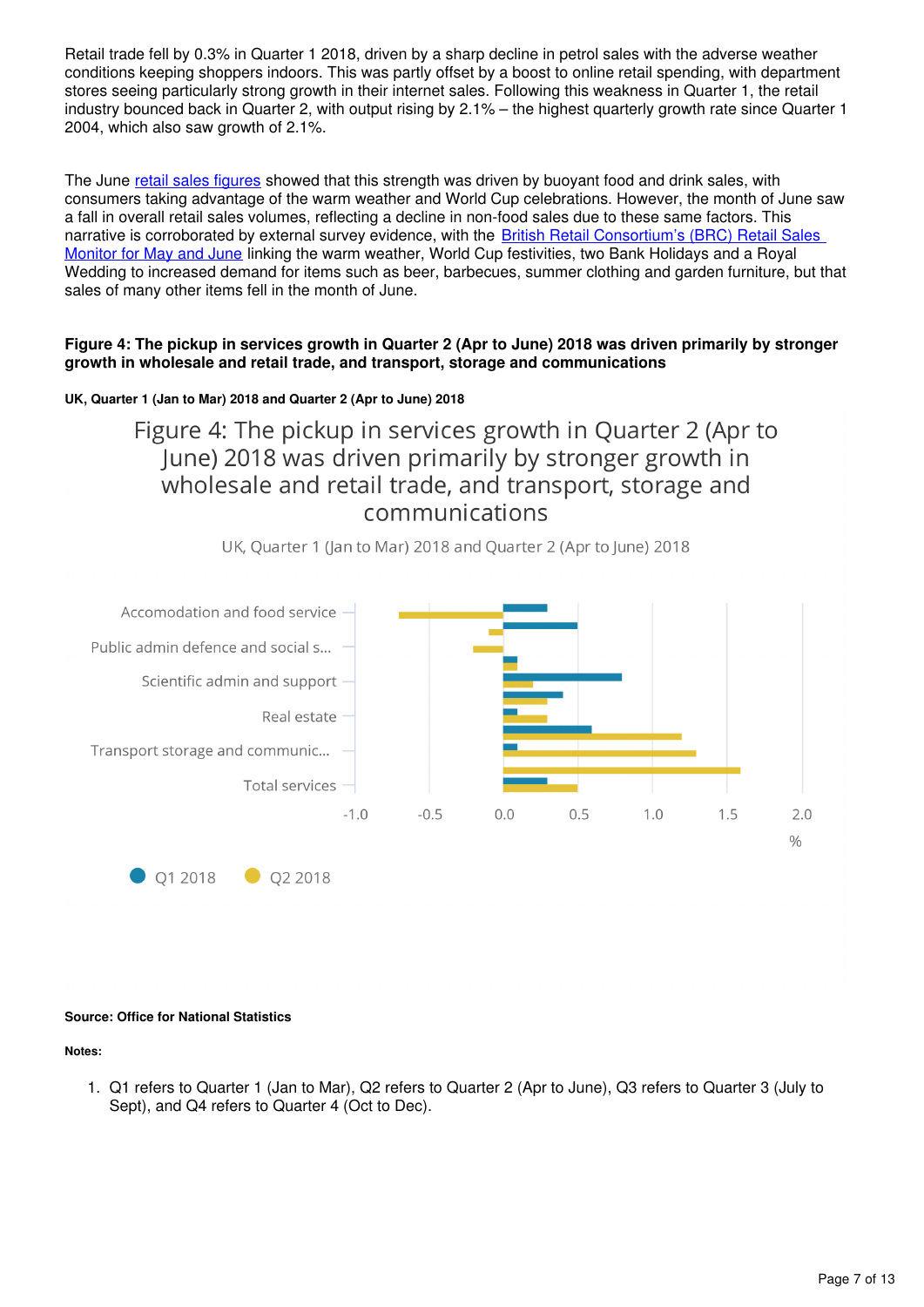Meanwhile, transport, storage and communications rose by 1.3% in Quarter 2 2018, following modest growth of 0.1% in Quarter 1. There was no notable effect due to the weather in this sector with the pick-up due to particular strength in computer programming, motion pictures, and warehousing and support activities for transportation. Growth in business services and finance – which had been the largest positive contributor to services growth for the previous three quarters – slowed in Quarter 2. This was driven partly by a fall in architectural and engineering activities, which saw its growth fall to negative 0.4% in Quarter 2 from 3.8% in Quarter 1 – when it was the largest contributor to total services output.

# <span id="page-7-0"></span>**5 . Growth in household consumption remains subdued in Quarter 2, while business investment sees a modest rise**

The expenditure measure of gross domestic product (GDP) increased by 0.4% in Quarter 2 (Apr to June) 2018. Household consumption, government consumption and gross capital formation all contributed positively to growth, while net trade subtracted from growth (Figure 5).

#### **Figure 5: Gross capital formation drives growth in the expenditure measure of GDP whilst net trade contributes negatively**

**UK, Quarter 1 (Jan to Mar) 2017 to Quarter 2 (Apr to June) 2018**

# Figure 5: Gross capital formation drives growth in the expenditure measure of GDP whilst net trade contributes negatively



UK, Quarter 1 (Jan to Mar) 2017 to Quarter 2 (Apr to June) 2018

#### **Source: Office for National Statistics**

**Notes:**

- 1. Q1 refers to Quarter 1 (Jan to Mar), Q2 refers to Quarter 2 (Apr to June), Q3 refers to Quarter 3 (July to Sept), and Q4 refers to Quarter 4 (Oct to Dec).
- 2. NPISH are Non-profit institutions serving households.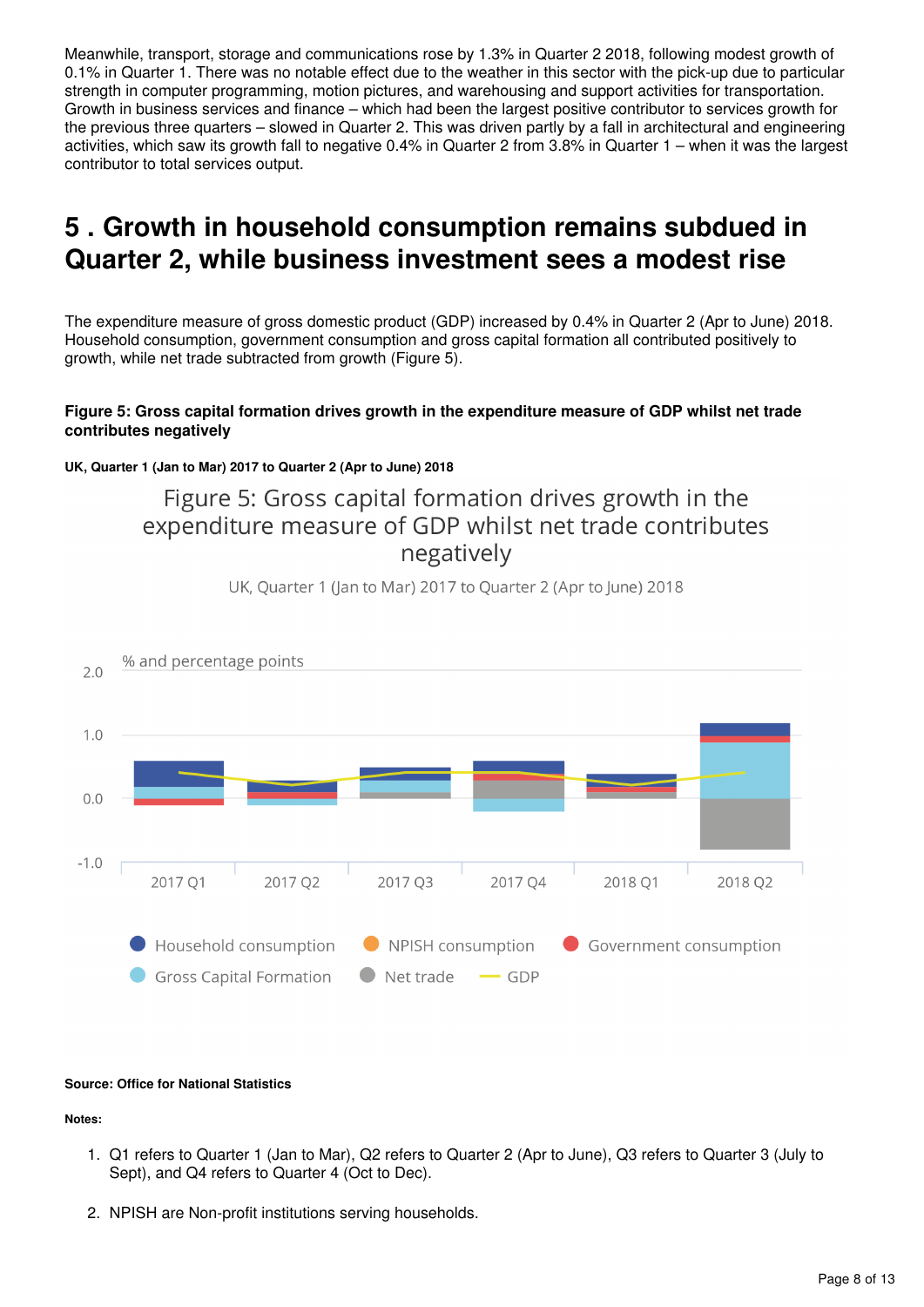Growth in household consumption strengthened slightly in Quarter 2 2018, although it remained relatively subdued at 0.3%. Quarter-on-year-ago growth in household consumption – which has been declining since mid-2016 – fell to 1.1% in Quarter 2, the weakest since Quarter 1 (Jan to Mar) 2012.

Gross fixed capital formation (GFCF) is estimated to have increased by 0.8% in Quarter 2 2018, driven by rises in business investment (0.5%) and private dwelling investment (1.1%). While private dwelling investment rose in Quarter 2, growth slowed compared with Quarter 1 (1.5%). This is broadly in line with construction figures for new private housing, and private housing repair and maintenance, which together fell by 1.0% in Quarter 2.

The modest rise in business investment followed a weak Quarter 1, in which business investment fell by its sharpest rate since Quarter 4 (Oct to Dec) 2016. This rise in the latest quarter saw business investment return to virtually the same level seen in Quarter 4 2017. Growth in business investment has been subdued in recent periods, consistent with external surveys, which have suggested that investment intentions have been dampened by Brexit-related economic and political uncertainties. According to the latest Bank of England Agents' summary [survey \(PDF, 99KB\),](https://www.bankofengland.co.uk/-/media/boe/files/agents-summary/2018/2018-q2.pdf?la=en&hash=9E628381B0D73A1C52DA3299249E8AE70941485A) Brexit uncertainty continued to weigh down on investment in Quarter 2, particularly for "some medium- to larger-sized businesses" and those "with a greater international focus".

While GFCF contributed 0.1 percentage points to GDP growth in Quarter 2 2018, gross capital formation (GCF) – which includes changes in inventories and acquisitions less disposals of valuables – contributed 0.9 percentage points. This notable difference is due mainly to a sharp rise in non-monetary gold (NMG) in the quarter, particularly in April and May. NMG is recorded within the national accounts as a change to valuables, within GCF. However, movements in NMG do not affect headline GDP as an equivalent impact is recorded in trade in goods and services.

Users should be aware that a number of adjustments have been applied to the change in inventories component in Quarter 2 2018 to help balance the different measurement approaches to GDP. The estimates should be considered accordingly. Please see the [Quality and methodology section](https://www.ons.gov.uk/economy/grossdomesticproductgdp/bulletins/quarterlynationalaccounts/januarytomarch2018#quality-and-methodology) for further information about the balancing adjustments applied to this dataset.

As such, these movements are also reflected in the latest [trade figures](https://www.ons.gov.uk/releases/uktradejune2018) for Quarter 2 2018, which showed that the trade deficit (in current price terms) widened by £4.7 billion to 0.9% of GDP, compared with 0.7% in the previous quarter. This reflected a 2.0% fall in the value of exports and a 1.0% rise in the value of imports. While the widening of the deficit in Quarter 2 partly reflected trade in erratic commodities, such as non-monetary gold and aircraft, Figure 6 shows that the trade balance excluding erratics also saw a notable widening in the latest quarter. Movements in the trade balance in Quarter 2 were driven largely by a 12.5% fall in the value of car exports, the sharpest quarterly decline since Quarter 1 2009. This weakness in car exports is also consistent with the easing in manufacturing exports growth seen in Quarter 2.

Removing price effects, the volume of exports saw a sharper fall of 3.6% in Quarter 2, while imports fell by 0.8%. As a result, net trade subtracted from quarterly GDP growth for the first time since Quarter 4 2016 (subtracting 0.8 percentage points).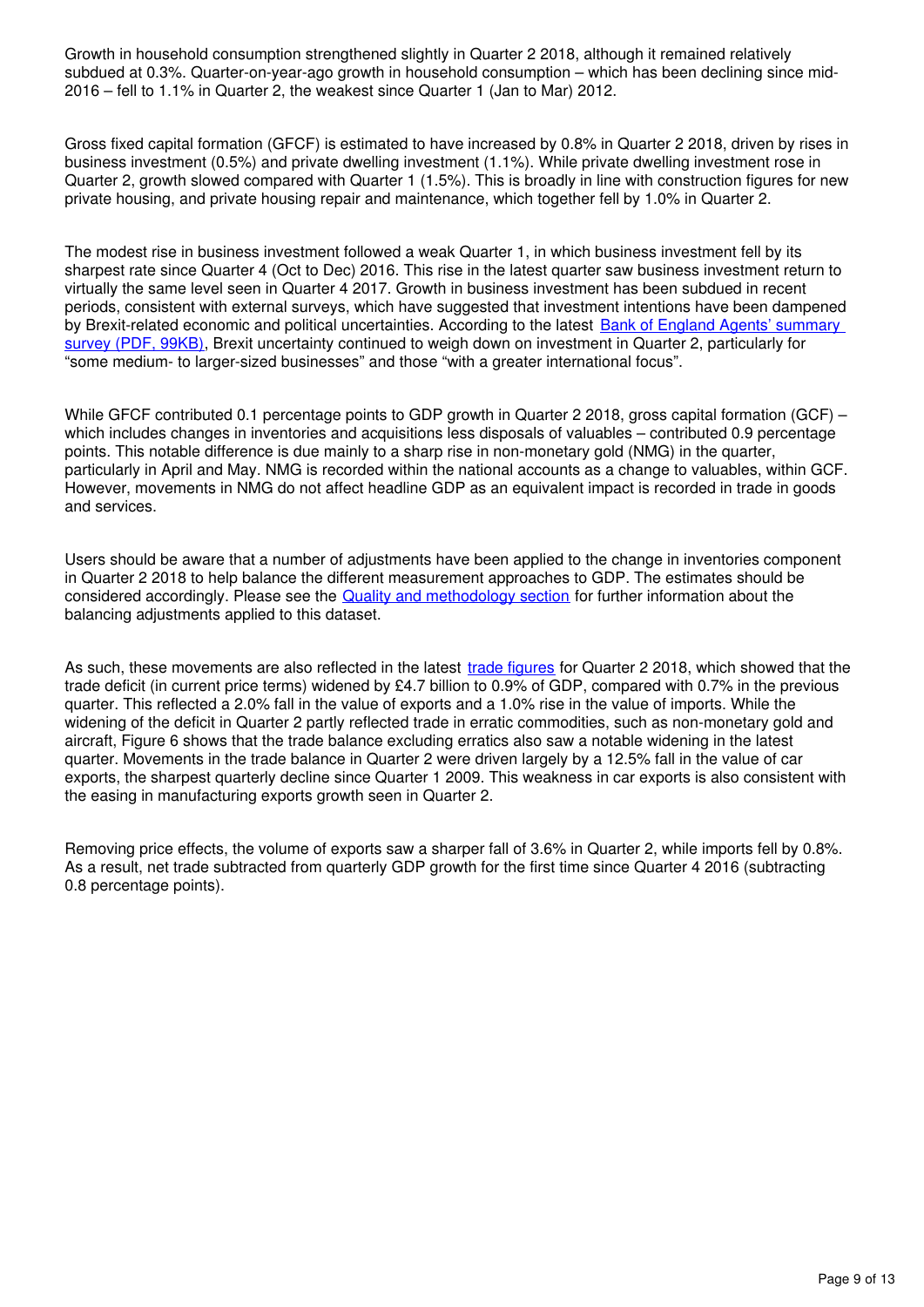#### **Figure 6: The UK trade deficit widened notably in Quarter 2 (Apr to June) 2018, driven by a sharp fall in car exports**

#### **UK, Quarter 1 (Jan to Mar) 2015 to Quarter 2 (Apr to June) 2018**

# Figure 6: The UK trade deficit widened notably in Quarter 2 (Apr to June) 2018, driven by a sharp fall in car exports

UK, Quarter 1 (Jan to Mar) 2015 to Quarter 2 (Apr to June) 2018



#### **Source: Office for National Statistics**

#### **Notes:**

- 1. Q1 refers to Quarter 1 (Jan to Mar), Q2 refers to Quarter 2 (Apr to June), Q3 refers to Quarter 3 (July to Sept), and Q4 refers to Quarter 4 (Oct to Dec).
- 2. Figures are in current market prices.

# <span id="page-9-0"></span>**6 . Growth in compensation of employees slows in Quarter 2, while profits fall**

Nominal gross domestic product (GDP) grew by 0.7% in Quarter 2 (Apr to June) 2018, following growth of 0.8% in the previous quarter. This reflected slowing growth in both compensation of employees (CoE) and other income, and a fall in gross operating surplus.

CoE growth slowed to 0.6% in Quarter 2, which was the weakest growth since Quarter 4 (Oct to Dec) 2016. This slowdown reflected weaker growth in wages and salaries, offset by stronger growth in employers' social contributions. The softer growth in wages and salaries is consistent with relative weakness seen in published [Labour Force Survey employment data](https://www.ons.gov.uk/employmentandlabourmarket/peopleinwork/employmentandemployeetypes/bulletins/uklabourmarket/july2018) for the rolling three months ending May 2018, showing flat growth compared with positive growth recorded in the same period a year earlier.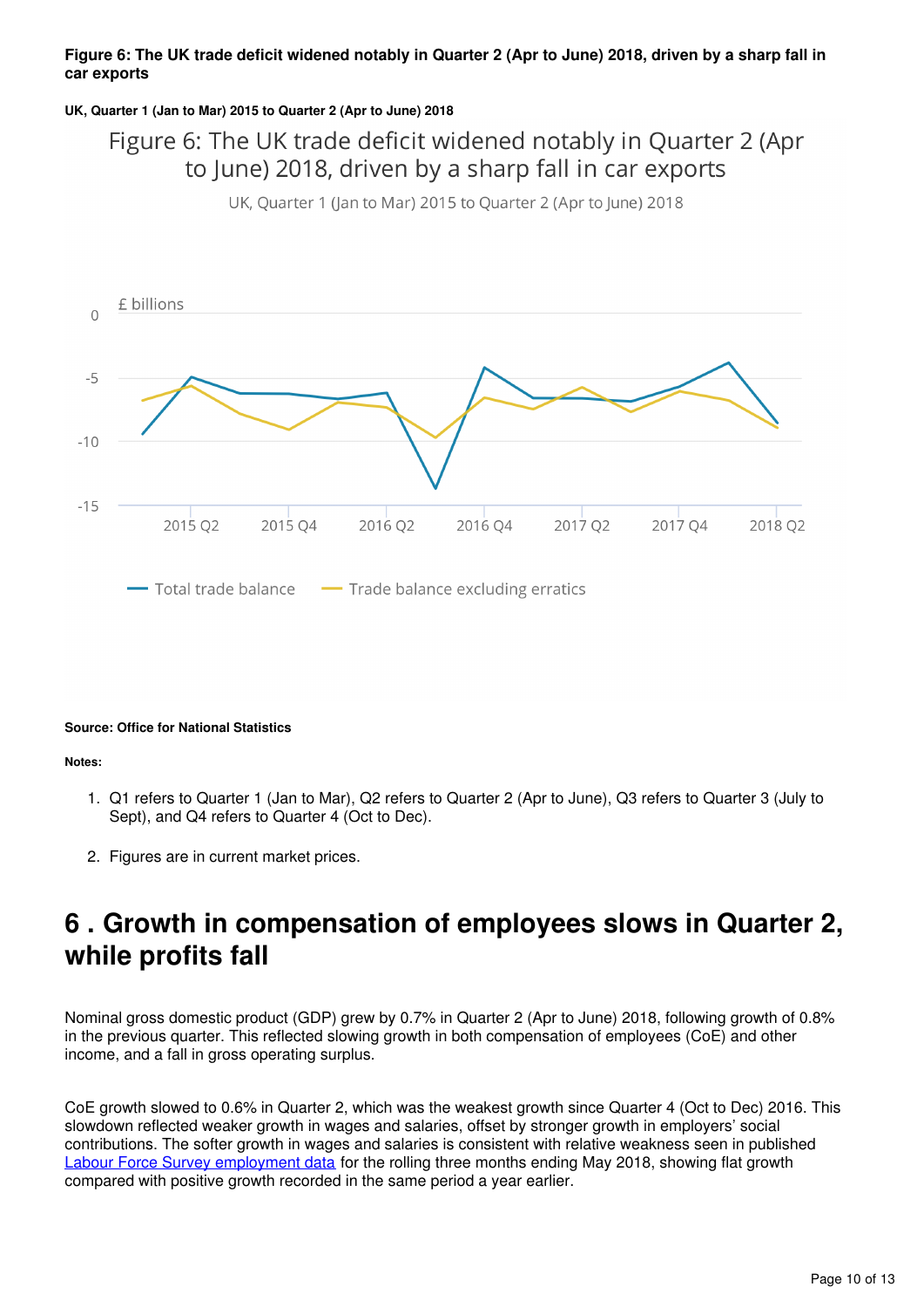Meanwhile, taxes less subsidies rose by 4.4% in Quarter 2. This was the strongest quarterly rise since Quarter 1 (Jan to Mar) 2011, and partly reflected a bounce back from a weak Quarter 1, which saw a 2.3% fall in taxes less subsidies.

# <span id="page-10-0"></span>**7 . Links to related statistics**

### **Release content**

All data in this bulletin are seasonally adjusted estimates. Non-seasonally adjusted data are available within the UK Economic Accounts (UKEA). These data can be downloaded directly from the [UKEA dataset](http://www.ons.gov.uk/economy/nationalaccounts/uksectoraccounts/datasets/unitedkingdomeconomicaccountsuktotaleconomy) and on the [UKEA main aggregates](http://www.ons.gov.uk/economy/nationalaccounts/uksectoraccounts/datasets/unitedkingdomeconomicaccountsmainaggregates) dataset table. Data published in the UKEA reflect data as published on 29 June 2018 and will be next updated on 28 September 2018 when the Quarter 2 (Apr to June) 2018 Quarterly national accounts release and UKEA will become consistent.

### **Blue Book 2018**

The quarterly national accounts published on 29 June 2018 was consistent with the UK National Accounts. The [Blue Book 2018](https://www.ons.gov.uk/economy/grossdomesticproductgdp/compendium/unitedkingdomnationalaccountsthebluebook/2018), published on 31 July 2018.

### **Monthly GDP**

Estimates of rolling three-month GDP and monthly GDP for June are available in the [GDP monthly estimate, UK:](https://www.ons.gov.uk/releases/gdpmonthlyestimateukjune2018)  [June](https://www.ons.gov.uk/releases/gdpmonthlyestimateukjune2018) release.

#### **Business investment**

Further details on GFCF and business investment along with data for GFCF by sector and asset[,](https://www.ons.gov.uk/economy/grossdomesticproductgdp/datasets/grossfixedcapitalformationbysectorandasset) [revision triangles](https://www.ons.gov.uk/economy/grossdomesticproductgdp/datasets/revisionstogrossfixedcapitalformationandbusinessinvestment) and a [real time database](https://www.ons.gov.uk/economy/grossdomesticproductgdp/datasets/businessinvestmentrealtimedatabase) were published on 10 August 2018. Changes for this release reflect the new publication model for business investment announced in [the notice accompanying the Business investment in the UK:](https://www.ons.gov.uk/economy/grossdomesticproductgdp/bulletins/businessinvestment/januarytomarch2018revisedresults)  [January to March 2018 revised results.](https://www.ons.gov.uk/economy/grossdomesticproductgdp/bulletins/businessinvestment/januarytomarch2018revisedresults)

#### **Index of Services**

The Index of Services publication was published on 10 August 2018 and includes data for June 2018.

#### **Index of Production**

The Index of Production release was published on 10 August 2018 and includes data for June 2018.

### **Construction output in Great Britain**

The [Construction output in Great Britain publication](https://www.ons.gov.uk/businessindustryandtrade/constructionindustry/bulletins/constructionoutputingreatbritain/previousReleases) was published on 10 August 2018 and includes data for June 2018.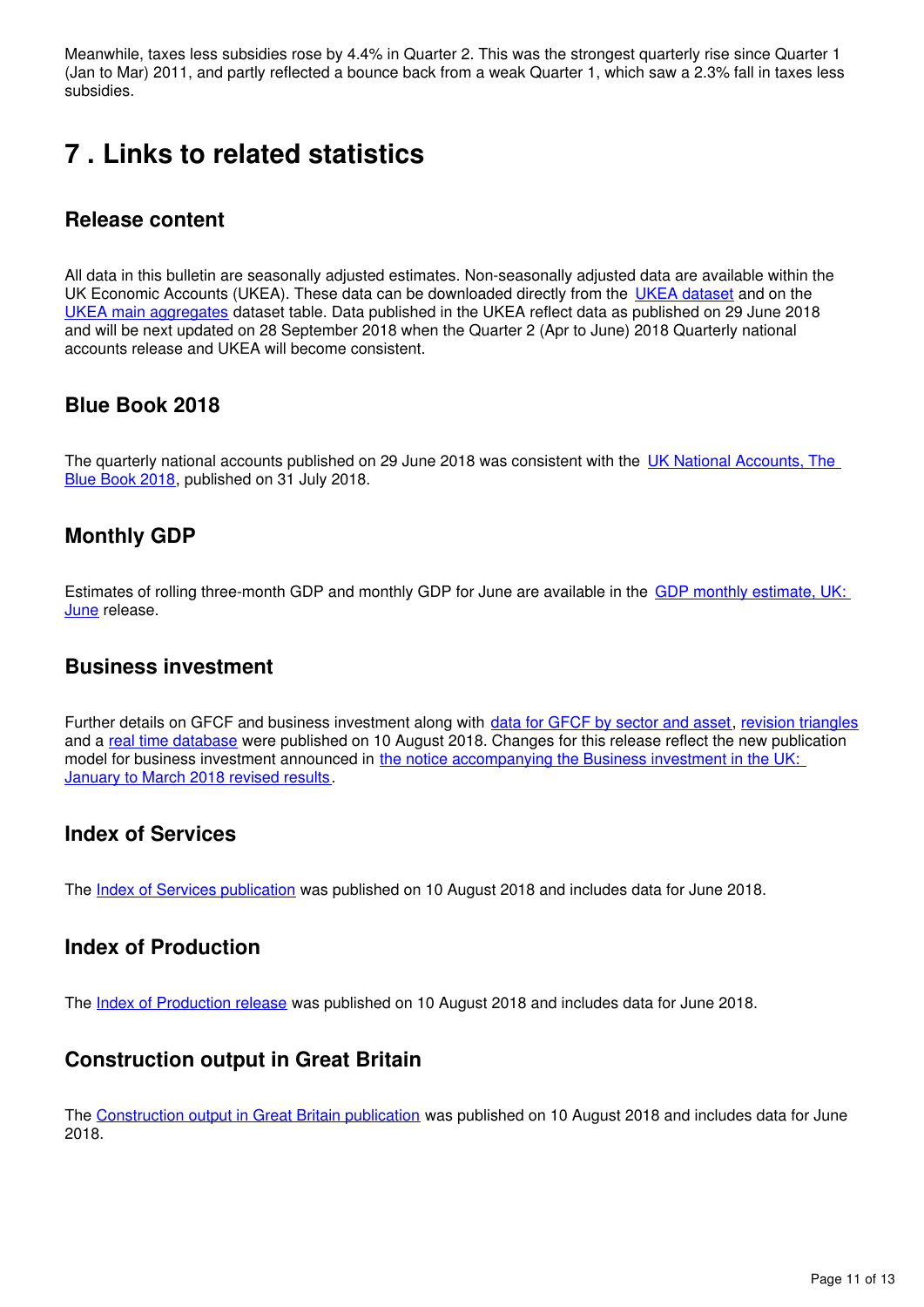### **UK trade**

The UK trade release was published on 10 August 2018 and includes data for June 2018.

# <span id="page-11-0"></span>**8 . Are there any upcoming changes?**

### **International Passenger Survey**

The International Passenger Survey (IPS) is in the process of transferring data collection from paper forms to tablet computers. Initial analysis of the new data suggests there may be discontinuities arising from the change in mode of collection. These new data will not be used in headline trade or other national accounts estimates until we have produced a consistent time series on the new basis. More information is available in the Overseas travel [and tourism release.](https://www.ons.gov.uk/peoplepopulationandcommunity/leisureandtourism/bulletins/overseastravelandtourism/novemberanddecember2017provisionalresults#things-you-need-to-know-about-this-release)

# <span id="page-11-1"></span>**9 . Quality and methodology**

The [Gross domestic product \(GDP\) Quality and Methodology Information report](https://www.ons.gov.uk/economy/grossdomesticproductgdp/qmis/grossdomesticproductgdpqmi) contains important information on:

- the strengths and limitations of the data and how it compares with related data
- uses and users of the data
- how the output was created
- the quality of the output including the accuracy of the data

The national accounts are drawn together using data from many different sources. This ensures that the national accounts are comprehensive and provide different perspectives on the economy, for example, sales by retailers and purchases by households.

#### **Important quality issues**

There are common pitfalls in interpreting data series and these include:

- expectations of accuracy and reliability in early estimates are often too high
- revisions are an inevitable consequence of the trade-off between timeliness and accuracy
- early estimates are based on incomplete data

Very few statistical revisions arise as a result of "errors" in the popular sense of the word. All estimates, by definition, are subject to statistical "error".

Many different approaches can be used to summarise revisions; the "Validation and quality assurance" section in the [Quality and Methodology Information report](http://www.ons.gov.uk/economy/grossdomesticproductgdp/qmis/grossdomesticproductgdpqmi) analyses the mean average revision and the mean absolute revision for GDP estimates over data publication iterations.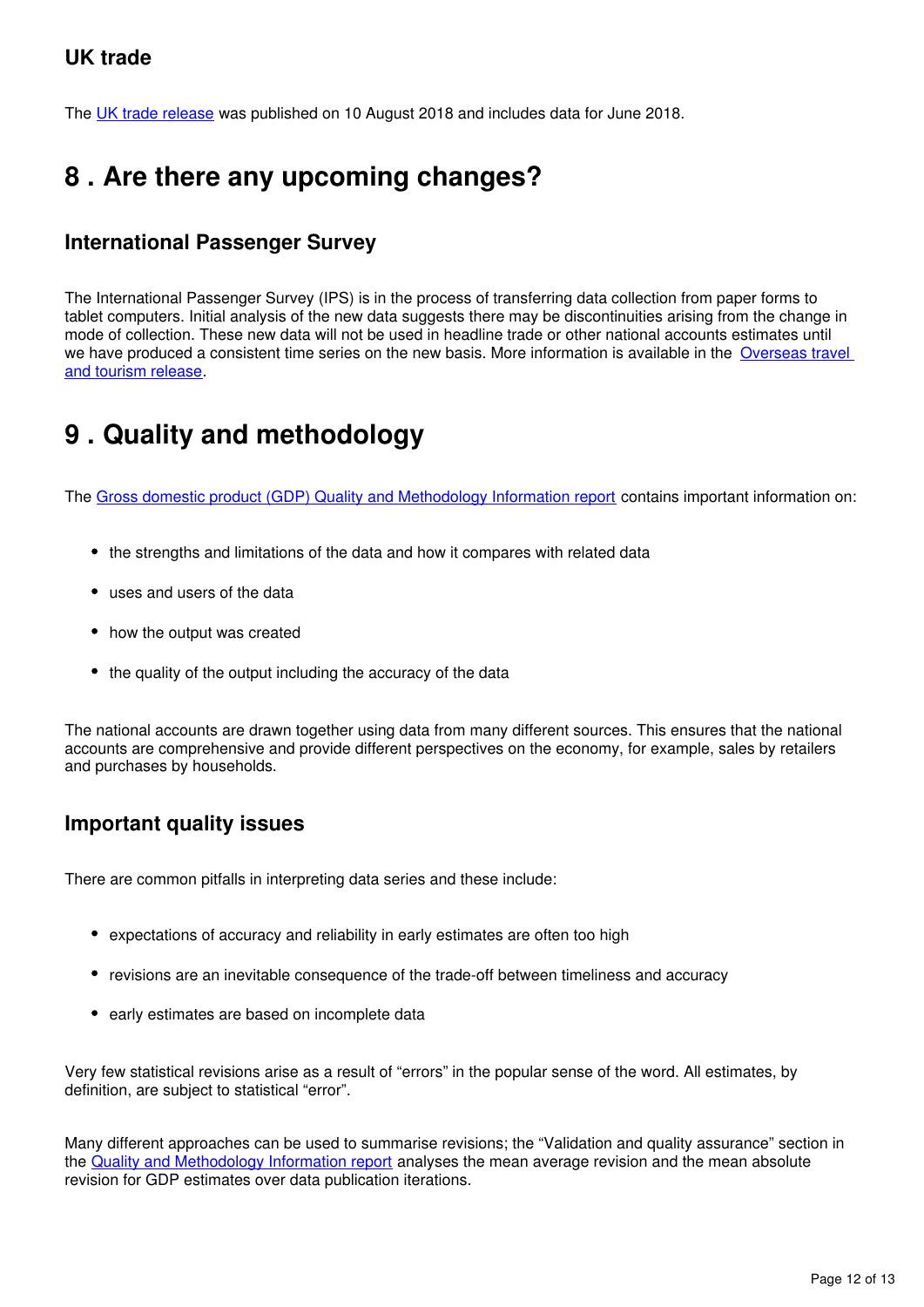# **Reaching the GDP balance**

The different data content and quality of the three approaches – the output approach, the expenditure approach and the income approach – dictates the approach taken in balancing quarterly data. In the UK, there are more data available on output in the short-term than in either of the other two approaches. However, to obtain the best estimate of GDP (the published figure), the estimates from all three approaches are balanced to produce an average, except in the latest two quarters where the output data takes the lead due to its larger data content.

Information on the methods we use for [Balancing the output, income and expenditure approaches to measuring](http://webarchive.nationalarchives.gov.uk/20160105160709/http:/www.ons.gov.uk/ons/rel/naa1-rd/united-kingdom-national-accounts/the-blue-book--2012-edition/art---balancing-the-three-approaches-to-measuring-gdp.html)  [GDP](http://webarchive.nationalarchives.gov.uk/20160105160709/http:/www.ons.gov.uk/ons/rel/naa1-rd/united-kingdom-national-accounts/the-blue-book--2012-edition/art---balancing-the-three-approaches-to-measuring-gdp.html) is available.

Alignment adjustments, found in Table M of the [first quarterly estimate of GDP datasets](https://www.ons.gov.uk/economy/grossdomesticproductgdp/datasets/uksecondestimateofgdpdatatables) in this release, have a target limit of plus or minus £2,000 million on any quarter. To achieve a balanced GDP dataset through alignment, balancing adjustments are applied to the components of GDP as required. They are applied to the individual components where data content is particularly weak in a given quarter due to a higher level of forecast content, in this quarter inventories has been subject to balancing adjustments and the resulting series should be considered accordingly.

The size and direction of the quarterly alignment adjustments in Quarter 2 2018 indicate that in this quarter the level of expenditure is lower than the level of output and income is higher than the level of output. Table 1 shows the balancing adjustments applied to the GDP estimates in this publication.

#### **Table 1: Balancing adjustments applied to the first quarterly estimate of GDP dataset for Quarter 2 (Apr to June) 2018**

|                        | Q2 2018 |
|------------------------|---------|
|                        |         |
| <b>Current prices</b>  | 1500    |
| Chained volume measure | 3500    |
|                        |         |

Source: Office for National Statistics

Notes:

1. Adjustments are in £ million.

2. Q1 refers to Quarter 1 (Jan to Mar), Q2 refers to Quarter 2 (Apr to June), Q3 refers to Quarter 3 (July to Sept) and Q4 refers to Quarter 4 (Oct to Dec).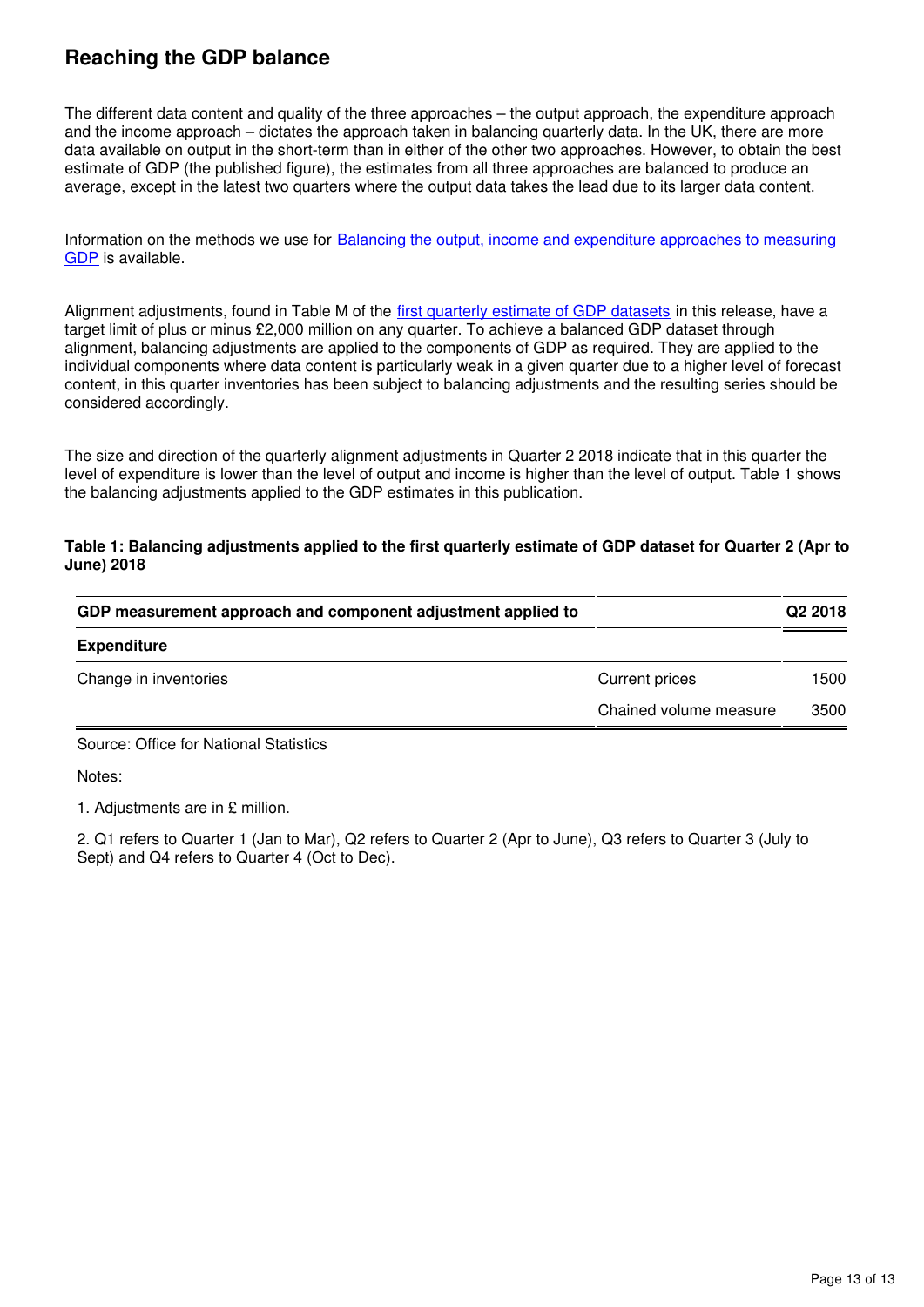# **A1 Gross domestic product and gross value added<sup>1</sup>**

 $2016 = 100$ 

|                                                                        | Value indices at current prices                                             |                                         |                                               | Chained volume indices                  |                                               | Implied deflators <sup>2</sup><br>Gross<br>domestic<br>expenditure<br><b>YBFV</b><br>98.5<br>98.4<br>100.0<br>102.2<br>98.0<br>99.0<br>98.6<br>98.1<br>99.3<br>100.0<br>100.1<br>100.6<br>101.7<br>101.9<br>102.2<br>102.9<br>103.2<br>103.7<br>KH7D<br>1.2<br>$-0.1$<br>1.6<br>2.2<br>KH7E<br>$-0.2$<br>1.0<br>$-0.4$<br>$-0.5$<br>1.2<br>0.7<br>0.2<br>0.5<br>1.1<br>0.3<br>0.3<br>0.6<br>0.3<br>0.5 |                                                  |                                                             |
|------------------------------------------------------------------------|-----------------------------------------------------------------------------|-----------------------------------------|-----------------------------------------------|-----------------------------------------|-----------------------------------------------|--------------------------------------------------------------------------------------------------------------------------------------------------------------------------------------------------------------------------------------------------------------------------------------------------------------------------------------------------------------------------------------------------------|--------------------------------------------------|-------------------------------------------------------------|
|                                                                        | Gross domestic<br>product at<br>market prices                               | Gross value<br>added at<br>basic prices | Gross domestic<br>product at<br>market prices | Gross value<br>added at<br>basic prices | Market sector<br>gross value<br>added         |                                                                                                                                                                                                                                                                                                                                                                                                        | Gross domestic<br>product at<br>market<br>prices | Gross value<br>added at<br>basic<br>prices                  |
| 2014<br>2015<br>2016<br>2017                                           | YBEU<br>93.6<br>96.3<br>100.0<br>103.6                                      | YBEX<br>93.7<br>96.4<br>100.0<br>103.6  | YBEZ<br>96.0<br>98.2<br>100.0<br>101.7        | CGCE<br>95.7<br>98.1<br>100.0<br>101.9  | <b>L48H</b><br>95.0<br>97.6<br>100.0<br>103.1 |                                                                                                                                                                                                                                                                                                                                                                                                        | <b>YBGB</b><br>97.6<br>98.0<br>100.0<br>101.9    | CGBV<br>97.9<br>98.2<br>100.0<br>101.7                      |
| <b>Seasonally adjusted</b>                                             |                                                                             |                                         |                                               |                                         |                                               |                                                                                                                                                                                                                                                                                                                                                                                                        |                                                  |                                                             |
| 2015 Q1<br>Q2<br>Q3<br>Q4                                              | 94.9<br>96.5<br>96.6<br>97.0                                                | 95.1<br>96.7<br>96.6<br>97.1            | 97.4<br>98.0<br>98.4<br>99.1                  | 97.4<br>98.0<br>98.3<br>98.8            | 96.9<br>97.5<br>97.8<br>98.3                  |                                                                                                                                                                                                                                                                                                                                                                                                        | 97.4<br>98.5<br>98.1<br>97.9                     | 97.7<br>98.6<br>98.2<br>98.2                                |
| 2016 Q1<br>Q2<br>Q3<br>Q <sub>4</sub>                                  | 98.6<br>99.4<br>100.3<br>101.7                                              | 98.6<br>99.4<br>100.4<br>101.7          | 99.5<br>99.6<br>100.1<br>100.8                | 99.1<br>99.6<br>100.2<br>101.1          | 98.8<br>99.5<br>100.3<br>101.5                |                                                                                                                                                                                                                                                                                                                                                                                                        | 99.1<br>99.8<br>100.2<br>100.9                   | 99.4<br>99.9<br>100.2<br>100.5                              |
| 2017 Q1<br>$^{Q2}_{Q3}$<br>Q <sub>4</sub>                              | 102.8<br>103.2<br>103.8<br>104.7                                            | 102.8<br>103.3<br>103.7<br>104.8        | 101.2<br>101.4<br>101.8<br>102.2              | 101.5<br>101.7<br>102.0<br>102.4        | 102.5<br>102.7<br>103.3<br>103.8              |                                                                                                                                                                                                                                                                                                                                                                                                        | 101.5<br>101.8<br>101.9<br>102.5                 | 101.3<br>101.6<br>101.6<br>102.3                            |
| 2018 Q1<br>Q2                                                          | 105.6<br>106.4                                                              | 106.0<br>106.5                          | 102.4<br>102.8                                | 102.6<br>103.0                          | 104.0<br>104.5                                |                                                                                                                                                                                                                                                                                                                                                                                                        | 103.1<br>103.5                                   | 103.3<br>103.4                                              |
|                                                                        | Percentage change, latest year on previous year                             |                                         |                                               |                                         |                                               |                                                                                                                                                                                                                                                                                                                                                                                                        |                                                  |                                                             |
| 2014<br>2015<br>2016<br>2017                                           | <b>IHYM</b><br>4.7<br>2.8<br>3.9<br>3.6                                     | KGL6<br>4.6<br>2.8<br>3.8<br>3.6        | <b>IHYP</b><br>2.9<br>2.3<br>1.8<br>1.7       | KGM7<br>3.4<br>2.5<br>1.9<br>1.9        | L489<br>3.7<br>2.8<br>2.4<br>3.1              |                                                                                                                                                                                                                                                                                                                                                                                                        | <b>IHYS</b><br>1.7<br>0.4<br>2.1<br>1.9          | KGM4<br>1.2<br>0.2<br>$\frac{1.9}{1.7}$                     |
|                                                                        | Percentage change, latest quarter on previous quarter                       |                                         |                                               |                                         |                                               |                                                                                                                                                                                                                                                                                                                                                                                                        |                                                  |                                                             |
| 2015 Q1<br>Q <sub>2</sub><br>Q3<br>Q4                                  | <b>IHYN</b><br>0.5<br>1.7<br>0.1<br>0.5                                     | KGL8<br>0.7<br>1.7<br>$-0.1$<br>0.5     | <b>IHYQ</b><br>0.4<br>0.6<br>0.4<br>0.7       | KGM9<br>0.3<br>0.7<br>0.3<br>0.5        | 0.5<br>0.6<br>0.3<br>0.5                      |                                                                                                                                                                                                                                                                                                                                                                                                        | <b>IHYT</b><br>0.1<br>1.1<br>$-0.4$<br>$-0.3$    | KGM5<br>0.4<br>1.0<br>$-0.4$                                |
| 2016 Q1<br>Q <sub>2</sub><br>Q3<br>Q <sub>4</sub>                      | 1.6<br>0.9<br>0.9<br>1.5                                                    | 1.5<br>0.9<br>0.9<br>1.3                | 0.3<br>0.2<br>0.5<br>0.7                      | 0.3<br>0.4<br>0.6<br>0.9                | 0.4<br>0.7<br>0.8<br>1.2                      |                                                                                                                                                                                                                                                                                                                                                                                                        | 1.3<br>0.7<br>0.4<br>0.7                         | $1.2$<br>0.4<br>$0.3$<br>$0.4$                              |
| 2017 Q1<br>Q2<br>Q <sub>3</sub><br>Q4                                  | 1.0<br>0.4<br>0.5<br>0.9                                                    | 1.1<br>0.5<br>0.4<br>1.1                | 0.4<br>0.2<br>0.4<br>0.4                      | 0.4<br>0.2<br>0.3<br>0.4                | 1.0<br>$0.\overline{3}$<br>0.5<br>0.5         |                                                                                                                                                                                                                                                                                                                                                                                                        | 0.6<br>0.2<br>0.2<br>0.5                         | 0.7<br>0.3<br>0.7                                           |
| 2018 Q1                                                                | 0.8<br>0.7                                                                  | 1.2<br>0.4                              | 0.2<br>0.4                                    | 0.2<br>0.4                              | 0.2<br>0.4                                    |                                                                                                                                                                                                                                                                                                                                                                                                        | 0.6<br>0.4                                       | 0.9<br>0.1                                                  |
|                                                                        | Percentage change, latest quarter on corresponding quarter of previous year |                                         |                                               |                                         |                                               |                                                                                                                                                                                                                                                                                                                                                                                                        |                                                  |                                                             |
| 2015 Q1<br>$^{02}_{03}$<br>Q <sub>4</sub>                              | <b>IHYO</b><br>$\begin{array}{c} 3.0 \\ 3.2 \\ 2.3 \end{array}$<br>2.8      | KGM2<br>3.2<br>$\frac{3.3}{2.0}$<br>2.8 | <b>IHYR</b><br>2.7<br>$^{2.4}_{2.1}$<br>2.2   | KGN3<br>3.3<br>$^{2.9}_{2.2}$<br>1.8    | L48D<br>3.6<br>3.1<br>2.4<br>2.0              | KH7F<br>$-0.2$<br>$^{0.2}_{-0.2}$<br>$-0.1$                                                                                                                                                                                                                                                                                                                                                            | <b>IHYU</b><br>0.3<br>0.7<br>0.2<br>0.5          | KGM6<br>$-0.1$<br>0.3<br>$-0.2$<br>0.9                      |
| 2016 Q1<br>Q2<br>Q3<br>Q4                                              | 3.9<br>3.0<br>3.8<br>4.9                                                    | 3.6<br>2.8<br>$3.9$<br>$4.7$            | 2.1<br>1.7<br>1.7<br>1.7                      | 1.8<br>1.6<br>1.9<br>$2.\overline{3}$   | 1.9<br>$2.0$<br>$2.5$<br>$3.2$                | 1.3<br>0.9<br>1.5<br>$2.\overline{5}$                                                                                                                                                                                                                                                                                                                                                                  | 1.7<br>1.3<br>2.1<br>3.1                         | $\begin{array}{c} 1.8 \\ 1.3 \\ 2.0 \\ 2.4 \end{array}$     |
| 2017 Q1<br>Q2<br>$\begin{array}{c} \text{Q3} \\ \text{Q4} \end{array}$ | 4.3<br>$3.\overline{8}$<br>3.5<br>2.9                                       | $\frac{4.3}{3.9}$<br>3.3<br>3.1         | 1.8<br>$1.\overline{8}$<br>1.7<br>1.3         | 2.4<br>2.1<br>1.8<br>1.3                | $\frac{3.8}{3.3}$<br>3.0<br>2.3               | 2.4<br>2.0<br>2.1<br>2.3                                                                                                                                                                                                                                                                                                                                                                               | 2.4<br>2.0<br>1.7<br>1.6                         | $1.9$<br>$1.7$<br>$\begin{array}{c} 1.4 \\ 1.8 \end{array}$ |
| 2018 Q1<br>Q <sub>2</sub>                                              | 2.7<br>3.1                                                                  | 3.1<br>3.1                              | 1.2<br>1.3                                    | 1.1<br>1.3                              | $\frac{1.5}{1.7}$                             | $\frac{1.5}{1.7}$                                                                                                                                                                                                                                                                                                                                                                                      | 1.6<br>1.7                                       | $^{2.0}_{1.8}$                                              |

1 Estimates cannot be regarded as accurate to the last digit shown.

2 Based on the sum of expenditure components of GDP at current prices and in chained volume terms.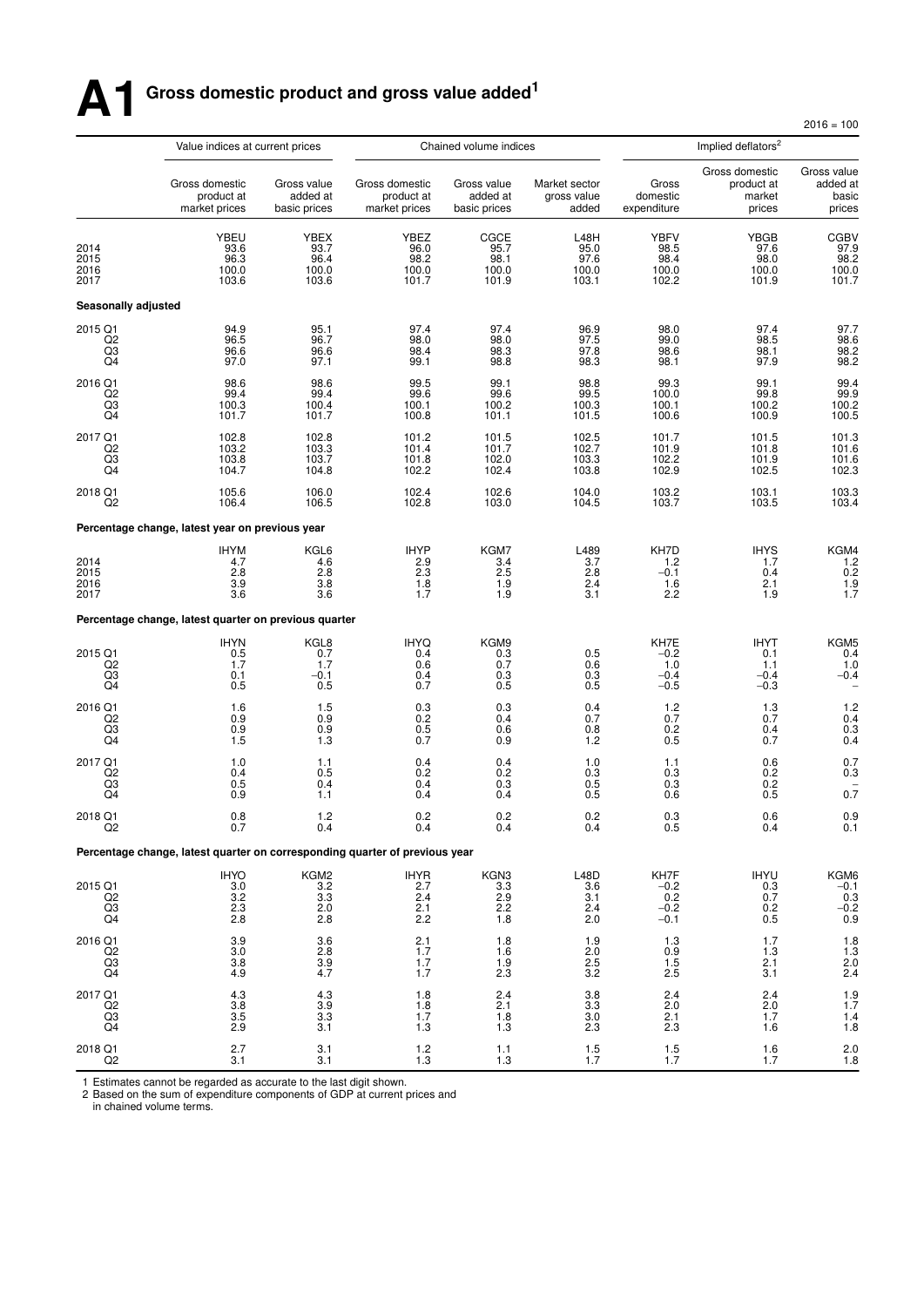# **A2 Gross domestic product and gross value added<sup>1</sup>**

|                                           |                                                                             | At current prices                                       |                                                                               | Chained volume measures (Reference year 2016)<br>Gross domestic<br>less<br>Gross value |                                                        |                                                            |                                                                  |  |  |
|-------------------------------------------|-----------------------------------------------------------------------------|---------------------------------------------------------|-------------------------------------------------------------------------------|----------------------------------------------------------------------------------------|--------------------------------------------------------|------------------------------------------------------------|------------------------------------------------------------------|--|--|
|                                           | Gross domestic<br>product at<br>market prices                               | less<br><b>Basic price</b><br>adjustment <sup>2</sup>   | Gross value<br>added at<br>basic prices                                       | product at<br>market prices                                                            | <b>Basic price</b><br>adjustment <sup>2</sup>          | added at<br>basic prices                                   | Gross value<br>added excluding<br>oil & gas <sup>3</sup>         |  |  |
| 2014<br>2015<br>2016<br>2017              | YBHA<br>1844295<br>1895839<br>1 969 524<br>2 040 651                        | <b>NTAP</b><br>198 340<br>203 800<br>213 479<br>220 897 | ABML<br>1 645 955<br>1 692 039<br>1756 045<br>1819754                         | ABMI<br>1890493<br>1 934 903<br>1 969 524<br>2 002 140                                 | <b>NTAO</b><br>209 942<br>211 411<br>213 479<br>212718 | ABMM<br>1680700<br>1723523<br>1756045<br>1789422           | KLS <sub>2</sub><br>1 669 769<br>1711310<br>1743298<br>1 776 847 |  |  |
| Seasonally adjusted                       |                                                                             |                                                         |                                                                               |                                                                                        |                                                        |                                                            |                                                                  |  |  |
| 2015 Q1<br>$_{\rm Q3}^{\rm Q2}$<br>Q4     | 467 295<br>475 229<br>475 541<br>477 774                                    | 49 777<br>50 726<br>51 621<br>51 676                    | 417518<br>424 503<br>423 920<br>426 098                                       | 479 734<br>482 464<br>484 552<br>488 153                                               | 52 180<br>52 024<br>52 849<br>54 358                   | 427 535<br>430 425<br>431 718<br>433 845                   | 424 741<br>427 251<br>428 558<br>430 760                         |  |  |
| 2016 Q1<br>$_{\rm Q2}$<br>$\frac{Q3}{Q4}$ | 485 326<br>489 494<br>493 730<br>500 974                                    | 52 667<br>52 981<br>53 153<br>54 678                    | 432 659<br>436 513<br>440 577<br>446 296                                      | 489 736<br>490 502<br>492 816<br>496 470                                               | 54 606<br>53 391<br>52 908<br>52 574                   | 435 169<br>437 116<br>439 892<br>443 868                   | 432 081<br>433 934<br>436 496<br>440 787                         |  |  |
| 2017 Q1<br>Q2<br>Q3<br>Q4                 | 506 015<br>508 227<br>510 906<br>515 503                                    | 54 746<br>54 843<br>55 840<br>55 468                    | 451 269<br>453 384<br>455 066<br>460 035                                      | 498 417<br>499 477<br>501 232<br>503 014                                               | 52 899<br>53 046<br>53 285<br>53 488                   | 445 518<br>446 431<br>447 947<br>449 526                   | 442 349<br>443 289<br>444 707<br>446 502                         |  |  |
| 2018 Q1<br>Q2                             | 519880<br>523 745                                                           | 54 415<br>56 299                                        | 465 465<br>467 446                                                            | 504 195<br>506 029                                                                     | 53 611<br>53 804                                       | 450 584<br>452 225                                         | 447 413<br>449 052                                               |  |  |
|                                           | Percentage change, latest year on previous year                             |                                                         |                                                                               |                                                                                        |                                                        |                                                            |                                                                  |  |  |
| 2014<br>2015<br>2016<br>2017              | <b>IHYM</b><br>4.7<br>2.8<br>$\overline{3.9}$<br>3.6                        |                                                         | KGL6<br>4.6<br>2.8<br>$3.\overline{8}$<br>3.6                                 | <b>IHYP</b><br>2.9<br>2.3<br>$1.\overline{8}$<br>1.7                                   |                                                        | KGM7<br>3.4<br>$^{2.5}_{1.9}$<br>1.9                       | KLH8<br>3.4<br>2.5<br>1.9<br>1.9                                 |  |  |
|                                           | Percentage change, latest quarter on previous quarter                       |                                                         |                                                                               |                                                                                        |                                                        |                                                            |                                                                  |  |  |
| 2015 Q1<br>Q2<br>$\frac{Q3}{Q4}$          | $^{IHYN}_{0.5}$<br>1.7<br>0.1<br>0.5                                        |                                                         | KGL8<br>0.7<br>1.7<br>$-0.1$<br>0.5                                           | <b>IHYQ</b><br>0.4<br>0.6<br>$0.4 \ 0.7$                                               |                                                        | KGM9<br>$0.\overline{3}$<br>0.7<br>$\substack{0.3 \\ 0.5}$ | 0.3<br>0.6<br>$0.3$<br>$0.5$                                     |  |  |
| 2016 Q1<br>Q <sub>2</sub><br>Q3<br>Q4     | 1.6<br>0.9<br>0.9<br>1.5                                                    |                                                         | $\!\!\!\!\begin{array}{c} 1.5 \\ 0.9 \end{array}\!\!\!\!\!\!\!$<br>0.9<br>1.3 | $0.3 \ 0.2$<br>0.5<br>0.7                                                              |                                                        | ${}^{0.3}_{0.4}$<br>0.6<br>0.9                             | $0.3$<br>$0.4$<br>0.6<br>1.0                                     |  |  |
| 2017 Q1<br>Q <sub>2</sub><br>Q3<br>Q4     | 1.0<br>0.4<br>0.5<br>0.9                                                    |                                                         | 1.1<br>0.5<br>0.4<br>1.1                                                      | 0.4<br>0.2<br>0.4<br>0.4                                                               |                                                        | 0.4<br>0.2<br>0.3<br>0.4                                   | 0.4<br>$0.2$<br>$0.3$<br>$0.4$                                   |  |  |
| 2018 Q1<br>Q2                             | $0.8 \ 0.7$                                                                 |                                                         | $1.2$<br>0.4                                                                  | 0.2<br>0.4                                                                             |                                                        | $0.2 \\ 0.4$                                               | $0.2$<br>$0.4$                                                   |  |  |
|                                           | Percentage change, latest quarter on corresponding quarter of previous year |                                                         |                                                                               |                                                                                        |                                                        |                                                            |                                                                  |  |  |
| 2015 Q1<br>Q2<br>Q3<br>Q4                 | <b>IHYO</b><br>$\frac{3.0}{3.2}$<br>2.3<br>2.8                              |                                                         | KGM2<br>3.2<br>3.3<br>2.0<br>2.8                                              | IHYR<br>2.7<br>2.4<br>2.1<br>2.2                                                       |                                                        | KGN3<br>$\frac{3.3}{2.9}$<br>2.2<br>1.8                    | KLH9<br>$3.\overline{3}$<br>2.8<br>2.1<br>1.7                    |  |  |
| 2016 Q1<br>Q2<br>Q3<br>Q4                 | $\frac{3.9}{3.0}$<br>3.8<br>4.9                                             |                                                         | $\frac{3.6}{2.8}$<br>3.9<br>4.7                                               | 2.1<br>1.7<br>1.7<br>1.7                                                               |                                                        | 1.8<br>1.6<br>1.9<br>2.3                                   | 1.7<br>1.6<br>1.9<br>2.3                                         |  |  |
| 2017 Q1<br>Q2<br>$^{Q3}_{Q4}$             | 4.3<br>3.8<br>$\overline{3.5}$<br>2.9                                       |                                                         | 4.3<br>3.9<br>3.3<br>3.1                                                      | 1.8<br>1.8<br>1.7<br>1.3                                                               |                                                        | 2.4<br>2.1<br>1.8<br>$1.\overline{3}$                      | 2.4<br>2.2<br>1.9<br>1.3                                         |  |  |
| 2018 Q1<br>Q2                             | 2.7<br>3.1                                                                  |                                                         | 3.1<br>3.1                                                                    | $\frac{1.2}{1.3}$                                                                      |                                                        | 1.1<br>1.3                                                 | 1.1<br>1.3                                                       |  |  |

£ million

1 Estimates are given to the nearest £ million but cannot be regarded as accurate to this degree.

2 Taxes on products less subsidies. 3 Calculated by using gross value added at basic prices minus extraction of cr ude petroleum and natural gas.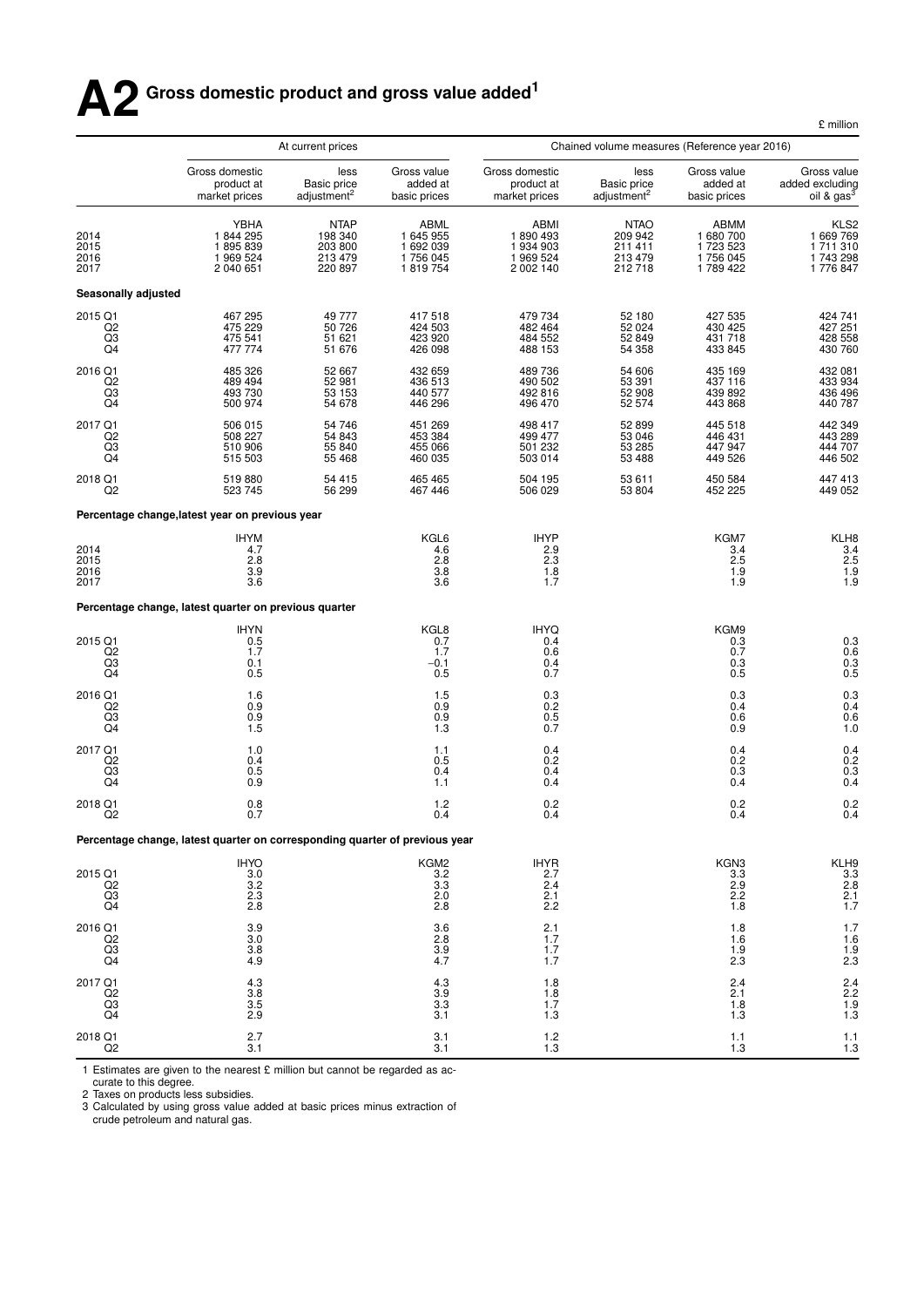# **B1** Gross value added at chained volume measures basic prices, by category of output<sup>1,2</sup>

|                                                                             |                                                      |                                                      |                                                       |                                        |                                            |                                             |                                                                 |                                                     |                                                    |                                               |                                                |                                                                 |                                        | $2016 = 100$                                      |
|-----------------------------------------------------------------------------|------------------------------------------------------|------------------------------------------------------|-------------------------------------------------------|----------------------------------------|--------------------------------------------|---------------------------------------------|-----------------------------------------------------------------|-----------------------------------------------------|----------------------------------------------------|-----------------------------------------------|------------------------------------------------|-----------------------------------------------------------------|----------------------------------------|---------------------------------------------------|
|                                                                             |                                                      |                                                      |                                                       | Production                             |                                            |                                             |                                                                 |                                                     |                                                    | Service industries                            |                                                |                                                                 |                                        |                                                   |
|                                                                             | Agri-<br>culture,<br>forestry,<br>and<br>fishing     | Mining &<br>quarrying<br>inc oil<br>& gas<br>extract | Manu-<br>facturing                                    | Electric,<br>gas,<br>steam &           | Water<br>supply,<br>air sewerage           | Total                                       | Constr-<br>uction                                               | Distri-<br>bution,<br>hotels &<br>restaura-<br>nts  | Transport<br>storage<br>and<br>commu-<br>nications | <b>Business</b><br>services<br>and<br>finance | Govern-<br>ment and<br>other<br>services       | Total                                                           | Gross<br>value<br>added <sup>4</sup>   | Gross<br>value<br>added<br>excluding<br>oil & gas |
| 2016 Weights <sup>3</sup>                                                   | $\overline{7}$                                       | 10                                                   | 100                                                   | 17                                     | 10                                         | 138                                         | 60                                                              | 134                                                 | 106                                                | 335                                           | 221                                            | 796                                                             | 1000                                   | 993                                               |
| 2014<br>2015<br>2016<br>2017                                                | L <sub>2KL</sub><br>104.9<br>106.0<br>100.0<br>102.9 | L <sub>2</sub> KR<br>92.3<br>99.7<br>100.0<br>100.3  | L <sub>2</sub> KX<br>99.6<br>99.6<br>100.0<br>102.5   | L2MW<br>96.9<br>97.9<br>100.0<br>98.3  | 91.5<br>94.7<br>100.0<br>102.7             | L2N2 L2KQ<br>97.9<br>99.0<br>100.0<br>101.8 | L <sub>2</sub> N <sub>8</sub><br>92.0<br>96.1<br>100.0<br>107.1 | L <sub>2</sub> PZ<br>92.2<br>96.3<br>100.0<br>102.1 | KI8M<br>92.9<br>96.7<br>100.0<br>104.2             | KI8O<br>95.5<br>98.0<br>100.0<br>102.0        | KI8Q<br>99.1<br>100.0<br>100.0<br>100.2        | L <sub>2</sub> N <sub>C</sub><br>95.5<br>98.1<br>100.0<br>101.8 | CGCE<br>95.7<br>98.1<br>100.0<br>101.9 | KLH7<br>95.8<br>98.2<br>100.0<br>101.9            |
| Seasonally adjusted                                                         |                                                      |                                                      |                                                       |                                        |                                            |                                             |                                                                 |                                                     |                                                    |                                               |                                                |                                                                 |                                        |                                                   |
| 2015 Q1<br>Q <sub>2</sub><br>Q3<br>Q4                                       | 106.0<br>107.0<br>106.3<br>104.6                     | 94.7<br>102.7<br>101.8<br>99.7                       | 100.2<br>99.8<br>99.3<br>99.2                         | 99.5<br>97.6<br>98.5<br>96.1           | 91.5<br>95.3<br>95.7<br>96.0               | 98.8<br>99.5<br>99.2<br>98.6                | 95.1<br>96.3<br>95.7<br>97.2                                    | 95.0<br>96.1<br>96.6<br>97.6                        | 95.5<br>96.5<br>97.1<br>97.7                       | 97.2<br>97.6<br>98.2<br>98.9                  | 99.5<br>100.0<br>100.2<br>100.5                | 97.2<br>97.9<br>98.3<br>98.9                                    | 97.4<br>98.0<br>98.3<br>98.8           | 97.5<br>98.0<br>98.3<br>98.8                      |
| 2016 Q1<br>Q <sub>2</sub><br>Q3<br>Q4                                       | 100.7<br>99.7<br>99.5<br>100.1                       | 97.9<br>100.1<br>105.1<br>97.0                       | 99.0<br>100.2<br>99.7<br>101.0                        | 98.1<br>102.5<br>98.5<br>100.9         | 97.8<br>100.5<br>100.6<br>101.2            | 98.7<br>100.5<br>100.1<br>100.7             | 97.5<br>99.2<br>100.2<br>103.1                                  | 98.7<br>99.2<br>100.1<br>101.9                      | 98.0<br>98.2<br>101.0<br>102.8                     | 99.3<br>99.6<br>100.3<br>100.8                | 100.3<br>99.9<br>99.8<br>100.0                 | 99.3<br>99.4<br>100.2<br>101.0                                  | 99.1<br>99.6<br>100.2<br>101.1         | 99.1<br>99.6<br>100.2<br>101.1                    |
| 2017 Q1<br>Q2<br>Q3<br>Q4                                                   | 102.1<br>102.7<br>103.5<br>103.2                     | 100.3<br>100.6<br>102.7<br>97.8                      | 101.5<br>101.7<br>102.7<br>104.1                      | 96.9<br>97.4<br>99.6<br>99.5           | 103.4<br>102.7<br>101.8<br>103.0           | 101.0<br>101.1<br>102.2<br>103.0            | 106.4<br>106.9<br>107.3<br>107.7                                | 101.6<br>102.0<br>102.5<br>102.4                    | 102.9<br>103.8<br>104.3<br>105.8                   | 101.5<br>101.6<br>102.1<br>102.7              | 100.2<br>100.4<br>100.3                        | 101.4<br>101.6<br>102.0<br>100.1 102.3                          | 101.5<br>101.7<br>102.0<br>102.4       | 101.5<br>101.7<br>102.0<br>102.4                  |
| 2018 Q1<br>Q2                                                               | 101.7<br>101.6                                       | 100.2<br>100.8                                       | 104.0<br>103.1                                        | 100.9<br>98.1                          | 106.8                                      | 104.7 103.4<br>102.5                        | 106.8<br>107.7                                                  | 102.5<br>103.6                                      | 105.9<br>107.3                                     | 103.1<br>103.3                                | 100.3<br>100.7                                 | 102.6<br>103.2                                                  | 102.6<br>103.0                         | 102.7<br>103.0                                    |
| Percentage change, latest year on previous year                             |                                                      |                                                      |                                                       |                                        |                                            |                                             |                                                                 |                                                     |                                                    |                                               |                                                |                                                                 |                                        |                                                   |
| 2014<br>2015<br>2016<br>2017                                                | L3BB<br>12.2<br>1.1<br>$-5.6$<br>2.9                 | L3BH<br>0.6<br>8.0<br>0.3<br>0.3                     | L3BN<br>2.9<br>$\overline{\phantom{a}}$<br>0.4<br>2.5 | L3DM<br>$-6.0$<br>1.0<br>2.1<br>$-1.7$ | L3DQ<br>0.7<br>3.4<br>5.6<br>2.7           | L3BG<br>1.5<br>1.2<br>1.0<br>1.8            | L3DW<br>8.8<br>4.4<br>4.1<br>7.1                                | L3GP<br>4.4<br>4.5<br>3.8<br>2.1                    | KI8L<br>2.8<br>4.1<br>3.4<br>4.2                   | KI8N<br>3.5<br>2.6<br>2.1<br>2.0              | KI8P<br>2.2<br>0.9<br>$\qquad \qquad -$<br>0.2 | L3E2<br>3.2<br>2.7<br>1.9<br>1.8                                | KGM7<br>3.4<br>2.5<br>1.9<br>1.9       | KLH8<br>3.4<br>2.5<br>$\frac{1.9}{1.9}$           |
| Percentage change, latest quarter on previous quarter                       |                                                      |                                                      |                                                       |                                        |                                            |                                             |                                                                 |                                                     |                                                    |                                               |                                                |                                                                 |                                        |                                                   |
| 2015 Q1<br>Q2<br>Q3<br>Q4                                                   | $-1.3$<br>0.9<br>$-0.6$<br>$-1.7$                    | 2.2<br>8.4<br>$-0.9$<br>$-2.0$                       | $-0.4$<br>$-0.4$<br>$-0.2$                            | 2.5<br>$-1.8$<br>0.8<br>$-2.4$         | 0.2<br>4.2<br>0.4<br>0.3                   | 0.5<br>0.7<br>$-0.3$<br>$-0.6$              | 1.1<br>1.2<br>$-0.6$<br>1.5                                     | 1.1<br>$1.2$<br>0.5<br>1.0                          | 0.5<br>1.0<br>0.6<br>0.6                           | 0.3<br>0.4<br>0.6<br>0.7                      | $-0.5$<br>0.5<br>0.2<br>0.3                    | 0.3<br>0.6<br>0.5<br>0.6                                        | KGM9<br>0.3<br>0.7<br>0.3<br>0.5       | $0.3$<br>$0.6$<br>0.3<br>0.5                      |
| 2016 Q1<br>Q2<br>$^{Q3}_{Q4}$                                               | $-3.7$<br>$-1.1$<br>$-0.2$<br>0.6                    | $-1.9$<br>2.2<br>5.1<br>$-7.8$                       | $-0.1$<br>1.2<br>$-0.5$<br>1.3                        | 2.1<br>4.6<br>$-3.9$<br>2.4            | 1.8<br>2.8<br>0.1<br>0.6                   | 0.1<br>1.8<br>$-0.4$<br>0.6                 | 0.3<br>1.7<br>1.1<br>2.9                                        | 1.1<br>0.5<br>$0.9$<br>1.7                          | 0.4<br>0.2<br>2.9<br>1.8                           | 0.5<br>0.3<br>0.7<br>0.5                      | $-0.2$<br>$-0.4$<br>$-0.1$<br>0.1              | 0.4<br>0.1<br>0.8<br>0.8                                        | 0.3<br>0.4<br>0.6<br>0.9               | 0.3<br>0.4<br>0.6<br>1.0                          |
| 2017 Q1<br>Q2<br>Q3<br>Q4                                                   | 2.0<br>0.5<br>0.8<br>$-0.3$                          | 3.5<br>0.3<br>2.1<br>$-4.8$                          | 0.5<br>0.2<br>1.0<br>1.4                              | $-3.9$<br>0.5<br>2.2<br>$-0.1$         | 2.2<br>-0.7<br>$-0.9$<br>1.2               | 0.3<br>0.2<br>1.1<br>0.7                    | 3.2<br>0.4<br>0.4<br>0.3                                        | $-0.3$<br>0.4<br>0.4<br>$-0.1$                      | 0.1<br>0.9<br>0.5<br>1.4                           | 0.7<br>0.1<br>0.5<br>0.5                      | 0.3<br>0.2<br>$-0.2$<br>$-0.2$                 | 0.3<br>0.3<br>0.3<br>0.4                                        | 0.4<br>0.2<br>0.3<br>0.4               | 0.4<br>0.2<br>0.3<br>0.4                          |
| 2018 Q1<br>Q <sub>2</sub>                                                   | $-1.5$<br>$\overline{\phantom{0}}$                   | 2.5<br>0.7                                           | $-0.1$<br>$-0.9$                                      | 1.4<br>$-2.7$                          | 1.7<br>1.9                                 | 0.4<br>$-0.8$                               | $-0.8$<br>0.9                                                   | 0.1<br>1.1                                          | 0.1<br>1.3                                         | 0.5<br>0.2                                    | 0.3<br>0.3                                     | 0.3<br>0.5                                                      | 0.2<br>0.4                             | 0.2<br>0.4                                        |
| Percentage change, latest quarter on corresponding quarter of previous year |                                                      |                                                      |                                                       |                                        |                                            |                                             |                                                                 |                                                     |                                                    |                                               |                                                |                                                                 |                                        |                                                   |
| 2015 Q1<br>$_{\rm Q3}^{\rm Q2}$<br>Q4                                       | L3ZZ<br>3.9<br>2.4<br>0.7<br>$-2.6$                  | L427<br>1.7<br>10.3<br>12.5<br>7.6                   | L42D<br>1.4<br>0.2<br>$-0.7$<br>$-1.1$                | L44C<br>4.5<br>1.7<br>$-0.9$<br>$-1.0$ | L44G<br>$-2.1$<br>$\frac{5.0}{5.7}$<br>5.1 | L426<br>1.5<br>1.8<br>1.2<br>0.3            | L44M<br>6.7<br>5.7<br>2.1<br>3.3                                | L47F<br>$5.0\,$<br>4.9<br>4.4<br>3.9                | KII <sub>2</sub><br>5.1<br>4.6<br>3.8<br>2.8       | KIH9<br>3.4<br>$^{2.7}_{2.4}$<br>2.0          | KIH8<br>1.3<br>1.2<br>0.8<br>0.5               | L44Q<br>3.3<br>2.9<br>$\overline{2.5}$<br>2.0                   | KGN3<br>3.3<br>2.9<br>2.2<br>1.8       | KLH9<br>3.3<br>2.8<br>2.1<br>1.7                  |
| 2016 Q1<br>Q2<br>$_{\rm Q4}^{\rm Q3}$                                       | $-5.0$<br>$-6.8$<br>$-6.5$<br>$-4.3$                 | 3.3<br>$-2.5$<br>3.3<br>$-2.8$                       | $-1.1$<br>0.5<br>0.4<br>1.9                           | $-1.4$<br>5.0<br>0.1<br>5.0            | 6.8<br>5.4<br>$\frac{5.1}{5.3}$            | $-0.1$<br>1.0<br>0.9<br>2.1                 | 2.5<br>3.0<br>4.7<br>6.1                                        | 3.9<br>$3.2\,$<br>3.7<br>4.4                        | 2.6<br>1.8<br>4.0<br>5.3                           | 2.1<br>2.0<br>$^{2.1}_{1.9}$                  | 0.8<br>$-0.1$<br>$-0.3$<br>$-0.5$              | 2.1<br>1.6<br>1.9<br>2.1                                        | 1.8<br>1.6<br>1.9<br>2.3               | 1.7<br>1.6<br>$\frac{1.9}{2.3}$                   |
| 2017 Q1<br>Q2<br>Q3<br>Q4                                                   | 1.4<br>3.0<br>4.1<br>3.1                             | 2.5<br>0.5<br>$-2.3$<br>0.9                          | $\frac{2.5}{1.5}$<br>$3.0\,$<br>3.1                   | $-1.2$<br>$-5.0$<br>1.1<br>$-1.4$      | $\frac{5.8}{2.2}$<br>1.2<br>1.8            | 2.3<br>0.6<br>2.1<br>2.3                    | $\frac{9.2}{7.8}$<br>7.0<br>4.4                                 | $^{2.9}_{2.8}$<br>2.3<br>0.5                        | $\frac{5.0}{5.7}$<br>3.3<br>2.9                    | 2.2<br>2.0<br>1.9<br>1.9                      | 0.5<br>0.4<br>0.1                              | $^{2.1}_{2.2}$<br>1.7<br>1.3                                    | 2.4<br>2.1<br>1.8<br>1.3               | $^{2.4}_{2.2}$<br>1.9<br>1.3                      |
| 2018 Q1<br>Q <sub>2</sub>                                                   | $-0.4$<br>$-1.0$                                     | $-0.1$<br>0.3                                        | 2.5<br>1.3                                            | 4.1<br>0.8                             | 1.3<br>3.9                                 | 2.4<br>1.4                                  | 0.3<br>0.8                                                      | 0.9<br>1.5                                          | 2.9<br>3.4                                         | 1.6<br>1.7                                    | 0.1<br>0.2                                     | $1.2$<br>1.5                                                    | 1.1<br>1.3                             | 1.1<br>1.3                                        |

1 Estimates cannot be regarded as accurate to the last digit shown.

2 Components of output are valued at basic prices, which excludes taxes and

includes subsidies on products.

3 Weights may not sum to the total due to rounding.

4 This is a balanced index of UK GVA taking into account data from the Income and Expenditure approaches. Thus it will not necessarily be the weighted sum of the industrial indices.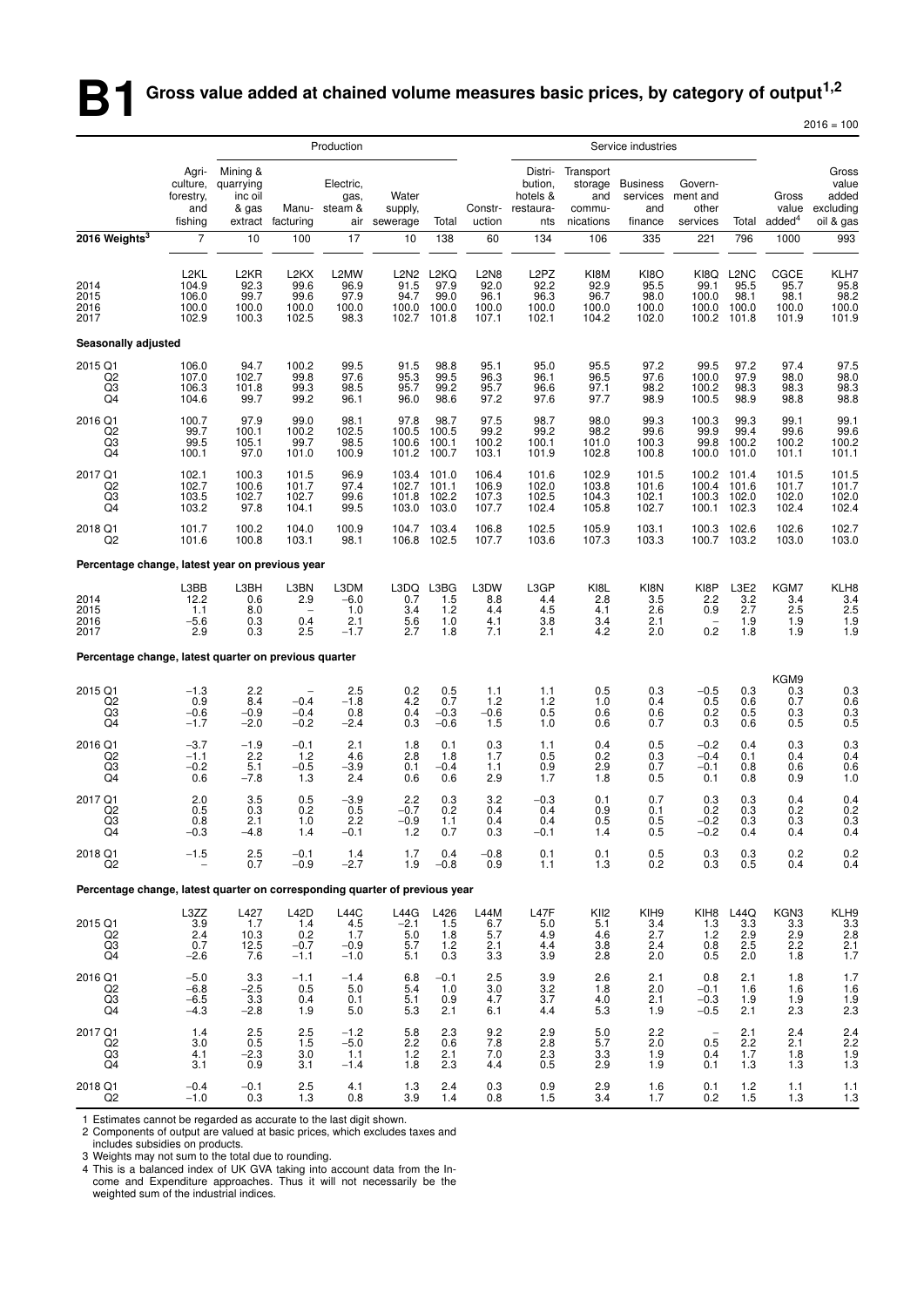**B2** Gross value added at chained volume measures basic prices, by category of output<sup>1,2</sup>

 $2016 = 100$ 

|                                                                                 |                                                                                          | Service industries<br>Public<br>Transport,<br>Financial<br>Professional<br>admin,<br>Health<br>Wholesale<br>storage<br>Accommodati-<br>and<br>scientific<br>defence,<br>and<br>Other<br>and retail<br>information<br>on & food<br>insurance<br>admin &<br>social<br>social<br>services <sup>4</sup><br>Real estate<br>Education<br>work<br>trade<br>comms<br>services<br>activities<br>support<br>security |                                                     |                                                         |                                                               |                                                         |                                                                   |                                                      |                                                     |                                                     |                                                                       |
|---------------------------------------------------------------------------------|------------------------------------------------------------------------------------------|------------------------------------------------------------------------------------------------------------------------------------------------------------------------------------------------------------------------------------------------------------------------------------------------------------------------------------------------------------------------------------------------------------|-----------------------------------------------------|---------------------------------------------------------|---------------------------------------------------------------|---------------------------------------------------------|-------------------------------------------------------------------|------------------------------------------------------|-----------------------------------------------------|-----------------------------------------------------|-----------------------------------------------------------------------|
|                                                                                 |                                                                                          |                                                                                                                                                                                                                                                                                                                                                                                                            |                                                     |                                                         |                                                               |                                                         |                                                                   |                                                      |                                                     |                                                     | Total<br>services                                                     |
| 2016 Weights <sup>3</sup>                                                       | 104                                                                                      | 106                                                                                                                                                                                                                                                                                                                                                                                                        | 30                                                  | 73                                                      | 138                                                           | 123                                                     | 47                                                                | 59                                                   | 75                                                  | 40                                                  | 796                                                                   |
| 2014<br>2015<br>2016<br>2017                                                    | L2NE<br>91.7<br>95.8<br>100.0<br>101.9                                                   | KI8M<br>92.9<br>96.7<br>100.0<br>104.2                                                                                                                                                                                                                                                                                                                                                                     | L <sub>2</sub> NQ<br>94.0<br>98.5<br>100.0<br>102.8 | L2O6<br>99.5<br>96.6<br>100.0<br>100.1                  | L <sub>2</sub> OC<br>96.0<br>99.4<br>100.0<br>101.1           | L <sub>2</sub> OH<br>92.5<br>97.2<br>100.0<br>104.0     | L <sub>2</sub> P <sub>8</sub><br>103.8<br>101.8<br>100.0<br>100.3 | L <sub>2</sub> PA<br>98.9<br>100.6<br>100.0<br>101.1 | L <sub>2</sub> PC<br>96.9<br>98.4<br>100.0<br>99.6  | L2Q5<br>98.2<br>100.2<br>100.0<br>100.3             | L2NC<br>95.5<br>98.1<br>100.0<br>101.8                                |
| Seasonally adjusted                                                             |                                                                                          |                                                                                                                                                                                                                                                                                                                                                                                                            |                                                     |                                                         |                                                               |                                                         |                                                                   |                                                      |                                                     |                                                     |                                                                       |
| 2015 Q1<br>Q <sub>2</sub><br>$\overline{Q}3$                                    | 94.4<br>95.7<br>96.1<br>96.9                                                             | 95.5<br>96.5<br>97.1<br>97.7                                                                                                                                                                                                                                                                                                                                                                               | 97.4<br>97.8<br>98.4<br>100.4                       | 98.5<br>95.8<br>95.2<br>97.1                            | 98.0<br>99.2<br>100.1<br>100.3                                | 95.6<br>97.0<br>97.9<br>98.3                            | 102.8<br>102.2<br>101.2<br>101.1                                  | 100.1<br>100.3<br>100.8<br>101.0                     | 97.0<br>98.4<br>98.9<br>99.4                        | 99.4<br>99.9<br>100.3<br>101.2                      | 97.2<br>97.9<br>98.3<br>98.9                                          |
| 2016 Q1<br>Q2<br>Q3<br>Q4                                                       | 98.6<br>99.2<br>100.2<br>102.0                                                           | 98.0<br>98.2<br>101.0<br>102.8                                                                                                                                                                                                                                                                                                                                                                             | 99.2<br>99.3<br>100.1<br>101.5                      | 98.7<br>99.4<br>101.2<br>100.7                          | 100.5<br>99.9<br>99.7<br>99.9                                 | 98.4<br>99.4<br>100.4<br>101.8                          | 100.5<br>99.8<br>99.8<br>99.8                                     | 100.5<br>99.8<br>99.7<br>100.0                       | 100.1<br>100.1<br>100.0<br>99.7                     | 99.9<br>99.7<br>99.7<br>100.6                       | 99.3<br>99.4<br>100.2<br>101.0                                        |
| 2017 Q1<br>$^{Q2}_{Q3}$<br>Q4                                                   | 101.3<br>101.8<br>102.3<br>102.3                                                         | 102.9<br>103.8<br>104.3<br>105.8                                                                                                                                                                                                                                                                                                                                                                           | 102.8<br>102.8<br>102.8<br>102.7                    | 100.7<br>100.2<br>100.1<br>99.3                         | 100.6<br>101.1<br>101.4<br>101.5                              | 103.0<br>103.0<br>104.2<br>105.9                        | 99.9<br>100.5<br>100.2<br>100.5                                   | 100.9<br>100.9<br>101.1<br>101.3                     | 99.7<br>99.7<br>99.4<br>99.6                        | 100.7<br>101.0<br>100.7<br>98.7                     | 101.4<br>101.6<br>102.0<br>102.3                                      |
| 2018 Q1<br>Q <sub>2</sub>                                                       | 102.3<br>103.9                                                                           | 105.9<br>107.3                                                                                                                                                                                                                                                                                                                                                                                             | 103.0<br>102.3                                      | 99.8<br>99.6                                            | 101.7<br>102.0                                                | 106.8<br>107.0                                          | 100.5<br>100.3                                                    | 101.5<br>101.6                                       | 99.9<br>100.2                                       | 99.2<br>100.4                                       | 102.6<br>103.2                                                        |
| Percentage change, latest year on previous year                                 |                                                                                          |                                                                                                                                                                                                                                                                                                                                                                                                            |                                                     |                                                         |                                                               |                                                         |                                                                   |                                                      |                                                     |                                                     |                                                                       |
| 2014<br>2015<br>2016<br>2017                                                    | L3E4<br>4.9<br>4.5<br>4.4<br>1.9                                                         | KI8L<br>2.8<br>4.1<br>3.4<br>4.2                                                                                                                                                                                                                                                                                                                                                                           | L3EG<br>2.7<br>4.8<br>1.5<br>2.8                    | L3EU<br>$-1.7$<br>$-2.9$<br>3.5<br>0.1                  | L3F2<br>3.1<br>3.5<br>0.6<br>1.1                              | L3F7<br>7.5<br>5.1<br>2.9<br>4.0                        | L3FW<br>$-1.8$<br>$-1.9$<br>$-1.8$<br>0.3                         | L3FY<br>1.5<br>$1.\overline{7}$<br>$-0.6$<br>1.1     | L3G2<br>3.4<br>1.5<br>1.6<br>$-0.4$                 | L3GT<br>6.2<br>2.0<br>$-0.2$<br>0.3                 | $L3E2$<br>$3.2$<br>$2.7$<br>$\begin{array}{c} 1.9 \\ 1.8 \end{array}$ |
| Percentage change, latest quarter on previous quarter                           |                                                                                          |                                                                                                                                                                                                                                                                                                                                                                                                            |                                                     |                                                         |                                                               |                                                         |                                                                   |                                                      |                                                     |                                                     |                                                                       |
| 2015 Q1<br>$\overline{Q}$ <sub>2</sub><br>Q4                                    | 1.0<br>$^{1.4}_{0.5}$<br>0.8                                                             | 0.5<br>1.0<br>0.6<br>0.6                                                                                                                                                                                                                                                                                                                                                                                   | 1.6<br>0.5<br>0.6<br>2.0                            | $-1.2$<br>$-2.7$<br>$-0.6$<br>2.0                       | 1.0<br>1.2<br>0.9<br>0.2                                      | 0.4<br>1.4<br>1.0<br>0.4                                | $-1.0$<br>$-0.6$<br>$-0.9$<br>$-0.2$                              | 0.5<br>0.1<br>0.5<br>0.2                             | $-1.3$<br>$\frac{1.5}{0.5}$<br>0.4                  | 0.1<br>0.4<br>0.5<br>0.9                            | $\begin{array}{c} 0.3 \\ 0.6 \\ 0.5 \\ 0.6 \end{array}$               |
| 2016 Q1<br>Q2<br>Q3<br>Q4                                                       | $\!\!\!\begin{array}{c} 1.8 \\ 0.6 \end{array}\!\!\!\!$<br>0.9<br>1.8                    | $0.4 \ 0.2$<br>2.9<br>1.8                                                                                                                                                                                                                                                                                                                                                                                  | $-1.2$<br>0.1<br>0.8<br>1.4                         | 1.7<br>0.8<br>1.8<br>$-0.4$                             | 0.1<br>$-0.5$<br>$-0.2$<br>0.1                                | 0.1<br>0.9<br>1.0<br>1.5                                | $-0.6$<br>$-0.6$<br>$\overline{\phantom{0}}$<br>$\frac{1}{2}$     | $-0.5$<br>$-0.7$<br>$-0.1$<br>0.3                    | 0.8<br>$\overline{\phantom{a}}$<br>$-0.1$<br>$-0.3$ | $-1.2$<br>$-0.2$<br>$\overline{\phantom{0}}$<br>0.9 | $0.4$<br>$0.1$<br>0.8<br>0.8                                          |
| 2017 Q1<br>$^{Q2}_{Q3}$<br>Q4                                                   | $-0.7$<br>$\begin{array}{c} 0.5 \\ 0.5 \end{array}$                                      | 0.1<br>$0.9$<br>$0.5$<br>1.4                                                                                                                                                                                                                                                                                                                                                                               | 1.3<br>0.1<br>$-0.1$                                | $-0.5$<br>$-0.2$<br>$-0.7$                              | 0.7<br>0.6<br>0.3<br>0.1                                      | 1.2<br>$1.\overline{1}$<br>1.7                          | 0.1<br>0.6<br>$-0.3$<br>0.3                                       | 0.9<br>$\qquad \qquad -$<br>0.2<br>0.2               | $-0.1$<br>$-0.3$<br>0.2                             | 0.3<br>$-0.3$<br>$-2.1$                             | $\begin{array}{c} 0.3 \\ 0.3 \\ 0.3 \end{array}$<br>0.4               |
| 2018 Q1<br>Q <sub>2</sub>                                                       | $\qquad \qquad -$<br>1.6                                                                 | $\begin{array}{c} 0.1 \\ 1.3 \end{array}$                                                                                                                                                                                                                                                                                                                                                                  | $0.3 - 0.7$                                         | 0.5<br>$-0.1$                                           | 0.1<br>0.3                                                    | $\begin{array}{c} 0.8 \\ 0.2 \end{array}$               | $\qquad \qquad -$<br>$-0.2$                                       | 0.1<br>0.1                                           | 0.4<br>0.3                                          | 0.6<br>1.2                                          | $\begin{array}{c} 0.3 \\ 0.5 \end{array}$                             |
| Percentage change, latest quarter on corresponding quarter of the previous year |                                                                                          |                                                                                                                                                                                                                                                                                                                                                                                                            |                                                     |                                                         |                                                               |                                                         |                                                                   |                                                      |                                                     |                                                     |                                                                       |
| 2015 Q1<br>Q2<br>$^{Q3}_{Q4}$                                                   | $\begin{array}{c} \text{L44S} \\ \text{4.9} \end{array}$<br>$5.0\,$<br>$\frac{4.4}{3.7}$ | KII2<br>5.1<br>4.6<br>$\frac{3.8}{2.8}$                                                                                                                                                                                                                                                                                                                                                                    | L456<br>5.5<br>4.6<br>4.4<br>4.8                    | L45K<br>$-1.1$<br>$-3.9$<br>$-4.0$<br>$-2.6$            | $L45Q$<br>$3.3$<br>3.6<br>$\frac{3.8}{3.4}$                   | L45V<br>6.6<br>5.9<br>$\frac{4.9}{3.2}$                 | $L46M - 1.1$<br>$-1.6$<br>$-2.4$<br>$-2.6$                        | $L460$<br>2.3<br>1.5<br>1.7<br>1.3                   | $L46Q$<br>1.2<br>2.3<br>1.7<br>1.0                  | $L47J$<br>2.6<br>2.0<br>1.6<br>1.9                  | L44Q<br>3.3<br>2.9<br>2.5<br>2.0                                      |
| 2016 Q1<br>Q2<br>Q3<br>Q4                                                       | $\frac{4.5}{3.7}$<br>4.2<br>5.3                                                          | $^{2.6}_{1.8}$<br>4.0<br>5.3                                                                                                                                                                                                                                                                                                                                                                               | $\frac{1.9}{1.5}$<br>1.7<br>1.1                     | $\begin{array}{c} 0.2 \\ 3.8 \end{array}$<br>6.3<br>3.8 | $\begin{array}{c} 2.5 \\ 0.8 \end{array}$<br>$-0.4$<br>$-0.5$ | $\frac{3.0}{2.5}$<br>2.5<br>3.6                         | $^{-2.2}_{-2.3}$<br>$-1.4$<br>$-1.2$                              | 0.3<br>$-0.4$<br>$-1.1$<br>$-1.1$                    | $3.2$<br>$1.7$<br>1.1<br>0.4                        | $0.5 - 0.1$<br>$-0.6$<br>$-0.6$                     | $2.1$<br>$1.6$<br>$1.9$<br>2.1                                        |
| 2017 Q1<br>$^{Q2}_{Q3}$<br>Q4                                                   | 2.7<br>$^{2.6}_{2.2}$<br>0.3                                                             | 5.0<br>$\frac{5.7}{3.3}$<br>2.9                                                                                                                                                                                                                                                                                                                                                                            | 3.6<br>$\frac{3.5}{2.8}$<br>1.3                     | 2.1<br>0.8<br>$-1.1$<br>$-1.4$                          | 0.1<br>$1.2$<br>1.7<br>1.7                                    | 4.6<br>$\begin{array}{c} 3.7 \\ 3.8 \end{array}$<br>4.0 | $-0.5$<br>0.7<br>0.4<br>0.7                                       | 0.4<br>1.0<br>1.4<br>1.4                             | $-0.4$<br>$-0.4$<br>$-0.7$<br>$-0.2$                | 0.7<br>1.3<br>1.0<br>$-2.0$                         | $2.1$<br>$2.2$<br>$1.7$<br>$1.3$                                      |
| 2018 Q1<br>Q <sub>2</sub>                                                       | 1.1<br>2.1                                                                               | 2.9<br>3.4                                                                                                                                                                                                                                                                                                                                                                                                 | 0.2<br>$-0.5$                                       | $-0.9$<br>$-0.6$                                        | 1.1<br>0.9                                                    | 3.7<br>3.9                                              | 0.5<br>$-0.2$                                                     | 0.6<br>0.7                                           | 0.3<br>0.6                                          | $-1.4$<br>$-0.6$                                    | $\frac{1.2}{1.5}$                                                     |

1 Estimates cannot be regarded as accurate to the last digit shown.

2 Components of output are valued at basic prices, which excludes taxes and includes subsidies on production.

3 Weights may not sum to the total due to rounding. 4 Comprising sections R, S and T of SIC(2007).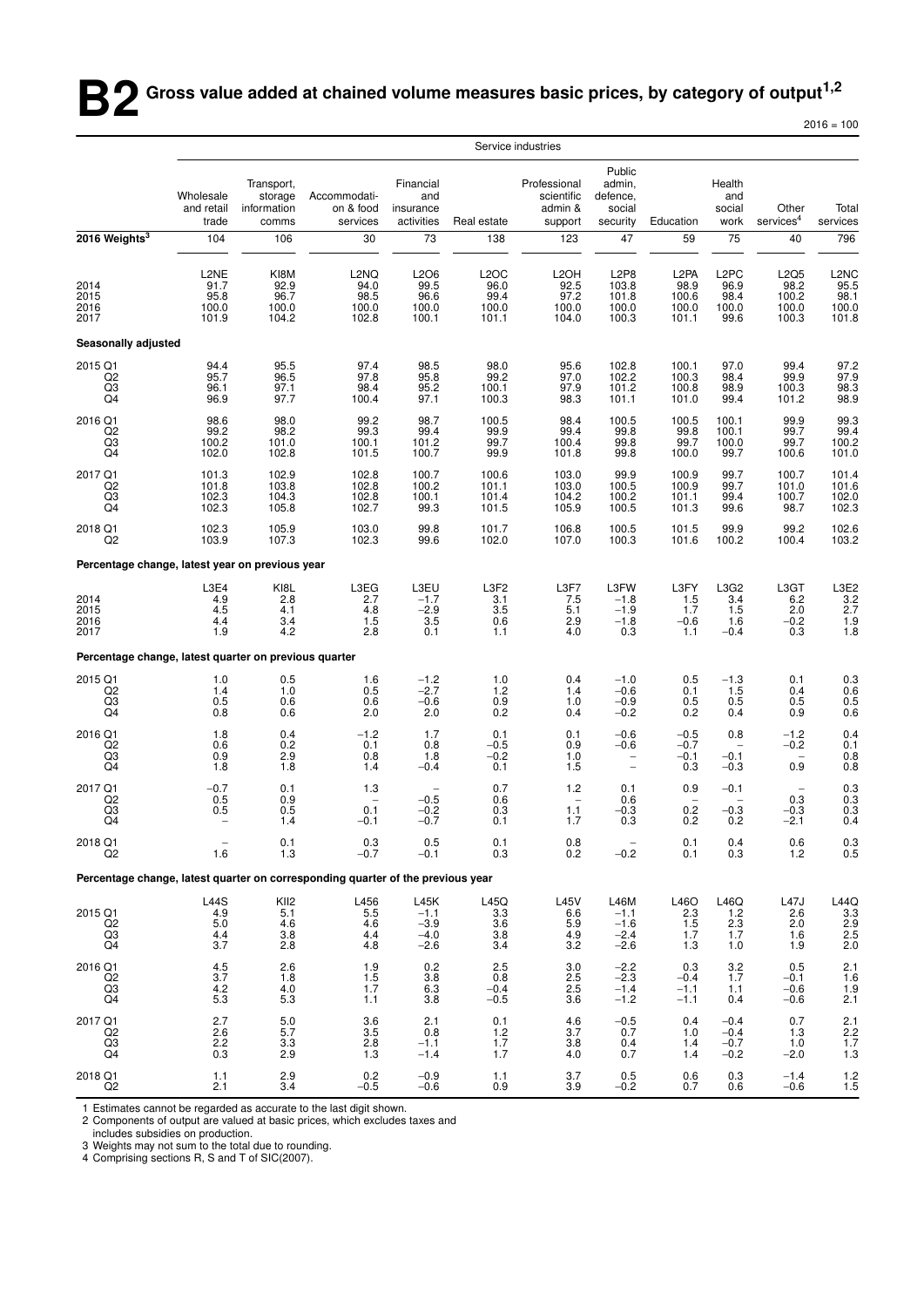£ million

|                                              |                                                                             |                                                   |                                                            |                                              |                                                                                |                                               | National expenditure on goods and services at market prices                                                                 |                                                                                                             |                                                                                                                                         |                                                                          |                                                                          |                                           |                                           |                                                                                                       |                                                                                                                |
|----------------------------------------------|-----------------------------------------------------------------------------|---------------------------------------------------|------------------------------------------------------------|----------------------------------------------|--------------------------------------------------------------------------------|-----------------------------------------------|-----------------------------------------------------------------------------------------------------------------------------|-------------------------------------------------------------------------------------------------------------|-----------------------------------------------------------------------------------------------------------------------------------------|--------------------------------------------------------------------------|--------------------------------------------------------------------------|-------------------------------------------|-------------------------------------------|-------------------------------------------------------------------------------------------------------|----------------------------------------------------------------------------------------------------------------|
|                                              | Final consumption expenditure                                               |                                                   |                                                            |                                              |                                                                                | Gross capital formation                       |                                                                                                                             |                                                                                                             |                                                                                                                                         |                                                                          |                                                                          |                                           |                                           | Statisti-                                                                                             |                                                                                                                |
|                                              | House-<br>holds                                                             | Non-prof-<br>instit-<br>utions <sup>2</sup>       | it General<br>govern-                                      | ment formation                               | Gross Of which<br>capital investme-<br>$nt^3$                                  | inven-<br>tories <sup>4</sup>                 | Of which<br>adjust-                                                                                                         | Acquisit-<br>ions less<br>fixed business Change in alignment disposals<br>of<br>ment valuables <sup>5</sup> |                                                                                                                                         | Total<br>Total exports                                                   | Gross<br>final<br>expend-                                                | less<br>Total                             | iture imports balance <sup>6</sup>        | cal<br>pancy<br>diture)                                                                               | Gross<br>discre- domestic<br>product<br>Trade (expen- at market<br>prices                                      |
| 2014<br>2015<br>2016<br>2017                 | ABJQ<br>1 142 350<br>1 178 915<br>1 235 247<br>1 285 606                    | HAYE<br>56 259                                    | <b>NMRP</b><br>357 101<br>56 566 361 028<br>57 343 367 974 | <b>NPQS</b><br>305 747<br>319 432<br>331 442 | <b>NPEK</b><br>175 594<br>184 620<br>187 032<br>57 940 372 632 351 042 195 312 | CAEX<br>12 5 65<br>7046<br>8 5 5 6<br>3 0 3 6 | <b>DMUN</b><br>$\overline{\phantom{a}}$<br>$\overline{\phantom{a}}$<br>$\overline{\phantom{a}}$<br>$\overline{\phantom{a}}$ | <b>NPJQ</b>                                                                                                 | YBIL<br>-52 1 873 970 520 292 2 394 262 549 967<br>-164 1 922 823 519 610 2 442 433 546 594<br>-151 2 000 411 556 961 2 557 372 587 848 | <b>IKBH</b>                                                              | ABMF                                                                     | <b>IKBI</b>                               | IKBJ<br>$-29675$<br>$-26984$<br>$-30887$  | <b>GIXM</b><br>$-$<br>$\qquad \qquad -$                                                               | YBHA<br>$-1844295$<br>1895839<br>1 969 524<br>287 2 070 543 615 910 2 686 453 641 796 -25 886 -4 006 2 040 651 |
|                                              | Seasonally adjusted                                                         |                                                   |                                                            |                                              |                                                                                |                                               |                                                                                                                             |                                                                                                             |                                                                                                                                         |                                                                          |                                                                          |                                           |                                           |                                                                                                       |                                                                                                                |
| 2015 Q1<br>Q2<br>Q3<br>Q4                    | 290 220<br>293 370<br>296 059<br>299 266                                    | 14 139<br>14 128<br>14 133<br>14 166              | 90 075<br>89 4 20<br>91 090<br>90 443                      | 79 609<br>80 279<br>79 035<br>80 509         | 46 422<br>46 328<br>45 461<br>46 409                                           | 193<br>3 3 3 0<br>2 1 6 4<br>1 3 5 9          | 1832<br>223<br>$-1721$<br>$-334$                                                                                            | 2 5 0 8<br>$-325$<br>$-671$<br>$-1676$                                                                      |                                                                                                                                         | 476 744 130 245<br>480 202 131 032<br>481 810 127 895<br>484 067 130 438 | 606 989 139 694<br>611 234 136 005<br>609 705 134 164<br>614 505 136 731 |                                           | $-9449$<br>$-4973$<br>$-6269$<br>$-6293$  | $\overline{\phantom{0}}$<br>$\overline{\phantom{a}}$<br>$\overline{\phantom{a}}$                      | 467 295<br>475 229<br>475 541<br>477 774                                                                       |
| 2016 Q1<br>Q2<br>Q3<br>Q4                    | 303 176<br>306 925<br>310 953<br>314 193                                    | 14 217<br>14 287<br>14 371<br>14 4 68             | 91 626<br>91 550<br>92 032<br>92 766                       | 80 667<br>82 434<br>83 994<br>84 347         | 45 850<br>46 690<br>47 583<br>46 909                                           | 2 0 4 6<br>1712<br>3500<br>1 2 9 8            | $-84$<br>$-900$<br>1981<br>$-997$                                                                                           | 295<br>$-1196$<br>2 6 2 0<br>$-1870$                                                                        |                                                                                                                                         | 492 027 131 401<br>495 712 136 044<br>507 470 138 462<br>505 202 151 054 | 623 428 138 102<br>631 756 142 262<br>645 932 152 202<br>656 256 155 282 |                                           | $-6701$<br>$-6218$<br>$-13740$<br>$-4228$ | $\overline{\phantom{a}}$<br>$\qquad \qquad -$<br>$\overline{\phantom{0}}$<br>$\overline{\phantom{0}}$ | 485 326<br>489 494<br>493 730<br>500 974                                                                       |
| 2017 Q1<br>Q2<br>Q3<br>Q4                    | 318 682<br>320 524<br>321 493<br>324 907                                    | 14 497<br>14 4 96<br>14 4 68<br>14 479            | 92 749<br>93 470<br>92 932<br>93 481                       | 85 826<br>87 262<br>88 326<br>89 628         | 47 699<br>48 621<br>49 298<br>49 694                                           | 2 0 9 8<br>$-114$<br>1 3 6 1<br>$-309$        | $-911$<br>$-1.388$<br>1860<br>439                                                                                           | $-579$<br>185<br>382<br>299                                                                                 | 515 823 152 791                                                                                                                         | 513 273 152 193<br>518 962 154 467<br>522 485 156 459                    | 665 466 158 817<br>668 614 159 440<br>673 429 161 364<br>678 944 162 175 |                                           | $-6624$<br>$-6649$<br>$-5716 - 1266$      | $-634$<br>$-947$<br>$-6897 -1159$                                                                     | 506 015<br>508 227<br>510 906<br>515 503                                                                       |
| 2018 Q1<br>Q2                                | 329 114<br>330 434                                                          | 14 4 8 6<br>14 476                                | 94 658<br>95 435                                           | 88 898<br>89 718                             | 49 697<br>49 889                                                               | $-1630$<br>2 5 7 0                            | $-2939$<br>1 302                                                                                                            | $-487$<br>1 0 3 9                                                                                           |                                                                                                                                         | 525 039 156 446<br>533 672 153 381                                       | 681 485 160 289<br>687 053 161 962                                       |                                           | $-8581 - 1346$                            | $-3843 - 1316$                                                                                        | 519 880<br>523 745                                                                                             |
|                                              | Percentage change, latest year on previous year                             |                                                   |                                                            |                                              |                                                                                |                                               |                                                                                                                             |                                                                                                             |                                                                                                                                         |                                                                          |                                                                          |                                           |                                           |                                                                                                       |                                                                                                                |
| 2014<br>2015<br>2016<br>2017                 | KGY7<br>4.0<br>3.2<br>4.8<br>4.1                                            | KGZ8<br>3.4<br>0.5<br>1.4<br>1.0                  | KH <sub>2</sub> C<br>3.0<br>1.1<br>1.9<br>1.3              | KG6O<br>8.6<br>4.5<br>3.8<br>5.9             | KG6N<br>5.9<br>5.1<br>1.3<br>4.4                                               |                                               |                                                                                                                             |                                                                                                             | KGX3<br>4.7<br>2.6<br>4.0<br>3.5                                                                                                        | KH <sub>2</sub> O<br>$-0.6$<br>$-0.1$<br>7.2<br>10.6                     | KGV7<br>3.5<br>2.0<br>4.7<br>5.0                                         | KH3H<br>$-0.5$<br>$-0.6$<br>7.5<br>9.2    |                                           |                                                                                                       | <b>IHYM</b><br>4.7<br>2.8<br>3.9<br>3.6                                                                        |
|                                              | Percentage change, latest quarter on previous quarter                       |                                                   |                                                            |                                              |                                                                                |                                               |                                                                                                                             |                                                                                                             |                                                                                                                                         |                                                                          |                                                                          |                                           |                                           |                                                                                                       |                                                                                                                |
| 2015 Q1<br>Q2<br>Q3<br>Q4                    | KGY8<br>0.4<br>1.1<br>0.9<br>1.1                                            | KGZ9<br>$\overline{\phantom{0}}$<br>$-0.1$<br>0.2 | KH <sub>2</sub> D<br>0.3<br>$-0.7$<br>1.9<br>$-0.7$        | KG6W<br>2.3<br>0.8<br>$-1.5$<br>1.9          | KG6V<br>4.0<br>$-0.2$<br>$-1.9$<br>2.1                                         |                                               |                                                                                                                             |                                                                                                             | KGX4<br>0.5<br>0.7<br>0.3<br>0.5                                                                                                        | KH <sub>2</sub> P<br>$-1.2$<br>0.6<br>$-2.4$<br>2.0                      | KGV8<br>0.2<br>0.7<br>$-0.3$<br>0.8                                      | KH3I<br>$-0.9$<br>$-2.6$<br>$-1.4$<br>1.9 |                                           |                                                                                                       | <b>IHYN</b><br>$0.5$<br>1.7<br>0.1<br>0.5                                                                      |
| 2016 Q1<br>Q2<br>Q3<br>Q4                    | 1.3<br>1.2<br>1.3<br>1.0                                                    | 0.4<br>0.5<br>0.6<br>0.7                          | 1.3<br>$-0.1$<br>0.5<br>0.8                                | 0.2<br>2.2<br>1.9<br>0.4                     | $-1.2$<br>1.8<br>1.9<br>$-1.4$                                                 |                                               |                                                                                                                             |                                                                                                             | 1.6<br>0.7<br>2.4<br>$-0.4$                                                                                                             | 0.7<br>3.5<br>1.8<br>9.1                                                 | 1.5<br>1.3<br>2.2<br>1.6                                                 | 1.0<br>3.0<br>7.0<br>2.0                  |                                           |                                                                                                       | 1.6<br>0.9<br>$0.9$<br>1.5                                                                                     |
| 2017 Q1<br>Q <sub>2</sub><br>Q3<br>Q4        | 1.4<br>0.6<br>0.3<br>1.1                                                    | 0.2<br>$\overline{\phantom{a}}$<br>$-0.2$<br>0.1  | 0.8<br>$-0.6$<br>0.6                                       | 1.8<br>1.7<br>1.2<br>1.5                     | 1.7<br>1.9<br>1.4<br>0.8                                                       |                                               |                                                                                                                             |                                                                                                             | 1.6<br>0.5<br>0.6<br>0.7                                                                                                                | 0.8<br>0.4<br>1.1<br>1.3                                                 | 1.4<br>0.5<br>0.7<br>0.8                                                 | 2.3<br>0.4<br>1.2<br>0.5                  |                                           |                                                                                                       | 1.0<br>0.4<br>0.5<br>0.9                                                                                       |
| 2018 Q1<br>Q2                                | $\begin{array}{c} 1.3 \\ 0.4 \end{array}$                                   | $-0.1$                                            | 1.3<br>0.8                                                 | $-0.8$<br>0.9                                | 0.4                                                                            |                                               |                                                                                                                             |                                                                                                             | $\begin{array}{c} 0.5 \\ 1.6 \end{array}$                                                                                               | $-2.0$                                                                   | 0.4<br>0.8                                                               | $-1.2$<br>1.0                             |                                           |                                                                                                       | $0.8$<br>$0.7$                                                                                                 |
|                                              | Percentage change, latest quarter on corresponding quarter of previous year |                                                   |                                                            |                                              |                                                                                |                                               |                                                                                                                             |                                                                                                             |                                                                                                                                         |                                                                          |                                                                          |                                           |                                           |                                                                                                       |                                                                                                                |
| 2015 Q1<br>Q2<br>Q3<br>Q4                    | KGY9<br>3.2<br>3.1<br>3.0<br>3.6                                            | <b>KH22</b><br>1.4<br>0.5<br>0.1<br>0.2           | KH <sub>2</sub> E<br>0.6<br>2.0<br>1.1<br>0.7              | KG76<br>5.3<br>6.4<br>2.8<br>3.4             | KG75<br>8.0<br>$\frac{5.5}{3.2}$<br>4.0                                        |                                               |                                                                                                                             |                                                                                                             | KGX5<br>3.3<br>3.1<br>2.0<br>2.1                                                                                                        | KH <sub>2</sub> Q<br>1.2<br>$-0.1$<br>$-0.6$<br>$-1.0$                   | KGV9<br>2.8<br>2.4<br>1.4<br>1.4                                         | KH3J<br>2.4<br>$-0.1$<br>$-1.7$<br>$-3.0$ |                                           |                                                                                                       | IHYO<br>3.0<br>3.2<br>2.3<br>2.8                                                                               |
| 2016 Q1<br>Q <sub>2</sub><br>$\frac{Q3}{Q4}$ | 4.5<br>4.6<br>5.0<br>5.0                                                    | 0.6<br>1.1<br>1.7<br>2.1                          | 1.7<br>2.4<br>1.0<br>2.6                                   | $\frac{1.3}{2.7}$<br>6.3<br>4.8              | $-1.2$<br>0.8<br>4.7<br>1.1                                                    |                                               |                                                                                                                             |                                                                                                             | $\frac{3.2}{3.2}$<br>5.3<br>4.4                                                                                                         | 0.9<br>3.8<br>8.3<br>15.8                                                | 2.7<br>3.4<br>5.9<br>6.8                                                 | $-1.1$<br>4.6<br>13.4<br>13.6             |                                           |                                                                                                       | $3.9$<br>$3.0$<br>$3.8$<br>$4.9$                                                                               |
| 2017 Q1<br>Q2<br>Q3<br>Q4                    | 5.1<br>4.4<br>3.4<br>3.4                                                    | 2.0<br>1.5<br>0.7<br>0.1                          | 1.2<br>2.1<br>1.0<br>0.8                                   | 6.4<br>5.9<br>5.2<br>6.3                     | 4.0<br>4.1<br>3.6<br>5.9                                                       |                                               |                                                                                                                             |                                                                                                             | $^{4.3}_{4.1}$<br>2.3<br>3.4                                                                                                            | 15.8<br>12.3<br>11.6<br>3.6                                              | 6.7<br>5.8<br>4.3<br>3.5                                                 | 15.0<br>12.1<br>6.0<br>4.4                |                                           |                                                                                                       | $4.3$<br>$3.8$<br>$3.5$<br>$2.9$                                                                               |
| 2018 Q1<br>Q2                                | 3.3<br>3.1                                                                  | $-0.1$<br>$-0.1$                                  | 2.1<br>2.1                                                 | 3.6<br>2.8                                   | 4.2<br>2.6                                                                     |                                               |                                                                                                                             |                                                                                                             | 2.3<br>3.5                                                                                                                              | 2.8<br>0.4                                                               | 2.4<br>2.8                                                               | 0.9<br>1.6                                |                                           |                                                                                                       | $\frac{2.7}{3.1}$                                                                                              |

curate to this degree.

1 Estimates are given to the nearest £ million, but cannot be regarded as ac- 5 Acquisitions less disposals of valuables can be a volatile series due to the inclusion of non-monetary gold, but any volatility is likely to be GDP neutral as this is offset in UK trade figures.

2 Non-profit institutions serving households. 3 A further breakdown of business investment can be found in the 'Business

investment in the UK' bulletin. 4 Quarterly alignment adjustment included in this series. 6 Trade balance is calculated by using exports of goods and services minus imports of goods and services.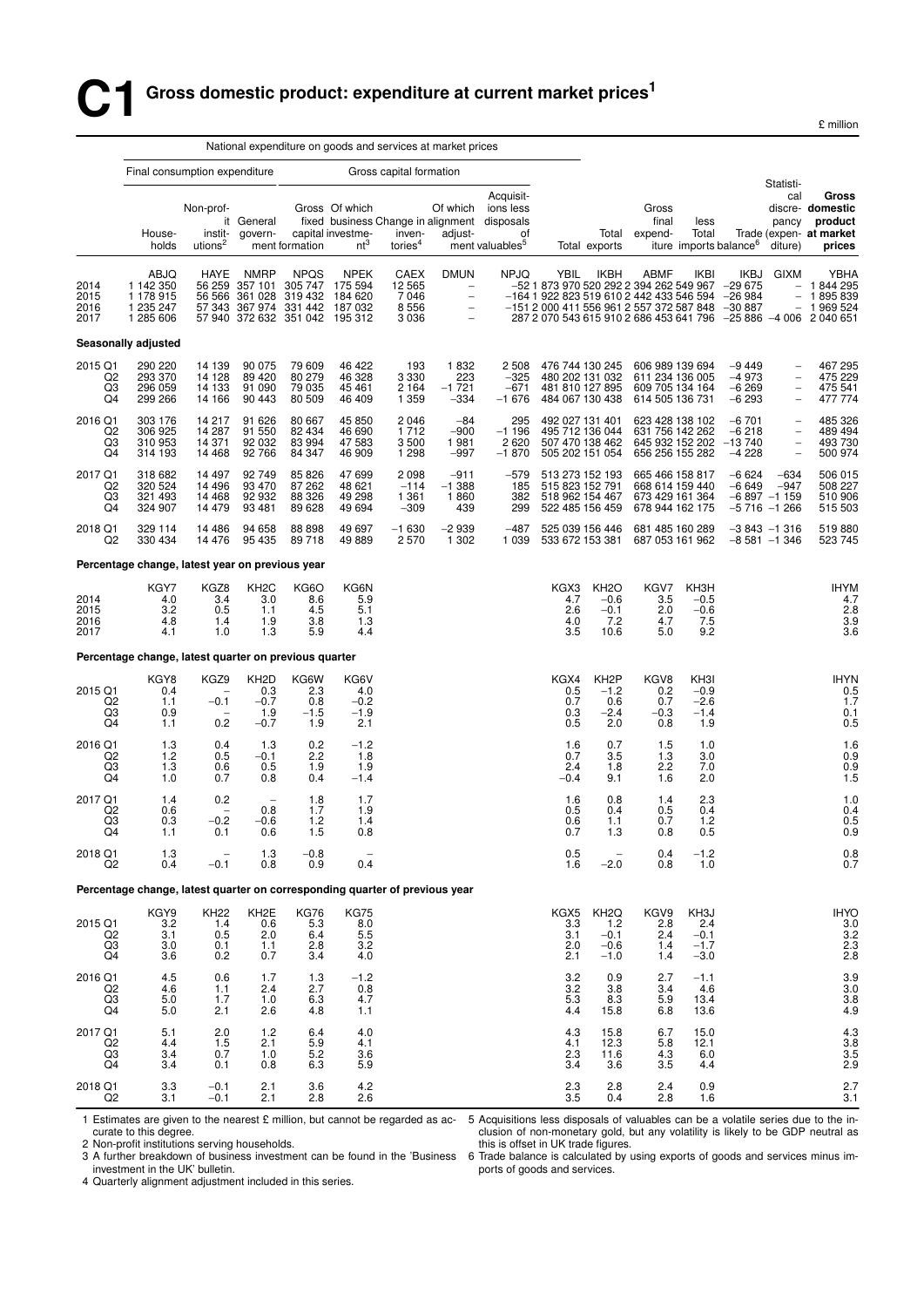# **C**2 Gross domestic product by category of expenditure: chained volume measures<sup>1</sup>

Reference year 2016, £ million

|                                       |                                                                             |                                                  |                                                            |                                                                        |                                                         |                                               | National expenditure on goods and services at market prices                         |                                                                                                             |                                                                                                                                           |                                                                          |                                                                          |                                                  |                                                      |                                                                                                |                                                                                                                   |
|---------------------------------------|-----------------------------------------------------------------------------|--------------------------------------------------|------------------------------------------------------------|------------------------------------------------------------------------|---------------------------------------------------------|-----------------------------------------------|-------------------------------------------------------------------------------------|-------------------------------------------------------------------------------------------------------------|-------------------------------------------------------------------------------------------------------------------------------------------|--------------------------------------------------------------------------|--------------------------------------------------------------------------|--------------------------------------------------|------------------------------------------------------|------------------------------------------------------------------------------------------------|-------------------------------------------------------------------------------------------------------------------|
|                                       | Final consumption expenditure                                               |                                                  |                                                            |                                                                        |                                                         | Gross capital formation                       |                                                                                     |                                                                                                             |                                                                                                                                           |                                                                          |                                                                          |                                                  |                                                      |                                                                                                |                                                                                                                   |
|                                       | House-<br>holds                                                             | Non-prof-<br>instit-<br>utions <sup>2</sup>      | it General<br>govern-                                      | ment formation                                                         | Gross Of which<br>capital investme-<br>$nt^3$           | inven-<br>tories <sup>4</sup>                 | Of which<br>adjust-                                                                 | Acquisit-<br>ions less<br>fixed business Change in alignment disposals<br>of<br>ment valuables <sup>5</sup> |                                                                                                                                           | Total<br>Total exports                                                   | Gross<br>final<br>expend-                                                | less<br>Total                                    | iture imports balance <sup>6</sup>                   | Statisti-<br>cal<br>pancy<br>diture)                                                           | Gross<br>discre- domestic<br>product<br>Trade (expen- at market<br>prices                                         |
| 2014<br>2015<br>2016<br>2017          | ABJR<br>1 165 059<br>1 196 525<br>1 235 247<br>1 258 910                    | <b>HAYO</b><br>57 035                            | <b>NMRY</b><br>360 149<br>56 874 365 223<br>57 343 367 974 | <b>NPQT</b><br>313 472<br>324 016<br>331 442<br>57 045 367 480 342 835 | <b>NPEL</b><br>180 608<br>187 355<br>187 031<br>190 073 | CAFU<br>14 477<br>11 146<br>8 5 5 6<br>$-481$ | <b>DMUM</b><br>$-1$<br>$-1$<br>$\overline{\phantom{a}}$<br>$\overline{\phantom{a}}$ | <b>NPJR</b>                                                                                                 | YBIM<br>-97 1 901 970 527 797 2 429 522 539 475<br>$-360$ 1 953 172 551 228 2 504 151 569 120<br>-151 2 000 411 556 961 2 557 372 587 848 | <b>IKBK</b>                                                              | ABMG                                                                     | <b>IKBL</b>                                      | IKBM<br>$-11678$<br>$-17892$<br>$-30887$             | <b>GIXS</b><br>$\overline{\phantom{a}}$                                                        | ABMI<br>$-1890493$<br>$-1934903$<br>1 969 524<br>229 2 026 018 586 934 2 612 952 606 885 -19 951 -3 927 2 002 140 |
|                                       | Seasonally adjusted                                                         |                                                  |                                                            |                                                                        |                                                         |                                               |                                                                                     |                                                                                                             |                                                                                                                                           |                                                                          |                                                                          |                                                  |                                                      |                                                                                                |                                                                                                                   |
| 2015 Q1<br>Q2<br>Q3<br>Q4             | 295 287<br>297 798<br>301 636<br>301 804                                    | 14 2 20<br>14 293<br>14 166<br>14 195            | 90 461<br>91 291<br>91 806<br>91 665                       | 80 80 8<br>81 764<br>80 017<br>81 427                                  | 47 195<br>47 152<br>45 985<br>47 023                    | 1011<br>3 1 5 4<br>4 1 9 9<br>2782            | 1878<br>223<br>$-1757$<br>$-345$                                                    | 2 5 3 6<br>$-345$<br>$-748$<br>$-1803$                                                                      |                                                                                                                                           | 486 411 136 932<br>484 867 138 061<br>488 607 136 744<br>493 287 139 491 | 623 264 143 349<br>622 843 140 387<br>625 287 140 793<br>632 757 144 591 |                                                  | $-6417$<br>$-2326$<br>$-4049$<br>$-5100$             | $\overline{\phantom{0}}$<br>$\overline{\phantom{a}}$<br>$\overline{\phantom{a}}$               | 479 734<br>482 464<br>484 552<br>488 153                                                                          |
| 2016 Q1<br>Q2<br>Q3<br>Q4             | 305 101<br>307 595<br>311 268<br>311 283                                    | 14 251<br>14 345<br>14 3 38<br>14 409            | 92 044<br>91 959<br>91 968<br>92 003                       | 81 415<br>82 695<br>83 909<br>83 4 23                                  | 46 221<br>46 622<br>47 330<br>46 858                    | 1881<br>347<br>1 1 7 3<br>5 1 5 5             | $-86$<br>$-903$<br>1977<br>$-988$                                                   | 284<br>$-1264$<br>2626<br>$-1797$                                                                           |                                                                                                                                           | 495 416 138 252<br>495 847 139 554<br>506 847 135 108<br>502 301 144 047 | 633 733 143 976<br>635 416 144 900<br>642 147 149 364<br>646 076 149 608 |                                                  | $-5724$<br>$-5346$<br>$-14256$<br>$-5561$            | $\qquad \qquad -$<br>$\qquad \qquad -$<br>$\overline{\phantom{0}}$<br>$\overline{\phantom{0}}$ | 489 736<br>490 502<br>492 816<br>496 470                                                                          |
| 2017 Q1<br>Q2<br>Q3<br>Q4             | 313 173<br>314 416<br>315 224<br>316 097                                    | 14 383<br>14 281<br>14 182<br>14 199             | 91 502<br>91 950<br>91 824<br>92 204                       | 84 308<br>85 682<br>86 067<br>86 778                                   | 46 759<br>47 550<br>47 843<br>47 921                    | 1939<br>$-517$<br>-83<br>$-1820$              | $-897$<br>$-1.362$<br>1828<br>431                                                   | $-553$<br>159<br>337<br>286                                                                                 |                                                                                                                                           | 504 752 145 182<br>505 971 145 985<br>507 551 147 180<br>507 744 148 587 | 649 934 150 893<br>651 956 151 548<br>654 731 152 362<br>656 331 152 082 |                                                  | $-5711$<br>$-5563$<br>$-5182 -1137$<br>$-3495 -1235$ | $-624$<br>$-931$                                                                               | 498 417<br>499 477<br>501 232<br>503 014                                                                          |
| 2018 Q1<br>Q2                         | 316 885<br>317975                                                           | 14 155<br>14 174                                 | 92 555<br>92 940                                           | 85 609<br>86 324                                                       | 47 711<br>47 937                                        | $-96$<br>2 2 1 4                              | $-2849$<br>1 2 6 1                                                                  | -463<br>946                                                                                                 |                                                                                                                                           | 508 645 148 657<br>514 573 143 344                                       | 657 302 151 831<br>657 917 150 588                                       |                                                  | $-3174 - 1276$<br>$-7244 - 1300$                     |                                                                                                | 504 195<br>506 029                                                                                                |
|                                       | Percentage change, latest year on previous year                             |                                                  |                                                            |                                                                        |                                                         |                                               |                                                                                     |                                                                                                             |                                                                                                                                           |                                                                          |                                                                          |                                                  |                                                      |                                                                                                |                                                                                                                   |
| 2014<br>2015<br>2016<br>2017          | KGZ <sub>5</sub><br>2.1<br>2.7<br>3.2<br>1.9                                | <b>KH26</b><br>1.1<br>$-0.3$<br>0.8<br>$-0.5$    | KH <sub>2</sub><br>2.2<br>1.4<br>0.8<br>$-0.1$             | KG7N<br>7.2<br>3.4<br>2.3<br>3.4                                       | KG7M<br>5.2<br>3.7<br>$-0.2$<br>1.6                     |                                               |                                                                                     |                                                                                                             | KGX9<br>3.4<br>2.7<br>2.4<br>1.3                                                                                                          | KH <sub>2U</sub><br>2.3<br>4.4<br>1.0<br>5.4                             | KGW5<br>3.1<br>3.1<br>2.1<br>2.2                                         | KH3N<br>3.8<br>5.5<br>3.3<br>3.2                 |                                                      |                                                                                                | <b>IHYP</b><br>2.9<br>2.3<br>1.8<br>1.7                                                                           |
|                                       | Percentage change, latest quarter on previous quarter                       |                                                  |                                                            |                                                                        |                                                         |                                               |                                                                                     |                                                                                                             |                                                                                                                                           |                                                                          |                                                                          |                                                  |                                                      |                                                                                                |                                                                                                                   |
| 2015 Q1<br>Q2<br>Q3<br>Q4             | KGZ6<br>0.6<br>0.9<br>1.3<br>0.1                                            | <b>KH27</b><br>0.1<br>0.5<br>$-0.9$<br>0.2       | KH <sub>2</sub> J<br>0.5<br>0.9<br>0.6<br>$-0.2$           | KG7Q<br>1.7<br>1.2<br>$-2.1$<br>1.8                                    | KG7P<br>3.3<br>$-0.1$<br>$-2.5$<br>2.3                  |                                               |                                                                                     |                                                                                                             | KGY2<br>0.7<br>$-0.3$<br>0.8<br>1.0                                                                                                       | KH <sub>2</sub> V<br>1.2<br>0.8<br>$-1.0$<br>2.0                         | KGW6<br>0.8<br>$-0.1$<br>0.4<br>1.2                                      | KH <sub>3</sub> O<br>2.2<br>$-2.1$<br>0.3<br>2.7 |                                                      |                                                                                                | <b>IHYQ</b><br>0.4<br>0.6<br>0.4<br>0.7                                                                           |
| 2016 Q1<br>Q2<br>Q3<br>Q4             | 1.1<br>0.8<br>1.2<br>$\overline{\phantom{a}}$                               | 0.4<br>0.7<br>0.5                                | 0.4<br>$-0.1$<br>$\overline{\phantom{0}}$<br>$\bar{a}$     | $\overline{\phantom{0}}$<br>1.6<br>1.5<br>$-0.6$                       | $-1.7$<br>0.9<br>1.5<br>$-1.0$                          |                                               |                                                                                     |                                                                                                             | 0.4<br>0.1<br>2.2<br>$-0.9$                                                                                                               | $-0.9$<br>0.9<br>$-3.2$<br>6.6                                           | 0.2<br>0.3<br>1.1<br>0.6                                                 | $-0.4$<br>0.6<br>3.1<br>0.2                      |                                                      |                                                                                                | $\!\!\!\begin{array}{c} 0.3 \\ 0.2 \end{array}$<br>$0.5 \\ 0.7$                                                   |
| 2017 Q1<br>Q <sub>2</sub><br>Q3<br>Q4 | 0.6<br>0.4<br>0.3<br>0.3                                                    | $-0.2$<br>$-0.7$<br>$-0.7$<br>0.1                | $-0.5$<br>0.5<br>$-0.1$<br>0.4                             | 1.1<br>1.6<br>0.4<br>0.8                                               | $-0.2$<br>1.7<br>0.6<br>0.2                             |                                               |                                                                                     |                                                                                                             | 0.5<br>0.2<br>0.3                                                                                                                         | 0.8<br>0.6<br>0.8<br>1.0                                                 | 0.6<br>0.3<br>0.4<br>0.2                                                 | 0.9<br>0.4<br>0.5<br>$-0.2$                      |                                                      |                                                                                                | 0.4<br>0.2<br>0.4<br>0.4                                                                                          |
| 2018 Q1<br>Q2                         | 0.2<br>0.3                                                                  | $-0.3$<br>0.1                                    | 0.4<br>0.4                                                 | $-1.3$<br>0.8                                                          | $-0.4$<br>0.5                                           |                                               |                                                                                     |                                                                                                             | $^{0.2}_{1.2}$                                                                                                                            | $-3.6$                                                                   | 0.1<br>0.1                                                               | $-0.2$<br>$-0.8$                                 |                                                      |                                                                                                | $0.2$<br>$0.4$                                                                                                    |
|                                       | Percentage change, latest quarter on corresponding quarter of previous year |                                                  |                                                            |                                                                        |                                                         |                                               |                                                                                     |                                                                                                             |                                                                                                                                           |                                                                          |                                                                          |                                                  |                                                      |                                                                                                |                                                                                                                   |
| 2015 Q1<br>Q2<br>Q3<br>Q4             | KGZ7<br>2.3<br>2.7<br>3.0<br>2.8                                            | <b>KH28</b><br>$-0.8$<br>0.4<br>$-0.6$<br>$-0.1$ | KH <sub>2</sub> K<br>1.0<br>1.2<br>1.6<br>1.8              | KG7T<br>4.4<br>5.3<br>1.3<br>2.5                                       | KG7S<br>$7.0$<br>$4.0$<br>1.2<br>2.9                    |                                               |                                                                                     |                                                                                                             | KGY3<br>3.5<br>$2.9$<br>$2.2$<br>2.2                                                                                                      | KH2W<br>5.7<br>4.2<br>4.8<br>3.1                                         | KGW7<br>4.0<br>3.2<br>2.8<br>2.4                                         | KH3P<br>8.3<br>5.9<br>4.9<br>3.0                 |                                                      |                                                                                                | IHYR<br>2.7<br>2.4<br>2.1<br>2.2                                                                                  |
| 2016 Q1<br>Q2<br>$\overline{Q}3$      | $\begin{array}{c} 3.3 \\ 3.3 \end{array}$<br>3.2<br>3.1                     | 0.2<br>0.4<br>$1.2$<br>1.5                       | 1.7<br>0.7<br>0.2<br>0.4                                   | 0.8<br>1.1<br>4.9<br>2.5                                               | $-2.1$<br>$-1.1$<br>2.9<br>$-0.4$                       |                                               |                                                                                     |                                                                                                             | $\frac{1.9}{2.3}$<br>3.7<br>1.8                                                                                                           | 1.0<br>1.1<br>$-1.2$<br>3.3                                              | 1.7<br>2.0<br>2.7<br>2.1                                                 | 0.4<br>3.2<br>6.1<br>3.5                         |                                                      |                                                                                                | $2.1$<br>1.7<br>$\frac{1}{1}$ .7                                                                                  |
| 2017 Q1<br>Q2<br>Q3<br>Q4             | $2.6$<br>$2.2$<br>1.3<br>1.5                                                | 0.9<br>$-0.4$<br>$-1.1$<br>$-1.5$                | $-0.6$<br>$-0.2$<br>0.2                                    | 3.6<br>3.6<br>2.6<br>4.0                                               | $1.2$<br>2.0<br>1.1<br>2.3                              |                                               |                                                                                     |                                                                                                             | 1.9<br>2.0<br>0.1<br>1.1                                                                                                                  | 5.0<br>4.6<br>8.9<br>3.2                                                 | 2.6<br>2.6<br>2.0<br>1.6                                                 | 4.8<br>4.6<br>2.0<br>1.7                         |                                                      |                                                                                                | $\begin{array}{c} 1.8 \\ 1.8 \\ 1.7 \\ 1.3 \end{array}$                                                           |
| 2018 Q1<br>Q2                         | 1.2<br>1.1                                                                  | $-1.6$<br>$-0.7$                                 | 1.2<br>1.1                                                 | 1.5<br>0.7                                                             | 2.0<br>0.8                                              |                                               |                                                                                     |                                                                                                             | 0.8<br>1.7                                                                                                                                | 2.4<br>$-1.8$                                                            | 1.1<br>0.9                                                               | 0.6<br>$-0.6$                                    |                                                      |                                                                                                | $\frac{1.2}{1.3}$                                                                                                 |

curate to this degree.

1 Estimates are given to the nearest £ million but cannot be regarded as ac- 5 Acquisitions less disposals of valuables can be a volatile series due to the inclusion of non-monetary gold, but any volatility is likely to be GDP neutral as this is offset in UK trade figures.

2 Non-profit institutions serving households. 3 A further breakdown of business investment can be found in the 'Business

investment in the UK' bulletin. 4 Quarterly alignment adjustment included in this series. 6 Trade balance is calculated by using exports of goods and services minus imports of goods and services.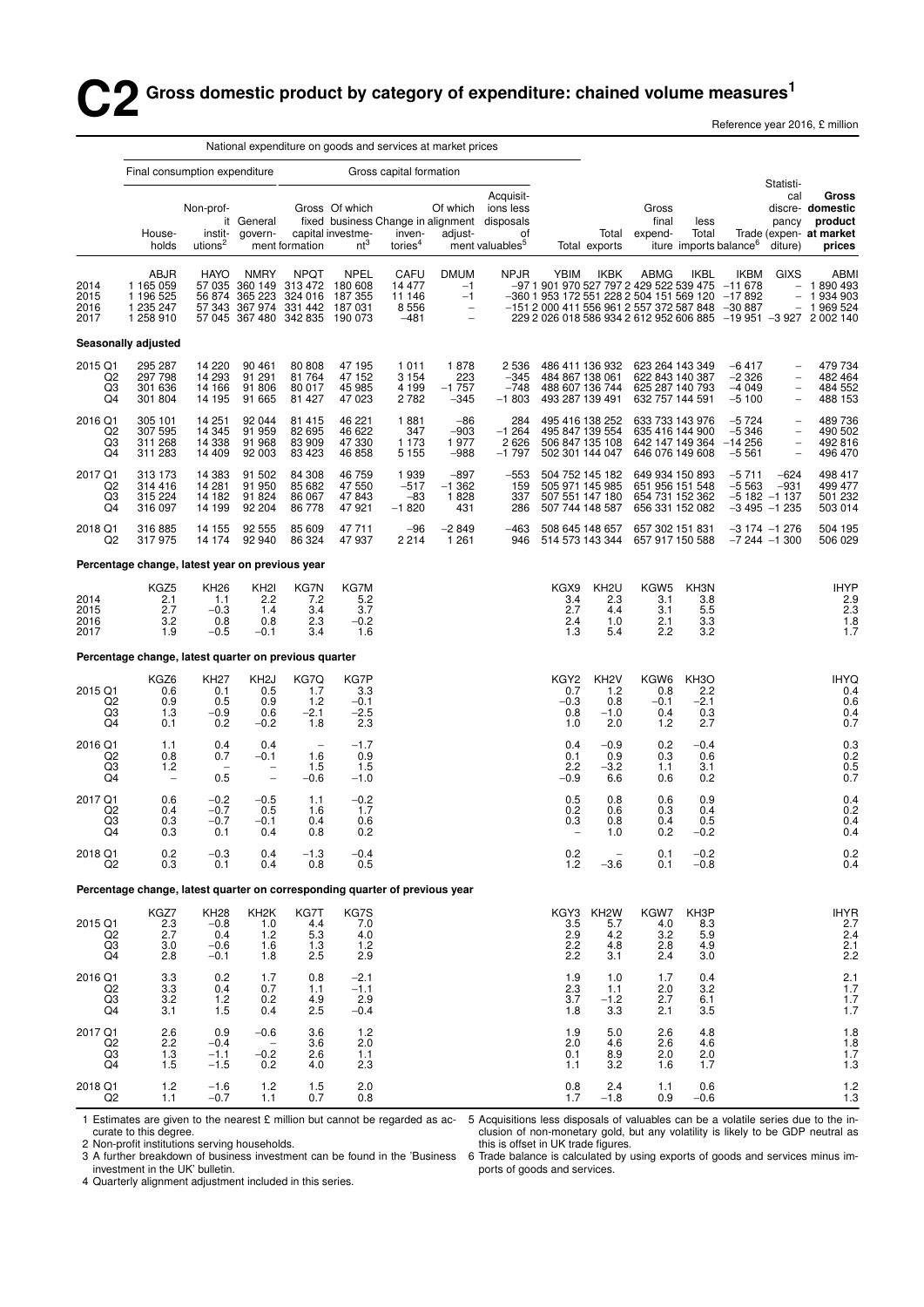# Gross domestic product by category of income: current prices<sup>1</sup>

|                                                   |                                                           |                                                                             |                                                                     |                                                         |                                                              |                                                         |                                                                    | £ million                                             |
|---------------------------------------------------|-----------------------------------------------------------|-----------------------------------------------------------------------------|---------------------------------------------------------------------|---------------------------------------------------------|--------------------------------------------------------------|---------------------------------------------------------|--------------------------------------------------------------------|-------------------------------------------------------|
|                                                   | Compen-<br>sation of<br>employees                         | Gross operating<br>surplus of<br>corporations $^{2,3}$                      | Of which<br>alignment<br>adjustment                                 | Other income <sup>4</sup>                               | Gross value<br>added at factor<br>cost                       | Taxes on<br>products &<br>production less<br>subsidies  | Statistical<br>discrepancy<br>(income)                             | <b>Gross domestic</b><br>product at<br>market prices  |
| 2014<br>2015<br>2016<br>2017                      | <b>DTWM</b><br>899 969<br>928 459<br>963 406<br>1 002 861 | CGBZ<br>414 086<br>413 869<br>432 307<br>445 458                            | <b>DMUQ</b><br>$\overline{\phantom{0}}$<br>$\overline{\phantom{0}}$ | <b>CGBX</b><br>305 856<br>322 906<br>333 887<br>337 407 | <b>CGCB</b><br>1 619 911<br>1 665 234<br>1729 600<br>1785726 | <b>CMVL</b><br>224 384<br>230 605<br>239 924<br>246 625 | <b>GIXQ</b><br>$\overline{\phantom{0}}$<br>8 3 0 0                 | YBHA<br>1844 295<br>1895 839<br>1969 524<br>2 040 651 |
| Seasonally adjusted                               |                                                           |                                                                             |                                                                     |                                                         |                                                              |                                                         |                                                                    |                                                       |
| 2015 Q1<br>Q2<br>Q3<br>Q4                         | 228 320<br>230 772<br>234 183<br>235 184                  | 104 464<br>106 714<br>101 016<br>101 675                                    | 1 0 9 0<br>831<br>$-1054$<br>-867                                   | 78 492<br>80 177<br>81 855<br>82 3 82                   | 411 276<br>417 663<br>417 054<br>419 241                     | 56 019<br>57 566<br>58 487<br>58 533                    | $\qquad \qquad -$<br>$\qquad \qquad -$<br>$\overline{\phantom{0}}$ | 467 295<br>475 229<br>475 541<br>477 774              |
| 2016 Q1<br>Q2<br>Q <sub>3</sub><br>Q4             | 233 322<br>240 398<br>245 066<br>244 620                  | 110 376<br>105 406<br>104 992<br>111 533                                    | 1912<br>$-1681$<br>$-1987$<br>1756                                  | 82 608<br>83 888<br>83782<br>83 609                     | 426 306<br>429 692<br>433 840<br>439 762                     | 59 0 20<br>59 802<br>59 890<br>61 212                   | $\overline{\phantom{a}}$<br>$\overline{\phantom{0}}$<br>÷          | 485 326<br>489 494<br>493 730<br>500 974              |
| 2017 Q1<br>Q2<br>$^{Q3}_{Q4}$                     | 246 849<br>249 650<br>251 800<br>254 562                  | 113 664<br>110 922<br>109 721<br>111 151                                    | 3775<br>$-1205$<br>$-2336$<br>$-234$                                | 83 636<br>84 204<br>84 4 88<br>85 0 79                  | 444 149<br>444 776<br>446 009<br>450 792                     | 60 673<br>61 582<br>62 455<br>61 915                    | 1 1 9 3<br>1869<br>2 4 4 2<br>2796                                 | 506 015<br>508 227<br>510 906<br>515 503              |
| 2018 Q1<br>Q2                                     | 257 467<br>259 082                                        | 112 830<br>111 344                                                          | 1765<br>$-732$                                                      | 86 305<br>87 350                                        | 456 602<br>457 776                                           | 60 466<br>63 127                                        | 2812<br>2842                                                       | 519880<br>523 745                                     |
|                                                   |                                                           | Percentage change, latest year on previous year                             |                                                                     |                                                         |                                                              |                                                         |                                                                    |                                                       |
| 2014<br>2015<br>2016<br>2017                      | KG <sub>I3</sub><br>$^{2.2}_{3.2}$<br>3.8<br>4.1          | KH4V<br>8.7<br>$-0.1$<br>4.5<br>3.0                                         |                                                                     | KH6T<br>6.9<br>5.6<br>3.4<br>1.1                        | KH6N<br>4.7<br>2.8<br>3.9<br>3.2                             | <b>KH65</b><br>5.1<br>2.8<br>4.0<br>2.8                 |                                                                    | <b>IHYM</b><br>4.7<br>2.8<br>3.9<br>3.6               |
|                                                   |                                                           | Percentage change, latest quarter on previous quarter                       |                                                                     |                                                         |                                                              |                                                         |                                                                    |                                                       |
| 2015 Q1<br>Q <sub>2</sub><br>Q <sub>3</sub><br>Q4 | KGI4<br>0.4<br>1.1<br>1.5<br>0.4                          | KH4W<br>1.5<br>$2.\overline{2}$<br>$-5.3$<br>0.7                            |                                                                     | KH6U<br>1.1<br>2.1<br>2.1<br>0.6                        | KH <sub>6</sub> O<br>0.8<br>1.6<br>$-0.1$<br>0.5             | <b>KH66</b><br>$-1.5$<br>2.8<br>1.6<br>0.1              |                                                                    | <b>IHYN</b><br>0.5<br>1.7<br>0.1<br>0.5               |
| 2016 Q1<br>Q <sub>2</sub><br>Q3<br>Q4             | $-0.8$<br>3.0<br>1.9<br>$-0.2$                            | 8.6<br>$-4.5$<br>$-0.4$<br>6.2                                              |                                                                     | 0.3<br>1.5<br>$-0.1$<br>$-0.2$                          | 1.7<br>0.8<br>1.0<br>1.4                                     | 0.8<br>1.3<br>0.1<br>2.2                                |                                                                    | 1.6<br>0.9 0.9<br>1.5                                 |
| 2017 Q1<br>Q <sub>2</sub><br>Q <sub>3</sub><br>Q4 | 0.9<br>1.1<br>0.9<br>1.1                                  | 1.9<br>$-2.4$<br>$-1.1$<br>1.3                                              |                                                                     | $\overline{\phantom{a}}$<br>0.7<br>0.3<br>0.7           | 1.0<br>0.1<br>0.3<br>1.1                                     | $-0.9$<br>1.5<br>1.4<br>$-0.9$                          |                                                                    | 1.0<br>0.4<br>0.5<br>0.9                              |
| 2018 Q1<br>Q <sub>2</sub>                         | 1.1<br>0.6                                                | 1.5<br>$-1.3$                                                               |                                                                     | 1.4<br>1.2                                              | 1.3<br>0.3                                                   | $-2.3$<br>4.4                                           |                                                                    | 0.8<br>0.7                                            |
|                                                   |                                                           | Percentage change, latest quarter on corresponding quarter of previous year |                                                                     |                                                         |                                                              |                                                         |                                                                    |                                                       |
| 2015 Q1<br>Q <sub>2</sub><br>Q3<br>Q <sub>4</sub> | KGI5<br>2.3<br>3.4<br>3.5<br>3.4                          | KH4X<br>3.6<br>2.1<br>$-4.5$<br>$-1.2$                                      |                                                                     | KH <sub>6</sub> V<br>5.2<br>4.3<br>6.6<br>6.1           | KH6P<br>3.2<br>3.2<br>2.0<br>2.7                             | <b>KH67</b><br>$\frac{1.2}{2.5}$<br>4.5<br>2.9          |                                                                    | <b>IHYO</b><br>$\frac{3.0}{3.2}$<br>2.3<br>2.8        |
| 2016 Q1<br>Q2<br>Q3<br>Q <sub>4</sub>             | 2.2<br>4.2<br>4.6<br>4.0                                  | 5.7<br>$-1.2$<br>3.9<br>9.7                                                 |                                                                     | 5.2<br>4.6<br>2.4<br>1.5                                | 3.7<br>2.9<br>4.0<br>4.9                                     | 5.4<br>3.9<br>2.4<br>4.6                                |                                                                    | 3.9<br>3.0<br>3.8<br>4.9                              |
| 2017 Q1<br>Q2<br>$\overline{Q}3$<br>Q4            | 5.8<br>$\frac{3.8}{2.7}$<br>4.1                           | 3.0<br>5.2<br>4.5<br>$-0.3$                                                 |                                                                     | 1.2<br>0.4<br>0.8<br>1.8                                | 4.2<br>$3.\overline{5}$<br>$2.8\,$<br>2.5                    | 2.8<br>3.0<br>4.3<br>1.1                                |                                                                    | 4.3<br>3.8<br>3.5<br>2.9                              |
| 2018 Q1<br>Q <sub>2</sub>                         | $\frac{4.3}{3.8}$                                         | $-0.7$<br>0.4                                                               |                                                                     | $\frac{3.2}{3.7}$                                       | $^{2.8}_{2.9}$                                               | $-0.3$<br>2.5                                           |                                                                    | 2.7<br>3.1                                            |

1 Estimates are given to the nearest  $\pounds$  million but cannot be regarded as ac-3 Includes the operating surplus of financial corporations, private non-financial

curate to this degree. 2 Quarterly alignment adjustment included in this series.

corporations and public corporations. 4 Includes mixed income and the operating surplus of the non-corporate sector.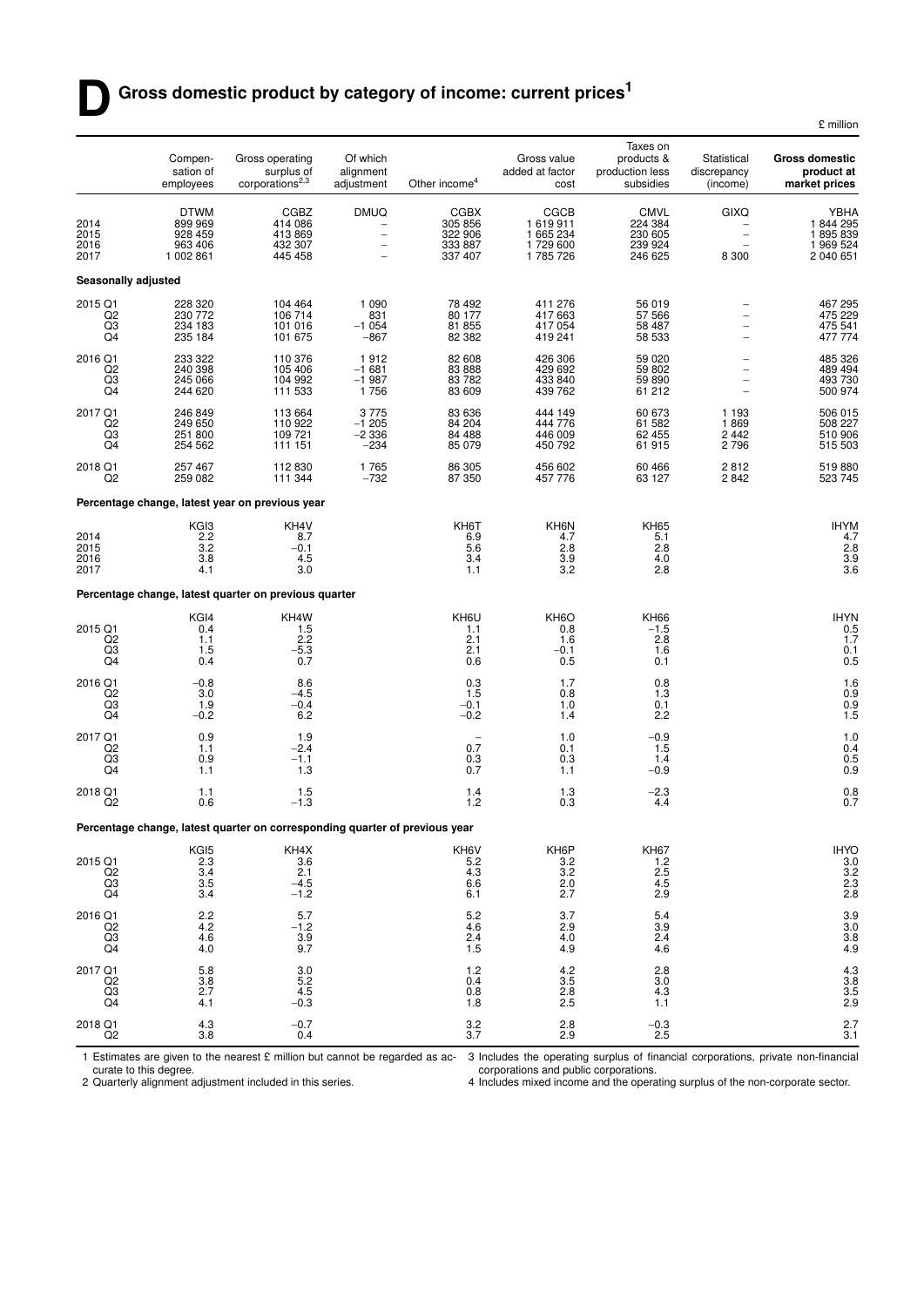# **F1 Gross fixed capital formation by sector and type of asset Current prices**

|                                                   |                                                                              |                                              |                                               | Analysis by sector                                                                               |                                       |                                                                           |                                                 |                                                 |                                                                                                                             | Analysis by asset                                       |                                                                    |                                           |                                                         |
|---------------------------------------------------|------------------------------------------------------------------------------|----------------------------------------------|-----------------------------------------------|--------------------------------------------------------------------------------------------------|---------------------------------------|---------------------------------------------------------------------------|-------------------------------------------------|-------------------------------------------------|-----------------------------------------------------------------------------------------------------------------------------|---------------------------------------------------------|--------------------------------------------------------------------|-------------------------------------------|---------------------------------------------------------|
|                                                   |                                                                              |                                              | Public corporations <sup>2</sup>              |                                                                                                  |                                       | <b>Private Sector</b>                                                     |                                                 |                                                 |                                                                                                                             |                                                         |                                                                    |                                           |                                                         |
|                                                   | <b>Business</b><br>investment <sup>1</sup> government Dwellings <sup>3</sup> | General                                      |                                               | Costs of<br>transfer<br>οf<br>ownership<br>οf<br>non-produ-<br>ced assets Dwellings <sup>3</sup> |                                       | Costs of<br>transfer<br>οf<br>ownership<br>οf<br>non-produ-<br>ced assets |                                                 | Transport                                       | Other<br>machinery<br>and<br>Total equipment equipment <sup>3</sup> Dwellings <sup>4</sup> structures <sup>5</sup> Products |                                                         | buildings<br>and                                                   | Other Intellect-<br>ual<br>Property       | Total                                                   |
| 2014<br>2015                                      | NPEK<br>175 594<br>184 620                                                   | RPZG<br>50 796<br>50 998                     | L62R<br>8 297<br>8 1 2 8                      | L62S<br>656<br>687                                                                               | L62T<br>55 347<br>59817               | L62U                                                                      | <b>NPQS</b><br>15 058 305 747<br>15 181 319 432 | <b>TLPX</b><br>16 449<br>22 3 8 2               | <b>TLPW</b><br>62 461<br>62 290                                                                                             | GGAE<br>63 643<br>67946                                 | EQED<br>102 630<br>107 618                                         | <b>TLPK</b>                               | <b>NPQS</b><br>60 565 305 747<br>59 195 319 432         |
| 2016<br>2017                                      | 187 032<br>195 312                                                           | 52 100<br>54 234                             | 8 4 0 3<br>8599                               | 726<br>773                                                                                       | 66 169<br>73 980                      |                                                                           | 17 013 331 442<br>18 143 351 042                | 25 856<br>22 771                                | 61 628<br>66 132                                                                                                            | 74 573<br>82 582                                        | 108 718<br>116 830                                                 |                                           | 60 669 331 442<br>62 727 351 042                        |
|                                                   | Seasonally adjusted                                                          |                                              |                                               |                                                                                                  |                                       |                                                                           |                                                 |                                                 |                                                                                                                             |                                                         |                                                                    |                                           |                                                         |
| 2015 Q1<br>Q2<br>$\overline{Q}3$<br>Q4            | 46 422<br>46 328<br>45 461<br>46 409                                         | 13 342<br>13 002<br>12 360<br>12 294         | 2 2 0 4<br>1880<br>2 0 5 5<br>1989            | 179<br>155<br>177<br>176                                                                         | 14 085<br>15 152<br>15 047<br>15 5 33 | 3 3 7 7<br>3761<br>3 9 3 4<br>4 109                                       | 79 609<br>80 279<br>79 035<br>80 509            | 6676<br>5 4 8 9<br>4 8 6 6<br>5 3 5 1           | 15 363<br>15 660<br>15 397<br>15870                                                                                         | 16 289<br>17 033<br>17 103<br>17 521                    | 26 885<br>27 067<br>26 769<br>26 897                               | 14 396<br>15 030<br>14 901<br>14 8 68     | 79 609<br>80 279<br>79 035<br>80 509                    |
| 2016 Q1<br>Q2<br>$\overline{Q}3$                  | 45 850<br>46 690<br>47 583<br>46 909                                         | 12 128<br>13 111<br>13 4 60<br>13 4 01       | 2 0 4 6<br>2 104<br>2 1 1 5<br>2 1 3 8        | 150<br>229<br>168<br>179                                                                         | 15 969<br>16 209<br>16 623<br>17 368  | 4 5 2 5<br>4 0 9 1<br>4 0 4 5<br>4 3 5 2                                  | 80 667<br>82 434<br>83 994<br>84 347            | 6 2 8 6<br>6 3 4 7<br>7 1 6 9<br>6 0 5 4        | 14 902<br>15 804<br>15 346<br>15 576                                                                                        | 18 015<br>18 313<br>18 738<br>19 507                    | 26 514<br>26 820<br>27 534<br>27 850                               | 14 950<br>15 150<br>15 208<br>15 361      | 80 667<br>82 434<br>83 994<br>84 347                    |
| 2017 Q1<br>Q <sub>2</sub><br>Q3<br>Q <sub>4</sub> | 47 699<br>48 621<br>49 298<br>49 694                                         | 13 155<br>13 616<br>13 594<br>13869          | 2 2 6 3<br>2 2 8 6<br>2 1 8 4<br>1866         | 160<br>233<br>193<br>187                                                                         | 18 002<br>18 080<br>18 4 54<br>19444  | 4547<br>4 4 2 6<br>4 602<br>4568                                          | 85 826<br>87 262<br>88 326<br>89 628            | 5920<br>6 1 2 1<br>5 6 2 5<br>5 1 0 5           | 15 696<br>16 655<br>16 611<br>17 170                                                                                        | 20 265<br>20 367<br>20 639<br>21 311                    | 28 818<br>28 664<br>29 5 96<br>29 752                              | 15 127<br>15 4 55<br>15 855<br>16 290     | 85 826<br>87 262<br>88 326<br>89 628                    |
| 2018 Q1<br>Q2                                     | 49 697<br>49 889                                                             | 13 158<br>13869                              | 1 5 2 0<br>1 1 1 4                            | 164<br>205                                                                                       | 19819<br>20 282                       | 4 5 4 0<br>4 3 5 9                                                        | 88 898<br>89 718                                | 5780<br>4936                                    | 16798<br>17 350                                                                                                             | 21 339<br>21 396                                        | 28 712<br>29 311                                                   | 16 269<br>16 725                          | 88 898<br>89718                                         |
|                                                   | Percentage change, latest year on previous year                              |                                              |                                               |                                                                                                  |                                       |                                                                           |                                                 |                                                 |                                                                                                                             |                                                         |                                                                    |                                           |                                                         |
| 2014<br>2015<br>2016<br>2017                      | KG6N<br>5.9<br>5.1<br>1.3<br>4.4                                             | KH7N<br>11.3<br>0.4<br>2.2<br>4.1            | L64E<br>17.9<br>$-2.0$<br>3.4<br>2.3          | L64H<br>25.7<br>4.7<br>5.7<br>6.5                                                                | L64K<br>12.1<br>8.1<br>10.6<br>11.8   | L64N<br>16.4<br>0.8<br>12.1<br>6.6                                        | KG6O<br>8.6<br>4.5<br>3.8<br>5.9                | KG6T<br>40.4<br>36.1<br>15.5<br>$-11.9$         | KG6S<br>9.9<br>$-0.3$<br>$-1.1$<br>7.3                                                                                      | KH7X<br>12.8<br>6.8<br>9.8<br>10.7                      | KH7W<br>6.4<br>4.9<br>1.0<br>7.5                                   | KG6R<br>0.9<br>$\frac{-2.3}{2.5}$<br>3.4  | KG6O<br>8.6<br>4.5<br>3.8<br>5.9                        |
|                                                   | Percentage change, latest quarter on previous quarter                        |                                              |                                               |                                                                                                  |                                       |                                                                           |                                                 |                                                 |                                                                                                                             |                                                         |                                                                    |                                           |                                                         |
| 2015 Q1<br>Q2<br>Q3<br>Q <sub>4</sub>             | KG6V<br>4.0<br>$-0.2$<br>$-1.9$<br>2.1                                       | KH7P<br>$^{2.5}_{-2.5}$<br>$-4.9$<br>$-0.5$  | L64F<br>$-0.5$<br>$-14.7$<br>9.3<br>$-3.2$    | L64I<br>7.2<br>$-13.4$<br>14.2<br>$-0.6$                                                         | L64L<br>0.3<br>7.6<br>$-0.7$<br>3.2   | L64O<br>$-9.9$<br>11.4<br>4.6<br>4.4                                      | KG6W<br>2.3<br>0.8<br>$-1.5$<br>1.9             | <b>KG73</b><br>$56.2 - 17.8$<br>$-11.3$<br>10.0 | <b>KG72</b><br>$-3.5$<br>1.9<br>$-1.7$<br>3.1                                                                               | <b>KH83</b><br>0.2<br>4.6<br>0.4<br>2.4                 | KH82<br>$\begin{array}{c} 3.2 \\ 0.7 \end{array}$<br>$-1.1$<br>0.5 | KG6Z<br>$-6.1$<br>4.4<br>$-0.9$<br>$-0.2$ | $KG6W$<br>2.3<br>0.8<br>0.8<br>-1.5<br>1.9              |
| 2016 Q1<br>Q2<br>Q3<br>Q4                         | $-1.2$<br>1.8<br>1.9<br>$-1.4$                                               | $-1.4$<br>8.1<br>2.7<br>$-0.4$               | 2.9<br>$2.8\,$<br>0.5<br>1.1                  | $-14.8$<br>52.7<br>$-26.6$<br>6.5                                                                | 2.8<br>1.5<br>2.6<br>4.5              | 10.1<br>$-9.6$<br>$-1.1$<br>7.6                                           | 0.2<br>2.2<br>1.9<br>0.4                        | 17.5<br>1.0<br>13.0<br>$-15.6$                  | $-6.1$<br>6.1<br>$-2.9$<br>1.5                                                                                              | $^{2.8}_{1.7}$<br>2.3<br>4.1                            | $-1.4$<br>$1.2$<br>2.7<br>1.1                                      | 0.6<br>1.3<br>0.4<br>1.0                  | $\begin{array}{c} 0.2 \\ 2.2 \\ 1.9 \end{array}$<br>0.4 |
| 2017 Q1<br>Q2<br>Q3<br>Q4                         | 1.7<br>1.9<br>1.4<br>0.8                                                     | $-1.8$<br>3.5<br>$-0.2$<br>2.0               | 5.8<br>1.0<br>$-4.5$<br>$-14.6$               | $-10.6$<br>45.6<br>$-17.2$<br>$-3.1$                                                             | 3.7<br>0.4<br>2.1<br>5.4              | 4.5<br>-2.7<br>4.0<br>$-0.7$                                              | 1.8<br>1.7<br>$\frac{1.2}{1.5}$                 | $-2.2$<br>3.4<br>$-8.1$<br>$-9.2$               | 0.8<br>$6.1$<br>$-0.3$<br>3.4                                                                                               | 3.9<br>0.5<br>$\frac{1.3}{3.3}$                         | 3.5<br>$-0.5$<br>3.3<br>0.5                                        | $-1.5$<br>2.2<br>$^{2.6}_{2.7}$           | 1.8<br>1.7<br>$\frac{1.2}{1.5}$                         |
| 2018 Q1<br>Q <sub>2</sub>                         | 0.4                                                                          | $-5.1$<br>5.4                                | $-18.5$<br>$-26.7$                            | $-12.3$<br>25.0                                                                                  | $\frac{1.9}{2.3}$                     | $-0.6$<br>$-4.0$                                                          | $-0.8$<br>0.9                                   | 13.2<br>-14.6                                   | $-2.2$<br>3.3                                                                                                               | $\!\!\!\begin{array}{c} 0.1 \\ 0.3 \end{array}\!\!\!\!$ | $-3.5$<br>2.1                                                      | $-0.1$<br>2.8                             | $^{-0.8}_{0.9}$                                         |
|                                                   | Percentage change, latest quarter on corresponding quarter of previous year  |                                              |                                               |                                                                                                  |                                       |                                                                           |                                                 |                                                 |                                                                                                                             |                                                         |                                                                    |                                           |                                                         |
| 2015 Q1<br>Q2<br>Q <sub>3</sub><br>Q4             | <b>KG75</b><br>$8.0$<br>5.5<br>3.2<br>4.0                                    | KH7R<br>$^{-1.4}_{10.3}$<br>$-0.8$<br>$-5.5$ | L64G<br>$^{20.1}_{-9.4}$<br>$-5.4$<br>$-10.2$ | L64J<br>$13.3 - 3.7$<br>4.1<br>5.4                                                               | L64M<br>$3.2$<br>12.0<br>6.6<br>10.6  | L64P<br>$-2.1$<br>$-4.7$<br>0.5<br>9.6                                    | KG76<br>5.3<br>6.4<br>2.8<br>3.4                | KG7B<br>85.6<br>30.2<br>11.6<br>25.2            | KG7A<br>0.4<br>1.6<br>$-2.8$<br>$-0.3$                                                                                      | <b>KH87</b><br>5.2<br>9.1<br>5.0<br>7.8                 | <b>KH86</b><br>$\frac{3.8}{7.3}$<br>5.2<br>3.2                     | KG79<br>$-6.0$<br>0.4<br>$-0.3$<br>$-3.0$ | KG76<br>5.3<br>6.4<br>2.8<br>3.4                        |
| 2016 Q1<br>Q <sub>2</sub><br>Q3<br>Q4             | $-1.2$<br>$0.8$<br>4.7<br>1.1                                                | $-9.1$<br>0.8<br>8.9<br>9.0                  | $-7.2$<br>11.9<br>$\frac{2.9}{7.5}$           | $-16.2$<br>47.7<br>$-5.1$<br>1.7                                                                 | 13.4<br>7.0<br>10.5<br>11.8           | 34.0<br>8.8<br>2.8<br>5.9                                                 | 1.3<br>2.7<br>6.3<br>4.8                        | $-5.8$<br>15.6<br>47.3<br>13.1                  | $-3.0$<br>0.9<br>$-0.3$<br>$-1.9$                                                                                           | 10.6<br>7.5<br>9.6<br>11.3                              | $-1.4$<br>$-0.9$<br>2.9<br>3.5                                     | 3.8<br>0.8<br>2.1<br>3.3                  | $\begin{array}{c} 1.3 \\ 2.7 \\ 6.3 \\ 4.8 \end{array}$ |
| 2017 Q1<br>Q2<br>Q3<br>Q <sub>4</sub>             | 4.0<br>4.1<br>$\frac{3.6}{5.9}$                                              | 8.5<br>3.9<br>1.0<br>3.5                     | 10.6<br>8.7<br>3.3<br>$-12.7$                 | 6.7<br>1.7<br>14.9<br>4.5                                                                        | 12.7<br>11.5<br>11.0<br>12.0          | 0.5<br>8.2<br>13.8<br>5.0                                                 | 6.4<br>5.9<br>5.2<br>6.3                        | $-5.8$<br>$-3.6$<br>$-21.5$<br>$-15.7$          | 5.3<br>5.4<br>8.2<br>10.2                                                                                                   | 12.5<br>11.2<br>10.1<br>9.2                             | 8.7<br>6.9<br>7.5<br>6.8                                           | 1.2<br>2.0<br>4.3<br>6.0                  | 6.4<br>5.9<br>5.2<br>6.3                                |
| 2018 Q1<br>Q <sub>2</sub>                         | $^{4.2}_{2.6}$                                                               | 1.9                                          | $-32.8$<br>$-51.3$                            | 2.5<br>$-12.0$                                                                                   | 10.1<br>12.2                          | $-0.2$<br>$-1.5$                                                          | $\frac{3.6}{2.8}$                               | $-2.4$<br>$-19.4$                               | 7.0<br>4.2                                                                                                                  | 5.3<br>5.1                                              | $-0.4$<br>2.3                                                      | $7.5$<br>8.2                              | $\frac{3.6}{2.8}$                                       |

1 Not including expenditure on dwellings, land and existing buildings and costs associated with the transfer of ownership of non-produced assets.

4 Includes new dwellings and improvements to dwellings.

2 Remaining investment by public non-financial corporations included within From the constant of which the transfer of ownership of non-produced assets.<br>
2 Remaining investment by public non-financial corporations included within<br>
business investment.

5 Including costs associated with the transfer of ownership of buildings, dwellings

and non-produced assets.

3 Includes cultivated biological resources (AN.115) and weapons (AN.114).

£ million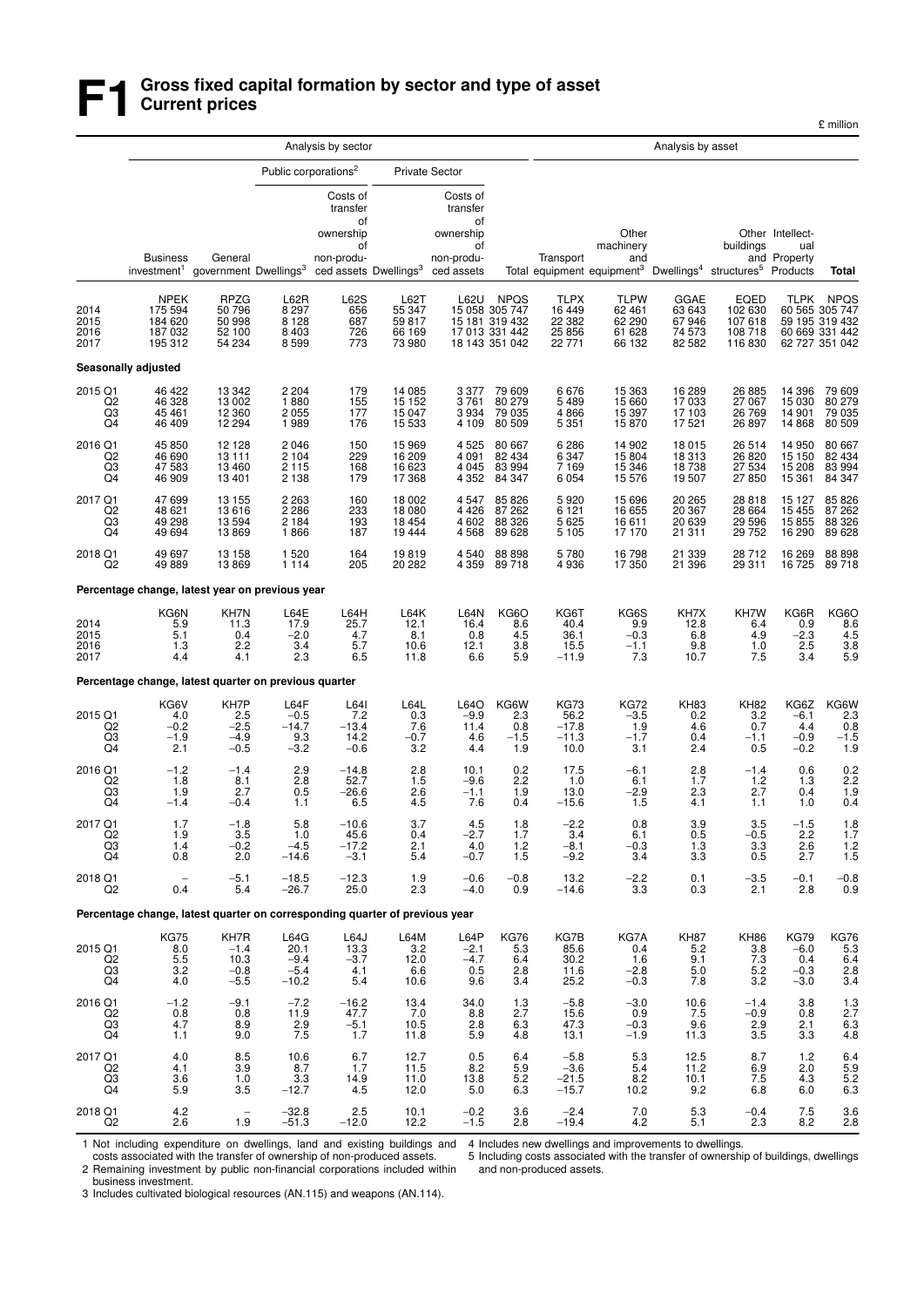## **F2 Gross fixed capital formation by sector and type of asset Chained volume measures**

Reference year 2016, £ million

|                                                   |                                                                              |                                                        |                                               | Analysis by sector                                          |                                             |                                                                           |                                                                                 |                                                      |                                                                                                                             | Analysis by asset                             |                                                  |                                              |                                                                                   |
|---------------------------------------------------|------------------------------------------------------------------------------|--------------------------------------------------------|-----------------------------------------------|-------------------------------------------------------------|---------------------------------------------|---------------------------------------------------------------------------|---------------------------------------------------------------------------------|------------------------------------------------------|-----------------------------------------------------------------------------------------------------------------------------|-----------------------------------------------|--------------------------------------------------|----------------------------------------------|-----------------------------------------------------------------------------------|
|                                                   |                                                                              |                                                        |                                               | Public corporations <sup>2</sup>                            |                                             | <b>Private Sector</b>                                                     |                                                                                 |                                                      |                                                                                                                             |                                               |                                                  |                                              |                                                                                   |
|                                                   | <b>Business</b><br>investment <sup>1</sup> government Dwellings <sup>3</sup> | General                                                |                                               | Costs of<br>transfer<br>οf<br>ownership<br>οf<br>non-produ- | ced assets Dwellings <sup>3</sup>           | Costs of<br>transfer<br>οf<br>ownership<br>οf<br>non-produ-<br>ced assets |                                                                                 | Transport                                            | Other<br>machinery<br>and<br>Total equipment equipment <sup>3</sup> Dwellings <sup>4</sup> structures <sup>5</sup> Products |                                               | buildings                                        | Other Intellect-<br>ual<br>and Property      | Total                                                                             |
| 2014<br>2015<br>2016<br>2017                      | NPEL<br>180 608<br>187 355<br>187 031<br>190 073                             | DLWF<br>51 999<br>51 660<br>52 100<br>53 085           | L634<br>8424<br>8 2 4 1<br>8 4 0 4<br>8 4 3 5 | L635<br>671<br>694<br>726<br>766                            | L636<br>56 287<br>60 677<br>66 170<br>72513 |                                                                           | L637 NPQT<br>15416 313472<br>15 347 324 016<br>17 013 331 442<br>17 963 342 835 | <b>DLWL</b><br>15 8 94<br>21 785<br>25 854<br>23 255 | <b>DLWO</b><br>66 763<br>64 208<br>61 628<br>61914                                                                          | DFEG<br>64 712<br>68 917<br>74 572<br>80 948  | DLWT<br>104 825<br>109 223<br>108 718<br>114 434 |                                              | EQDO NPQT<br>62 036 313 472<br>60 130 324 016<br>60 669 331 442<br>62 284 342 835 |
|                                                   | Seasonally adjusted                                                          |                                                        |                                               |                                                             |                                             |                                                                           |                                                                                 |                                                      |                                                                                                                             |                                               |                                                  |                                              |                                                                                   |
| 2015 Q1<br>$_{\rm Q3}^{\rm Q2}$<br>Q <sub>4</sub> | 47 195<br>47 152<br>45 985<br>47 023                                         | 13 411<br>13 297<br>12 562<br>12 3 9 0                 | 2 2 4 2<br>1911<br>2 080<br>2 0 0 8           | 182<br>157<br>178<br>177                                    | 14 3 33<br>15 422<br>15 235<br>15 687       | 3428<br>3813<br>3966<br>4 140                                             | 80 80 8<br>81 764<br>80 017<br>81 427                                           | 6 3 5 6<br>5474<br>4770<br>5 1 8 5                   | 15 920<br>16 076<br>15 768<br>16 444                                                                                        | 16 576<br>17 332<br>17 315<br>17 694          | 27 274<br>27 670<br>27 144<br>27 135             | 14 682<br>15 273<br>15 112<br>15 063         | 80 808<br>81 764<br>80 017<br>81 427                                              |
| 2016 Q1<br>Q2<br>$^{Q3}_{Q4}$                     | 46 221<br>46 622<br>47 330<br>46 858                                         | 12 243<br>13 277<br>13 605<br>12 975                   | 2 0 6 2<br>2 1 1 0<br>2 1 0 9<br>2 1 2 3      | 150<br>229<br>168<br>179                                    | 16 191<br>16 369<br>16674<br>16936          | 4 5 4 3<br>4 0 9 5<br>4 0 24<br>4 3 5 1                                   | 81 415<br>82 695<br>83 909<br>83 4 23                                           | 6 2 3 0<br>6 27 2<br>7 1 5 1<br>6 201                | 15 135<br>15 744<br>15 167<br>15 582                                                                                        | 18 253<br>18 478<br>18783<br>19 058           | 26 771<br>27 040<br>27 600<br>27 307             | 15 042<br>15 176<br>15 174<br>15 277         | 81 415<br>82 695<br>83 909<br>83 423                                              |
| 2017 Q1<br>Q2<br>Q3<br>Q <sub>4</sub>             | 46 759<br>47 550<br>47843<br>47 921                                          | 12 833<br>13 468<br>13 316<br>13 4 68                  | 2 233<br>2 250<br>2 1 3 8<br>1814             | 160<br>232<br>190<br>184                                    | 17 763<br>17 786<br>18 058<br>18 906        | 4 5 6 0<br>4 3 9 6<br>4 5 22<br>4 4 8 5                                   | 84 308<br>85 682<br>86 067<br>86 778                                            | 6 174<br>6 255<br>5725<br>5 1 0 1                    | 14 785<br>15 670<br>15 522<br>15 937                                                                                        | 19 996<br>20 036<br>20 196<br>20 720          | 28 250<br>28 379<br>28 914<br>28 891             | 15 103<br>15 342<br>15710<br>16 129          | 84 308<br>85 682<br>86 067<br>86 778                                              |
| 2018 Q1<br>Q <sub>2</sub>                         | 47 711<br>47 937                                                             | 12 628<br>13 4 84                                      | 1 471<br>1 0 7 0                              | 160<br>200                                                  | 19 181<br>19 390                            | 4 4 5 8<br>4 2 4 3                                                        | 85 609<br>86 324                                                                | 5620<br>4711                                         | 15715<br>16 510                                                                                                             | 20 652<br>20 460                              | 27 638<br>28 217                                 | 15 984<br>16 4 26                            | 85 609<br>86 324                                                                  |
|                                                   | Percentage change, latest year on previous year                              |                                                        |                                               |                                                             |                                             |                                                                           |                                                                                 |                                                      |                                                                                                                             |                                               |                                                  |                                              |                                                                                   |
| 2014<br>2015<br>2016<br>2017                      | KG7M<br>5.2<br>3.7<br>$-0.2$<br>1.6                                          | KH92<br>8.7<br>$-0.7$<br>0.9<br>1.9                    | L64T<br>15.5<br>$^{-2.2}_{2.0}$<br>0.4        | L64W<br>24.0<br>3.4<br>4.6<br>5.5                           | L654<br>8.7<br>7.8<br>9.1<br>9.6            | L64Z<br>14.9<br>$-0.4$<br>10.9<br>5.6                                     | KG7N<br>7.2<br>3.4<br>2.3<br>3.4                                                | <b>KH95</b><br>45.3<br>37.1<br>18.7<br>$-10.1$       | KH <sub>96</sub><br>10.6<br>$-3.8$<br>$-4.0$<br>0.5                                                                         | KH8Y<br>9.5<br>$6.5 \\ 8.2$<br>8.6            | KH97<br>3.4<br>4.2<br>$-0.5$<br>5.3              | <b>KH98</b><br>0.5<br>$-3.1$<br>0.9<br>2.7   | KG7N<br>$7.2$<br>$3.4$<br>$2.3$<br>3.4                                            |
|                                                   | Percentage change, latest quarter on previous quarter                        |                                                        |                                               |                                                             |                                             |                                                                           |                                                                                 |                                                      |                                                                                                                             |                                               |                                                  |                                              |                                                                                   |
| 2015 Q1<br>Q2<br>Q3<br>Q <sub>4</sub>             | KG7P<br>3.3<br>$-0.1$<br>$-2.5$<br>2.3                                       | KH <sub>9</sub> C<br>1.6<br>$-0.9$<br>$-5.5$<br>$-1.4$ | $L64U - 0.2$<br>$-14.8$<br>8.8<br>$-3.5$      | L64X<br>6.4<br>$-13.7$<br>13.4<br>$-0.6$                    | $L655$<br>$0.5$<br>7.6<br>$-1.2$<br>3.0     | L652<br>$-10.4$<br>11.2<br>4.0<br>4.4                                     | KG7Q<br>1.7<br>1.2<br>$-2.1$<br>1.8                                             | KH9F<br>50.6<br>$-13.9$<br>$-12.9$<br>8.7            | KH9G<br>$-4.3$<br>1.0<br>$-1.9$<br>4.3                                                                                      | KH9A<br>0.4<br>4.6<br>$-0.1$<br>2.2           | KH <sub>9</sub> H<br>2.8<br>1.5<br>$-1.9$        | $KH9I - 6.5$<br>4.0<br>$-1.1$<br>$-0.3$      | KG7Q<br>1.7<br>1.2<br>$-2.1$<br>1.8                                               |
| 2016 Q1<br>Q <sub>2</sub><br>Q <sub>3</sub><br>Q4 | $-1.7$<br>0.9<br>1.5<br>$-1.0$                                               | $-1.2$<br>8.4<br>2.5<br>$-4.6$                         | 2.7<br>2.3<br>$\overline{\phantom{a}}$<br>0.7 | $-15.3$<br>52.7<br>$-26.6$<br>6.5                           | 3.2<br>1.1<br>1.9<br>1.6                    | 9.7<br>$-9.9$<br>$-1.7$<br>8.1                                            | $\qquad \qquad -$<br>1.6<br>1.5<br>$-0.6$                                       | $^{20.2}_{0.7}$<br>14.0<br>$-13.3$                   | $-8.0$<br>4.0<br>$-3.7$<br>2.7                                                                                              | $3.2$<br>$1.2$<br>$1.7$<br>1.5                | $-1.3$<br>1.0<br>2.1<br>$-1.1$                   | $-0.1$<br>0.9<br>0.7                         | $1.6$<br>$1.5$<br>$-0.6$                                                          |
| 2017 Q1<br>Q <sub>2</sub><br>$^{Q3}_{Q4}$         | $-0.2$<br>1.7<br>0.6<br>0.2                                                  | $-1.1$<br>4.9<br>$-1.1$<br>1.1                         | 5.2<br>0.8<br>$-5.0$<br>$-15.2$               | $-10.6$<br>45.0<br>$-18.1$<br>$-3.2$                        | 4.9<br>0.1<br>$1.5$<br>$4.7$                | 4.8<br>$-3.6$<br>2.9<br>$-0.8$                                            | 1.1<br>1.6<br>0.4<br>0.8                                                        | $-0.4$<br>1.3<br>$-8.5$<br>$-10.9$                   | $-5.1$<br>6.0<br>$-0.9$<br>2.7                                                                                              | 4.9<br>0.2<br>0.8<br>2.6                      | 3.5<br>0.5<br>1.9<br>$-0.1$                      | $-1.1$<br>1.6<br>2.4<br>2.7                  | 1.1<br>1.6<br>$\begin{array}{c} 0.4 \\ 0.8 \end{array}$                           |
| 2018 Q1<br>Q2                                     | $-0.4$<br>0.5                                                                | $-6.2$<br>6.8                                          | $-18.9$<br>$-27.3$                            | $-13.0$<br>25.0                                             | 1.5<br>1.1                                  | $-0.6$<br>$-4.8$                                                          | $-1.3$<br>0.8                                                                   | 10.2<br>$-16.2$                                      | $-1.4$<br>5.1                                                                                                               | $-0.3$<br>$-0.9$                              | $-4.3$<br>2.1                                    | $-0.9$<br>2.8                                | $^{-1.3}_{0.8}$                                                                   |
|                                                   | Percentage change, latest quarter on corresponding quarter of previous year  |                                                        |                                               |                                                             |                                             |                                                                           |                                                                                 |                                                      |                                                                                                                             |                                               |                                                  |                                              |                                                                                   |
| 2015 Q1<br>$\overline{Q}2$<br>$\frac{Q3}{Q4}$     | KG7S<br>7.0<br>4.0<br>1.2<br>2.9                                             | KH9M<br>-3.0<br>9.1<br>$-1.8$<br>$-6.2$                | L64V<br>20.2<br>$-9.2$<br>$-5.8$<br>$-10.6$   | L64Y<br>12.3<br>$-4.\overline{8}$<br>2.9<br>3.5             | L656<br>2.9<br>12.2<br>6.2<br>10.0          | L653<br>$-3.2$<br>$-5.8$<br>$-0.9$<br>8.3                                 | KG7T<br>4.4<br>5.3<br>1.3<br>2.5                                                | KH <sub>9</sub> P<br>88.8<br>34.8<br>12.3<br>22.8    | $KH9Q$<br>$-3.2$<br>$-3.7$<br>$-7.2$<br>$-1.1$                                                                              | KH <sub>9</sub> K<br>5.0<br>9.4<br>4.6<br>7.1 | KH9R<br>3.4<br>6.8<br>4.3<br>2.3                 | KH9S<br>$-6.4$<br>$-0.3$<br>$-1.4$<br>$-4.0$ | KG7T<br>4.4<br>5.3<br>1.3<br>2.5                                                  |
| 2016 Q1<br>Q <sub>2</sub><br>Q3<br>Q <sub>4</sub> | $-2.1 - 1.1$<br>2.9<br>$-0.4$                                                | $-8.7$<br>$-0.2$<br>8.3<br>4.7                         | $-8.0$<br>10.4<br>1.4<br>5.7                  | $-17.6$<br>45.9<br>$-5.6$<br>1.1                            | 13.0<br>6.1<br>9.4<br>8.0                   | $\frac{32.5}{7.4}$<br>1.5<br>5.1                                          | 0.8<br>1.1<br>4.9<br>2.5                                                        | $-2.0$<br>14.6<br>49.9<br>19.6                       | $-4.9$<br>$-2.1$<br>$-3.8$<br>$-5.2$                                                                                        | 10.1<br>6.6<br>8.5<br>7.7                     | $-1.8$<br>$-2.3$<br>1.7<br>0.6                   | 2.5<br>$-0.6$<br>0.4<br>1.4                  | $0.8$<br>$1.1$<br>$4.9$<br>$2.5$                                                  |
| 2017 Q1<br>Q <sub>2</sub><br>$^{Q3}_{Q4}$         | 1.2<br>2.0<br>1.1<br>2.3                                                     | 4.8<br>1.4<br>$-2.1$<br>3.8                            | 8.3<br>6.6<br>1.4<br>$-14.6$                  | 6.7<br>1.3<br>13.1<br>2.8                                   | 9.7<br>8.7<br>8.3<br>11.6                   | 0.4<br>7.4<br>12.4<br>3.1                                                 | 3.6<br>3.6<br>2.6<br>4.0                                                        | $-0.9$<br>$-0.3$<br>$-19.9$<br>$-17.7$               | $-2.3$<br>$-0.5$<br>2.3<br>$2.\overline{3}$                                                                                 | 9.5<br>8.4<br>$7.5$<br>8.7                    | 5.5<br>5.0<br>4.8<br>5.8                         | 0.4<br>1.1<br>3.5<br>5.6                     | $3.6$<br>$3.6$<br>$2.6$<br>$4.0$                                                  |
| 2018 Q1<br>Q2                                     | 2.0<br>0.8                                                                   | $-1.6$<br>0.1                                          | $-34.1$<br>$-52.4$                            | $-13.8$                                                     | 8.0<br>9.0                                  | $-2.2$<br>$-3.5$                                                          | $\frac{1.5}{0.7}$                                                               | $-9.0$<br>$-24.7$                                    | $6.3$<br>$5.4$                                                                                                              | $\frac{3.3}{2.1}$                             | $-2.2$<br>$-0.6$                                 | 5.8<br>7.1                                   | $1.5$<br>$0.7$                                                                    |

1 Not including expenditure on dwellings, land and existing buildings and costs associated with the transfer of ownership of non-produced assets.

4 Includes new dwellings and improvements to dwellings.

2 Remaining investment by public non-financial corporations included within

5 Including costs associated with the transfer of ownership of buildings, dwellings

business investment.

3 Includes cultivated biological resources (AN.115) and weapons (AN.114)

and non-produced assets.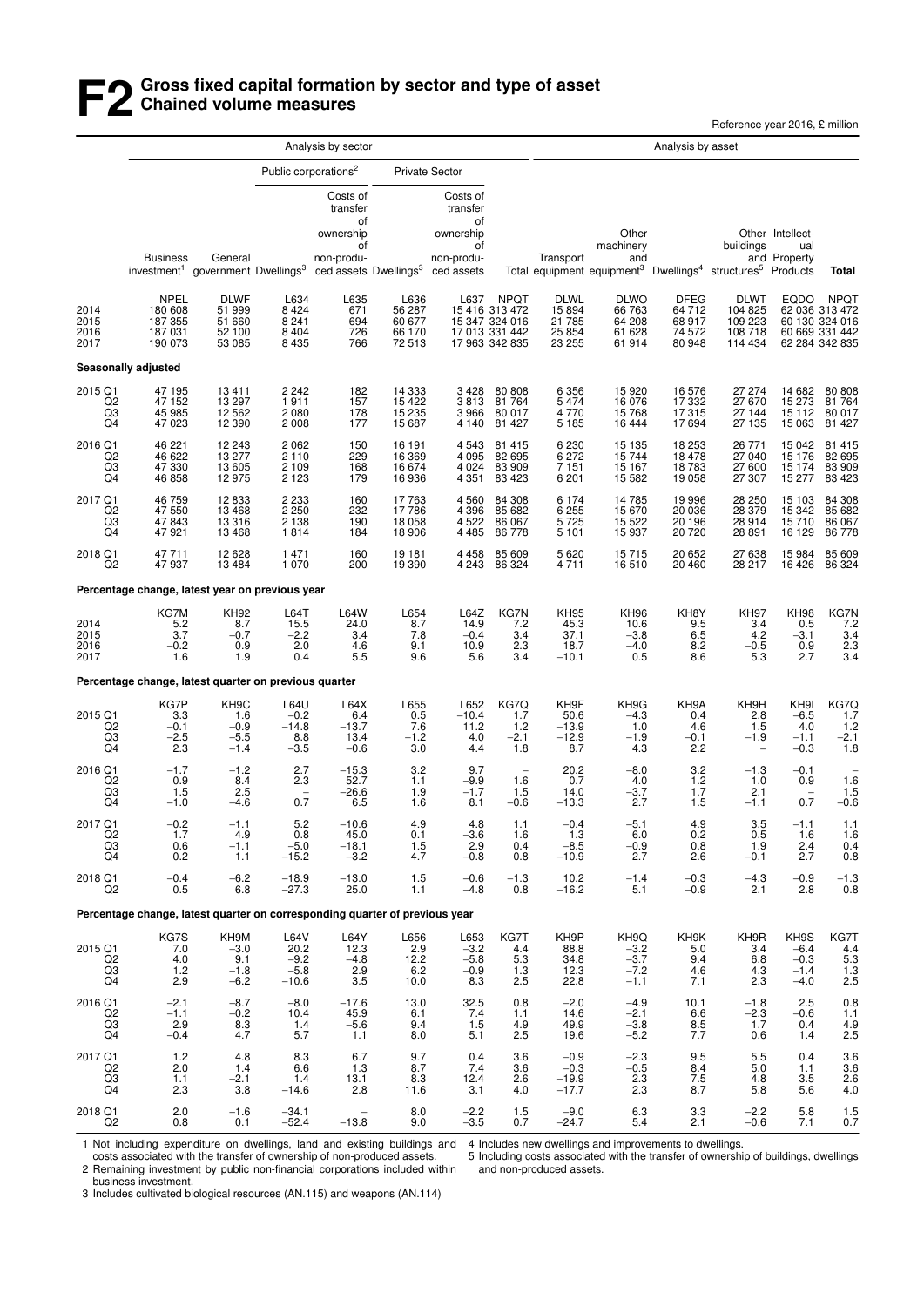# **H**<br>**H Exports and imports of goods and services**<br> **H Exports and imports of goods and services Current market prices**

|                                                   |                                                                             |                                                         |                                                        |                                                         |                                                  |                                                                       |                                                                 |                                                       | £ million                                           |
|---------------------------------------------------|-----------------------------------------------------------------------------|---------------------------------------------------------|--------------------------------------------------------|---------------------------------------------------------|--------------------------------------------------|-----------------------------------------------------------------------|-----------------------------------------------------------------|-------------------------------------------------------|-----------------------------------------------------|
|                                                   |                                                                             | <b>Exports</b><br>Goods<br><b>Services</b>              |                                                        |                                                         | Imports                                          |                                                                       |                                                                 | <b>Balance</b>                                        |                                                     |
|                                                   |                                                                             |                                                         | Total                                                  | Goods                                                   | Services                                         | Total                                                                 | Goods                                                           | Services                                              | Total <sup>1</sup>                                  |
| 2014<br>2015<br>2016<br>2017                      | <b>BOKG</b><br>293 116<br>286 752<br>299 073<br>338 871                     | <b>IKBB</b><br>227 176<br>232 858<br>257 888<br>277 039 | IKBH<br>520 292<br>519 610<br>556 961<br>615910        | <b>BOKH</b><br>415 187<br>404 562<br>431 725<br>476 319 | IKBC<br>134 780<br>142 032<br>156 123<br>165 477 | <b>IKBI</b><br>549 967<br>546 594<br>587 848<br>641 796               | <b>BOKI</b><br>$-122071$<br>$-117810$<br>$-132652$<br>$-137448$ | <b>IKBD</b><br>92 396<br>90 826<br>101 765<br>111 562 | IKBJ<br>-29 675<br>-26 984<br>$-30.887$<br>$-25886$ |
| Seasonally adjusted                               |                                                                             |                                                         |                                                        |                                                         |                                                  |                                                                       |                                                                 |                                                       |                                                     |
| 2015 Q1<br>Q <sub>2</sub><br>$_{\rm Q4}^{\rm Q3}$ | 71 714<br>73 675<br>70 559<br>70 804                                        | 58 531<br>57 357<br>57 336<br>59 634                    | 130 245<br>131 032<br>127895<br>130 438                | 105 218<br>100 479<br>98 591<br>100 274                 | 34 476<br>35 5 26<br>35 573<br>36 457            | 139 694<br>136 005<br>134 164<br>136 731                              | $-33504$<br>$-26804$<br>-28 032<br>$-29470$                     | 24 055<br>21 831<br>21 763<br>23 177                  | $-9449$<br>$-4973$<br>$-6269$<br>$-6293$            |
| 2016 Q1<br>Q2<br>Q3<br>Q4                         | 70 403<br>73 778<br>74 148<br>80 744                                        | 60 998<br>62 266<br>64 314<br>70 310                    | 131 401<br>136 044<br>138 462<br>151 054               | 101 443<br>104 321<br>112 681<br>113 280                | 36 659<br>37941<br>39 5 21<br>42 002             | 138 102<br>142 262<br>152 202<br>155 282                              | $-31040$<br>-30 543<br>$-38533$<br>$-32536$                     | 24 339<br>24 3 25<br>24 793<br>28 308                 | $-6701$<br>$-6218$<br>$-13740$<br>$-4228$           |
| 2017 Q1<br>Q2<br>Q3<br>Q4                         | 82 965<br>84 299<br>85 948<br>85 659                                        | 69 228<br>68 492<br>68 519<br>70 800                    | 152 193<br>152 791<br>154 467<br>156 459               | 117 537<br>118 320<br>119 920<br>120 542                | 41 280<br>41 120<br>41 444<br>41 633             | 158 817<br>159 440<br>161 364<br>162 175                              | $-34572$<br>$-34021$<br>-33 972<br>$-34883$                     | 27948<br>27 372<br>27 075<br>29 167                   | $-6624$<br>$-6649$<br>$-6.897$<br>$-5.716$          |
| 2018 Q1<br>Q2                                     | 87 027<br>83 912                                                            | 69 419<br>69 4 69                                       | 156 446<br>153 381                                     | 118 237<br>120 576                                      | 42 052<br>41 386                                 | 160 289<br>161 962                                                    | $-31210$<br>-36 664                                             | 27 367<br>28 083                                      | $-3843$<br>$-8581$                                  |
|                                                   | Percentage change, latest year on previous year                             |                                                         |                                                        |                                                         |                                                  |                                                                       |                                                                 |                                                       |                                                     |
| 2014<br>2015<br>2016<br>2017                      | KG9K<br>$-2.4$<br>$-2.2$<br>4.3<br>13.3                                     | <b>KH35</b><br>1.8<br>2.5<br>10.7<br>7.4                | KH <sub>2</sub> O<br>$-0.6$<br>$-0.1$<br>7.2<br>10.6   | KG9L<br>$-1.0$<br>$-2.6$<br>6.7<br>10.3                 | KH3W<br>1.2<br>5.4<br>9.9<br>6.0                 | KH3H<br>$-0.5$<br>$-0.6$<br>$\begin{array}{c} 7.5 \\ 9.2 \end{array}$ |                                                                 |                                                       |                                                     |
|                                                   | Percentage change, latest quarter on previous quarter                       |                                                         |                                                        |                                                         |                                                  |                                                                       |                                                                 |                                                       |                                                     |
| 2015 Q1<br>Q <sub>2</sub><br>Q3<br>Q4             | KG9O<br>$-2.4$<br>2.7<br>$-4.2$<br>0.3                                      | <b>KH36</b><br>0.4<br>$-2.0$<br>4.0                     | KH <sub>2</sub> P<br>$-1.2$<br>0.6<br>$-2.4$<br>2.0    | KG9P<br>$-2.0$<br>$-4.5$<br>$-1.9$<br>1.7               | KH3X<br>2.7<br>3.0<br>0.1<br>2.5                 | KH3I<br>$-0.9$<br>$-2.6$<br>$-1.4$<br>1.9                             |                                                                 |                                                       |                                                     |
| 2016 Q1<br>$\overline{Q}2$<br>Q3<br>Q4            | $-0.6$<br>4.8<br>0.5<br>8.9                                                 | 2.3<br>2.1<br>3.3<br>9.3                                | 0.7<br>3.5<br>1.8<br>9.1                               | 1.2<br>2.8<br>8.0<br>0.5                                | 0.6<br>$\frac{3.5}{4.2}$<br>6.3                  | 1.0<br>3.0<br>7.0<br>2.0                                              |                                                                 |                                                       |                                                     |
| 2017 Q1<br>Q2<br>Q3<br>Q4                         | $^{2.8}_{1.6}$<br>2.0<br>$-0.3$                                             | $-1.5$<br>$-1.1$<br>3.3                                 | $0.8 \\ 0.4$<br>1.1<br>1.3                             | $\begin{array}{c} 3.8 \\ 0.7 \end{array}$<br>1.4<br>0.5 | $-1.7$<br>$-0.4$<br>0.8<br>0.5                   | $^{2.3}_{0.4}$<br>1.2<br>0.5                                          |                                                                 |                                                       |                                                     |
| 2018 Q1<br>Q <sub>2</sub>                         | 1.6<br>$-3.6$                                                               | $-2.0$<br>0.1                                           | $-2.0$                                                 | $-1.9$<br>2.0                                           | 1.0<br>$-1.6$                                    | $-1.2$<br>1.0                                                         |                                                                 |                                                       |                                                     |
|                                                   | Percentage change, latest quarter on corresponding quarter of previous year |                                                         |                                                        |                                                         |                                                  |                                                                       |                                                                 |                                                       |                                                     |
| 2015 Q1<br>$^{Q2}_{Q3}$<br>Q <sub>4</sub>         | KG9S<br>$-2.4$<br>$-0.2$<br>$-2.5$<br>$-3.7$                                | <b>KH37</b><br>6.0<br>$-0.1$<br>1.9<br>2.3              | KH <sub>2</sub> Q<br>1.2<br>$-0.1$<br>$-0.6$<br>$-1.0$ | KG9T<br>3.1<br>$-2.3$<br>$-4.2$<br>$-6.6$               | KH3Y<br>0.2<br>$6.5$<br>$6.3$<br>8.6             | KH3J<br>2.4<br>$-0.1$<br>$-1.7$<br>$-3.0$                             |                                                                 |                                                       |                                                     |
| 2016 Q1<br>Q2<br>$_{\rm Q4}^{\rm Q3}$             | $-1.8$<br>0.1<br>5.1<br>14.0                                                | $4.2\,$<br>8.6<br>12.2<br>17.9                          | 0.9<br>3.8<br>$8.3$<br>15.8                            | $-3.6$<br>3.8<br>14.3<br>13.0                           | $6.3\,$<br>6.8<br>$11.1$<br>15.2                 | $-1.1$<br>4.6<br>13.4<br>13.6                                         |                                                                 |                                                       |                                                     |
| 2017 Q1<br>Q2<br>Q3<br>Q4                         | 17.8<br>14.3<br>15.9<br>6.1                                                 | $13.5$<br>$10.0$<br>6.5<br>0.7                          | 15.8<br>12.3<br>11.6<br>3.6                            | 15.9<br>13.4<br>6.4<br>6.4                              | 12.6<br>8.4<br>4.9<br>$-0.9$                     | 15.0<br>12.1<br>6.0<br>4.4                                            |                                                                 |                                                       |                                                     |
| 2018 Q1<br>Q <sub>2</sub>                         | 4.9<br>$-0.5$                                                               | 0.3<br>1.4                                              | 2.8<br>0.4                                             | 0.6<br>1.9                                              | 1.9<br>0.6                                       | 0.9<br>1.6                                                            |                                                                 |                                                       |                                                     |

1 Trade balance is calculated by using exports of goods and services minus imports of goods and services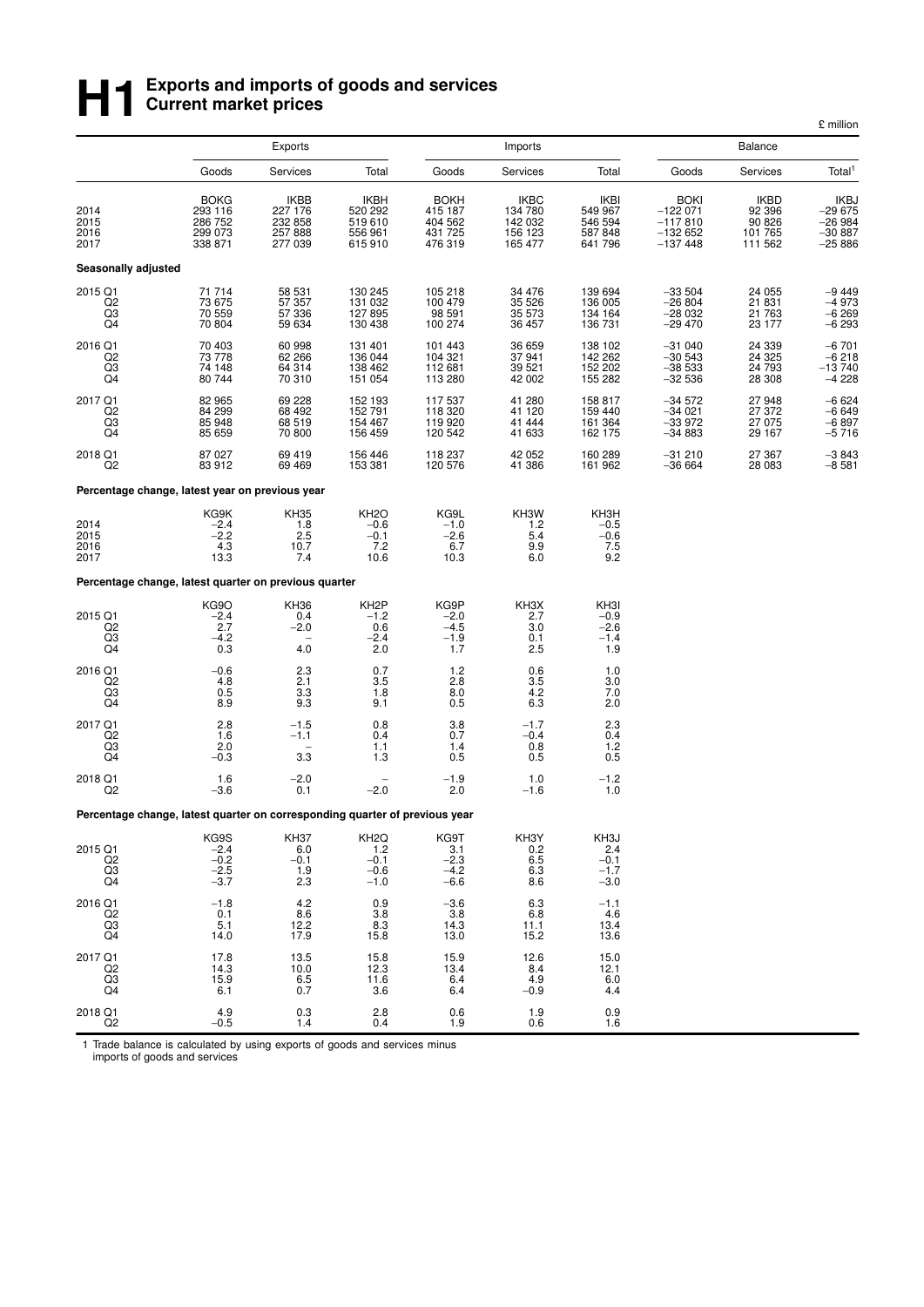# **H2** Exports and imports of goods and services<br> **H2** Chained volume measures **Chained volume measures**

|                                                   |                                                                             |                                                  |                                                  |                                                         |                                                         | Reference year 2016, £ million                   |                                                         |
|---------------------------------------------------|-----------------------------------------------------------------------------|--------------------------------------------------|--------------------------------------------------|---------------------------------------------------------|---------------------------------------------------------|--------------------------------------------------|---------------------------------------------------------|
|                                                   |                                                                             | <b>Exports</b>                                   |                                                  |                                                         | Imports                                                 |                                                  | Balance                                                 |
|                                                   | Goods                                                                       | Services                                         | Total                                            | Goods                                                   | Services                                                | Total                                            | Total <sup>1</sup>                                      |
| 2014<br>2015<br>2016<br>2017                      | <b>BQKQ</b><br>284 057<br>302 991<br>299 073<br>319 165                     | IKBE<br>244 347<br>248 177<br>257 888<br>267 769 | IKBK<br>527 797<br>551 228<br>556 961<br>586 934 | <b>BOKO</b><br>398 337<br>415 878<br>431 725<br>449 333 | <b>IKBF</b><br>140 870<br>153 347<br>156 123<br>157 552 | IKBL<br>539 475<br>569 120<br>587 848<br>606 885 | <b>IKBM</b><br>$-11678$<br>$-17892$<br>$-30887 - 19951$ |
| Seasonally adjusted                               |                                                                             |                                                  |                                                  |                                                         |                                                         |                                                  |                                                         |
| 2015 Q1<br>Q2<br>$^{Q3}_{Q4}$                     | 74 162<br>76 669<br>75 641<br>76 519                                        | 62798<br>61 258<br>61 062<br>63 059              | 136 932<br>138 061<br>136 744<br>139 491         | 106 418<br>102 034<br>102 319<br>105 107                | 36 824<br>38 4 22<br>38 547<br>39 554                   | 143 349<br>140 387<br>140 793<br>144 591         | $-6417$<br>$-2,326$<br>$-4,049$<br>$-5,100$             |
| 2016 Q1<br>Q <sub>2</sub><br>$\frac{Q3}{Q4}$      | 74 823<br>75 463<br>72 300<br>76 487                                        | 63 507<br>64 171<br>62 781<br>67 429             | 138 252<br>139 554<br>135 108<br>144 047         | 105 537<br>106 066<br>110 687<br>109 435                | 38 4 38<br>38 837<br>38 673<br>40 175                   | 143 976<br>144 900<br>149 364<br>149 608         | $-5724$<br>$-5346$<br>$-14256$<br>$-5561$               |
| 2017 Q1<br>$_{\rm Q3}^{\rm Q2}$<br>Q <sub>4</sub> | 78 084<br>79 782<br>81 462<br>79 837                                        | 67 098<br>66 203<br>65 718<br>68 750             | 145 182<br>145 985<br>147 180<br>148 587         | 111 596<br>112 461<br>112777<br>112 499                 | 39 297<br>39 087<br>39 585<br>39 583                    | 150 893<br>151 548<br>152 362<br>152 082         | $-5711$<br>$-5563$<br>$-5182$<br>$-3495$                |
| 2018 Q1<br>Q <sub>2</sub>                         | 81 478<br>76 889                                                            | 67 179<br>66 455                                 | 148 657<br>143 344                               | 111 453<br>111 224                                      | 40 378<br>39 364                                        | 151 831<br>150 588                               | $-3174$<br>$-7244$                                      |
|                                                   | Percentage change, latest year on previous year                             |                                                  |                                                  |                                                         |                                                         |                                                  |                                                         |
| 2014<br>2015<br>2016<br>2017                      | KG9X<br>2.6<br>6.7<br>$-1.3$<br>6.7                                         | KH3B<br>1.9<br>1.6<br>3.9<br>3.8                 | KH <sub>2U</sub><br>2.3<br>4.4<br>1.0<br>5.4     | KG9W<br>3.6<br>4.4<br>3.8<br>4.1                        | <b>KH44</b><br>4.5<br>8.9<br>1.8<br>0.9                 | KH3N<br>3.8<br>5.5<br>$\frac{3.3}{3.2}$          |                                                         |
|                                                   | Percentage change, latest quarter on previous quarter                       |                                                  |                                                  |                                                         |                                                         |                                                  |                                                         |
| 2015 Q1<br>Q2<br>$^{Q3}_{Q4}$                     | KGA <sub>2</sub><br>1.7<br>3.4<br>$-1.3$<br>1.2                             | KH3C<br>0.4<br>$-2.5$<br>$-0.3$<br>3.3           | KH <sub>2</sub> V<br>1.2<br>0.8<br>$-1.0$<br>2.0 | KG9Z<br>1.6<br>$-4.1$<br>$\frac{0.3}{2.7}$              | KH45<br>3.8<br>4.3<br>0.3<br>2.6                        | KH <sub>3</sub> O<br>2.2<br>$-2.1$<br>0.3<br>2.7 |                                                         |
| 2016 Q1<br>Q2<br>Q <sub>3</sub><br>Q4             | $-2.2$<br>0.9<br>$-4.2$<br>5.8                                              | 0.7<br>1.0<br>$-2.2$<br>7.4                      | $-0.9$<br>0.9<br>$-3.2$<br>6.6                   | 0.4<br>0.5<br>4.4<br>$-1.1$                             | $-2.8$<br>1.0<br>$-0.4$<br>3.9                          | $-0.4$<br>0.6<br>3.1<br>0.2                      |                                                         |
| 2017 Q1<br>Q <sub>2</sub><br>Q3<br>Q <sub>4</sub> | 2.1<br>2.2<br>2.1<br>$-2.0$                                                 | $-0.5$<br>$-1.3$<br>$-0.7$<br>4.6                | 0.8<br>0.6<br>0.8<br>1.0                         | 2.0<br>0.8<br>0.3<br>$-0.2$                             | $^{-2.2}_{-0.5}$<br>1.3                                 | 0.9<br>0.4<br>0.5<br>$-0.2$                      |                                                         |
| 2018 Q1<br>Q2                                     | 2.1<br>$-5.6$                                                               | $-2.3$<br>$-1.1$                                 | $-3.6$                                           | $-0.9$<br>$-0.2$                                        | 2.0<br>$-2.5$                                           | $-0.2$<br>$-0.8$                                 |                                                         |
|                                                   | Percentage change, latest quarter on corresponding quarter of previous year |                                                  |                                                  |                                                         |                                                         |                                                  |                                                         |
| 2015 Q1<br>Q2<br>Q3<br>Q4                         | KGA5<br>5.9<br>8.3<br>7.6<br>5.0                                            | KH3D<br>5.2<br>$-1.0$<br>1.4<br>0.8              | KH <sub>2</sub> W<br>5.7<br>4.2<br>4.8<br>3.1    | KGA4<br>10.1<br>4.1<br>3.4<br>0.4                       | <b>KH46</b><br>3.3<br>11.2<br>9.5<br>11.5               | KH3P<br>8.3<br>5.9<br>4.9<br>3.0                 |                                                         |
| 2016 Q1<br>Q <sub>2</sub><br>Q3<br>Q <sub>4</sub> | 0.9<br>$-1.6$<br>$-4.4$                                                     | 1.1<br>4.8<br>2.8<br>6.9                         | 1.0<br>1.1<br>$-1.2$<br>3.3                      | $-0.8$<br>4.0<br>8.2<br>4.1                             | 4.4<br>1.1<br>0.3<br>1.6                                | 0.4<br>3.2<br>6.1<br>3.5                         |                                                         |
| 2017 Q1<br>Q <sub>2</sub><br>Q3<br>Q4             | 4.4<br>5.7<br>12.7<br>4.4                                                   | 5.7<br>$\frac{3.2}{4.7}$<br>2.0                  | 5.0<br>4.6<br>8.9<br>3.2                         | 5.7<br>6.0<br>1.9<br>2.8                                | 2.2<br>0.6<br>2.4<br>$-1.5$                             | 4.8<br>4.6<br>2.0<br>1.7                         |                                                         |
| 2018 Q1<br>Q2                                     | 4.3<br>$-3.6$                                                               | 0.1<br>0.4                                       | 2.4<br>$-1.8$                                    | $-0.1$<br>$-1.1$                                        | 2.8<br>0.7                                              | 0.6<br>$-0.6$                                    |                                                         |

1 Trade balance is calculated by using exports of goods and services minus imports of goods and services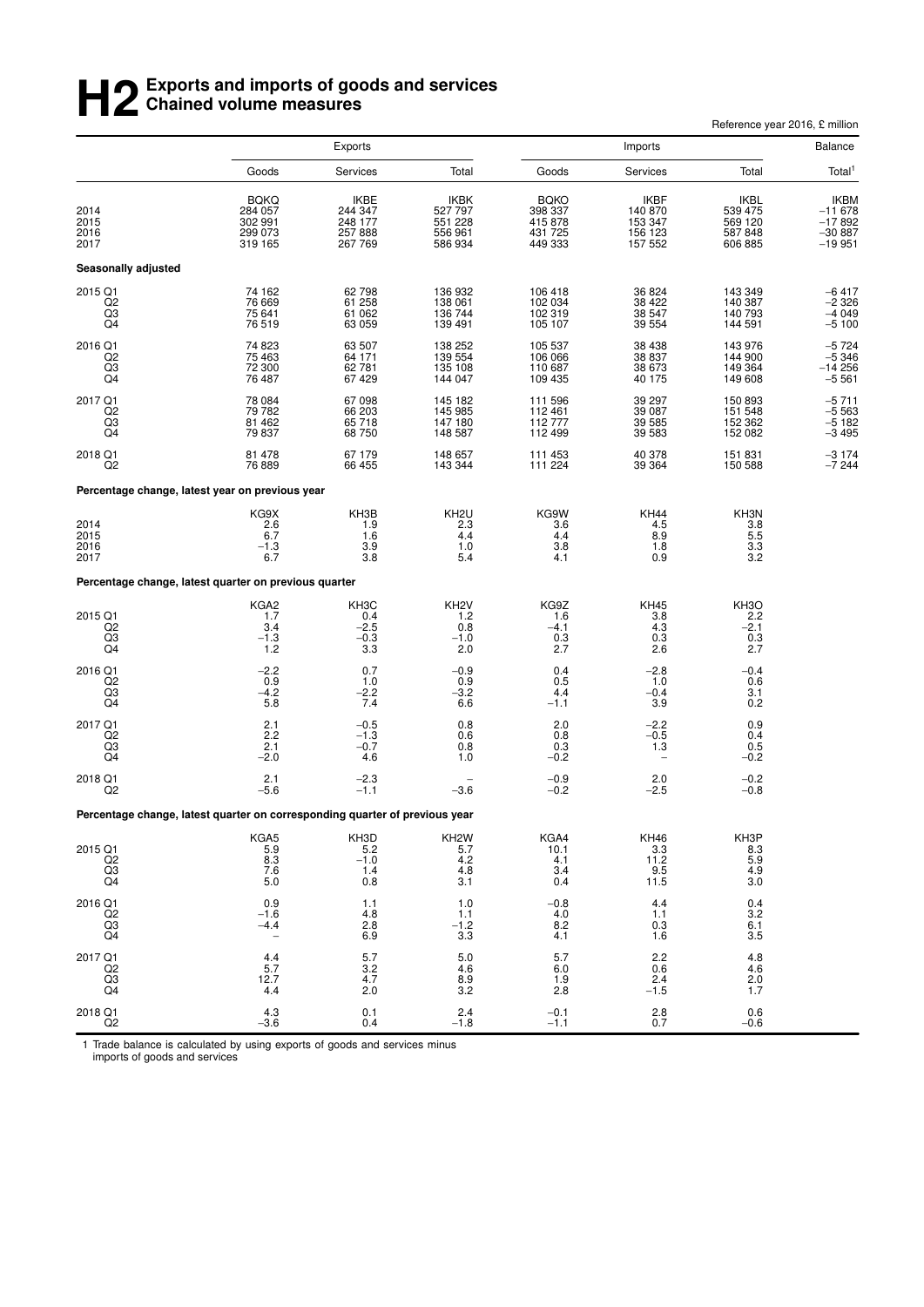#### **Gross value added at basic prices: individual measures**

**L**

|                                       |                                                                             | £ million                                            |                                                      |                                                                               | Index numbers $(2016 = 100)$                  |                                               |                                               |                                               |                                               |
|---------------------------------------|-----------------------------------------------------------------------------|------------------------------------------------------|------------------------------------------------------|-------------------------------------------------------------------------------|-----------------------------------------------|-----------------------------------------------|-----------------------------------------------|-----------------------------------------------|-----------------------------------------------|
|                                       | Expenditure-<br>based                                                       | At current prices                                    |                                                      |                                                                               | Value indices at current prices               |                                               |                                               | Chained volume indices                        |                                               |
|                                       | estimate<br>at chained<br>volume<br>measures                                | Expenditure-<br>based<br>estimate                    | Income-<br>based<br>estimate                         | Residual<br>error                                                             | Expenditure-<br>based<br>estimate             | Income-<br>based<br>estimate                  | Expenditure-<br>based<br>estimate             | Income-<br>based<br>estimate <sup>2</sup>     | Output-<br>based<br>estimate                  |
| 2014<br>2015<br>2016<br>2017          | CAGR<br>1680700<br>1723523<br>1756045<br>1793349                            | CAGQ<br>1 645 955<br>1 692 039<br>1756045<br>1823760 | CAGS<br>1 645 955<br>1 692 039<br>1756045<br>1811454 | <b>DJDS</b><br>$\overline{\phantom{0}}$<br>$\overline{\phantom{0}}$<br>12 306 | <b>IHYA</b><br>93.7<br>96.4<br>100.0<br>103.9 | <b>IHYB</b><br>93.7<br>96.4<br>100.0<br>103.2 | <b>IHYC</b><br>95.7<br>98.1<br>100.0<br>102.1 | <b>IHYD</b><br>95.7<br>98.1<br>100.0<br>101.4 | <b>YBFR</b><br>95.7<br>98.1<br>100.0<br>102.1 |
| Seasonally adjusted                   |                                                                             |                                                      |                                                      |                                                                               |                                               |                                               |                                               |                                               |                                               |
| 2015 Q1<br>Q2<br>Q3<br>Q4             | 427 535<br>430 425<br>431718<br>433 845                                     | 417518<br>424 503<br>423 920<br>426 098              | 417518<br>424 503<br>423 920<br>426 098              | $\overline{a}$<br>$\overline{a}$                                              | 95.1<br>96.7<br>96.6<br>97.1                  | 95.1<br>96.7<br>96.6<br>97.1                  | 97.4<br>98.0<br>98.3<br>98.8                  | 97.4<br>98.0<br>98.3<br>98.8                  | 97.4<br>98.0<br>98.3<br>98.8                  |
| 2016 Q1<br>Q <sub>2</sub><br>Q3<br>Q4 | 435 169<br>437 116<br>439 892<br>443 868                                    | 432 659<br>436 513<br>440 577<br>446 296             | 432 659<br>436 513<br>440 577<br>446 296             | $\overline{a}$<br>$\overline{\phantom{0}}$<br>$\overline{\phantom{0}}$        | 98.6<br>99.4<br>100.4<br>101.7                | 98.6<br>99.4<br>100.4<br>101.7                | 99.1<br>99.6<br>100.2<br>101.1                | 99.1<br>99.6<br>100.2<br>101.1                | 99.1<br>99.6<br>100.2<br>101.1                |
| 2017 Q1<br>Q <sub>2</sub><br>Q3<br>Q4 | 446 142<br>447 362<br>449 084<br>450 761                                    | 451 903<br>454 331<br>456 225<br>461 301             | 450 076<br>451 515<br>452 624<br>457 239             | 1827<br>2816<br>3601<br>4 0 6 2                                               | 102.9<br>103.5<br>103.9<br>105.1              | 102.5<br>102.8<br>103.1<br>104.2              | 101.6<br>101.9<br>102.3<br>102.7              | 101.2<br>101.3<br>101.5<br>101.8              | 101.6<br>101.9<br>102.3<br>102.7              |
| 2018 Q1<br>Q2                         | 451 860<br>453 525                                                          | 466 781<br>468 792                                   | 462 653<br>464 604                                   | 4 1 2 8<br>4 1 8 8                                                            | 106.3<br>106.8                                | 105.4<br>105.8                                | 102.9<br>103.3                                | 102.0<br>102.4                                | 103.0<br>103.3                                |
|                                       | Percentage change, latest year on previous year                             |                                                      |                                                      |                                                                               |                                               |                                               |                                               |                                               |                                               |
| 2014<br>2015<br>2016<br>2017          | KH4D<br>3.4<br>2.5<br>1.9<br>2.1                                            | <b>KH47</b><br>4.6<br>2.8<br>3.8<br>3.9              | <b>KH68</b><br>4.6<br>2.8<br>3.8<br>3.2              |                                                                               | <b>KH47</b><br>4.6<br>2.8<br>3.8<br>3.9       | <b>KH68</b><br>4.6<br>2.8<br>3.8<br>3.2       | KH4D<br>3.4<br>2.5<br>1.9<br>2.1              | KH6E<br>3.4<br>2.5<br>1.9<br>1.4              | GDPQ<br>3.4<br>2.5<br>1.9<br>2.1              |
|                                       | Percentage change, latest quarter on previous quarter                       |                                                      |                                                      |                                                                               |                                               |                                               |                                               |                                               |                                               |
| 2015 Q1<br>Q2<br>Q3<br>Q4             | KH4F<br>0.3<br>0.7<br>0.3<br>0.5                                            | <b>KH49</b><br>0.7<br>1.7<br>$-0.1$<br>0.5           | KH6A<br>0.7<br>1.7<br>$-0.1$<br>0.5                  |                                                                               | <b>KH49</b><br>0.7<br>1.7<br>$-0.1$<br>0.5    | KH6A<br>0.7<br>1.7<br>$-0.1$<br>0.5           | KH4F<br>0.3<br>0.7<br>0.3<br>0.5              | KH6G<br>0.3<br>0.7<br>0.3<br>0.5              | 0.3<br>0.7<br>0.3<br>0.5                      |
| 2016 Q1<br>Q2<br>Q3<br>Q4             | 0.3<br>0.4<br>0.6<br>0.9                                                    | 1.5<br>0.9<br>0.9<br>$1.3$                           | 1.5<br>0.9<br>0.9<br>1.3                             |                                                                               | 1.5<br>0.9<br>0.9<br>$1.3$                    | 1.5<br>0.9<br>0.9<br>1.3                      | 0.3<br>0.4<br>0.6<br>0.9                      | 0.3<br>0.4<br>0.6<br>0.9                      | 0.3<br>0.4<br>0.6<br>0.9                      |
| 2017 Q1<br>Q2<br>Q3<br>Q4             | 0.5<br>0.3<br>0.4<br>0.4                                                    | 1.3<br>0.5<br>0.4<br>1.1                             | 0.8<br>0.3<br>0.2<br>1.0                             |                                                                               | 1.3<br>0.5<br>0.4<br>1.1                      | 0.8<br>0.3<br>0.2<br>1.0                      | 0.5<br>0.3<br>0.4<br>0.4                      | 0.1<br>0.1<br>0.2<br>0.3                      | 0.5<br>0.3<br>0.4<br>0.4                      |
| 2018 Q1<br>Q2                         | 0.2<br>0.4                                                                  | 1.2<br>0.4                                           | 1.2<br>0.4                                           |                                                                               | 1.2<br>0.4                                    | 1.2<br>0.4                                    | 0.2<br>0.4                                    | 0.2<br>0.4                                    | 0.2<br>0.4                                    |
|                                       | Percentage change, latest quarter on corresponding quarter of previous year |                                                      |                                                      |                                                                               |                                               |                                               |                                               |                                               |                                               |
| 2015 Q1<br>Q2<br>Q3<br>Q4             | KH4H<br>3.3<br>2.9<br>2.2<br>1.8                                            | KH4B<br>3.2<br>3.3<br>2.0<br>2.8                     | KH6C<br>3.2<br>3.3<br>2.0<br>2.8                     |                                                                               | KH4B<br>3.2<br>3.3<br>2.0<br>2.8              | KH6C<br>3.2<br>3.3<br>2.0<br>2.8              | KH4H<br>3.3<br>2.9<br>2.2<br>1.8              | KH <sub>6</sub><br>3.3<br>2.9<br>2.2<br>1.8   | <b>GDPR</b><br>3.3<br>2.9<br>2.2<br>1.8       |
| 2016 Q1<br>Q2<br>Q3<br>Q4             | 1.8<br>1.6<br>1.9<br>2.3                                                    | 3.6<br>2.8<br>3.9<br>4.7                             | 3.6<br>2.8<br>3.9<br>4.7                             |                                                                               | 3.6<br>2.8<br>3.9<br>4.7                      | 3.6<br>2.8<br>3.9<br>4.7                      | 1.8<br>1.6<br>1.9<br>2.3                      | 1.8<br>1.6<br>1.9<br>2.3                      | 1.8<br>1.6<br>1.9<br>2.3                      |
| 2017 Q1<br>Q2<br>Q3<br>Q4             | 2.5<br>2.3<br>2.1<br>1.6                                                    | 4.4<br>4.1<br>3.6<br>3.4                             | 4.0<br>3.4<br>2.7<br>2.5                             |                                                                               | 4.4<br>4.1<br>3.6<br>3.4                      | 4.0<br>3.4<br>2.7<br>2.5                      | 2.5<br>2.3<br>2.1<br>1.6                      | 2.1<br>1.7<br>1.3<br>0.7                      | 2.5<br>2.3<br>2.1<br>1.6                      |
| 2018 Q1<br>Q2                         | 1.3<br>1.4                                                                  | 3.3<br>3.2                                           | 2.8<br>2.9                                           |                                                                               | 3.3<br>3.2                                    | 2.8<br>2.9                                    | 1.3<br>1.4                                    | 0.8<br>1.1                                    | 1.3<br>1.4                                    |

1 The residual error is, by convention, the amount by which the expenditure -based approach to measuring GDP exceeds the income-based estimate. It is also the sum of two components: the statistical discrepancy (expenditure) with sign reversed, and the statistical discrepancy (income) with natural sign.

2 Income data deflated by the implied GDP deflator, based on expenditure data.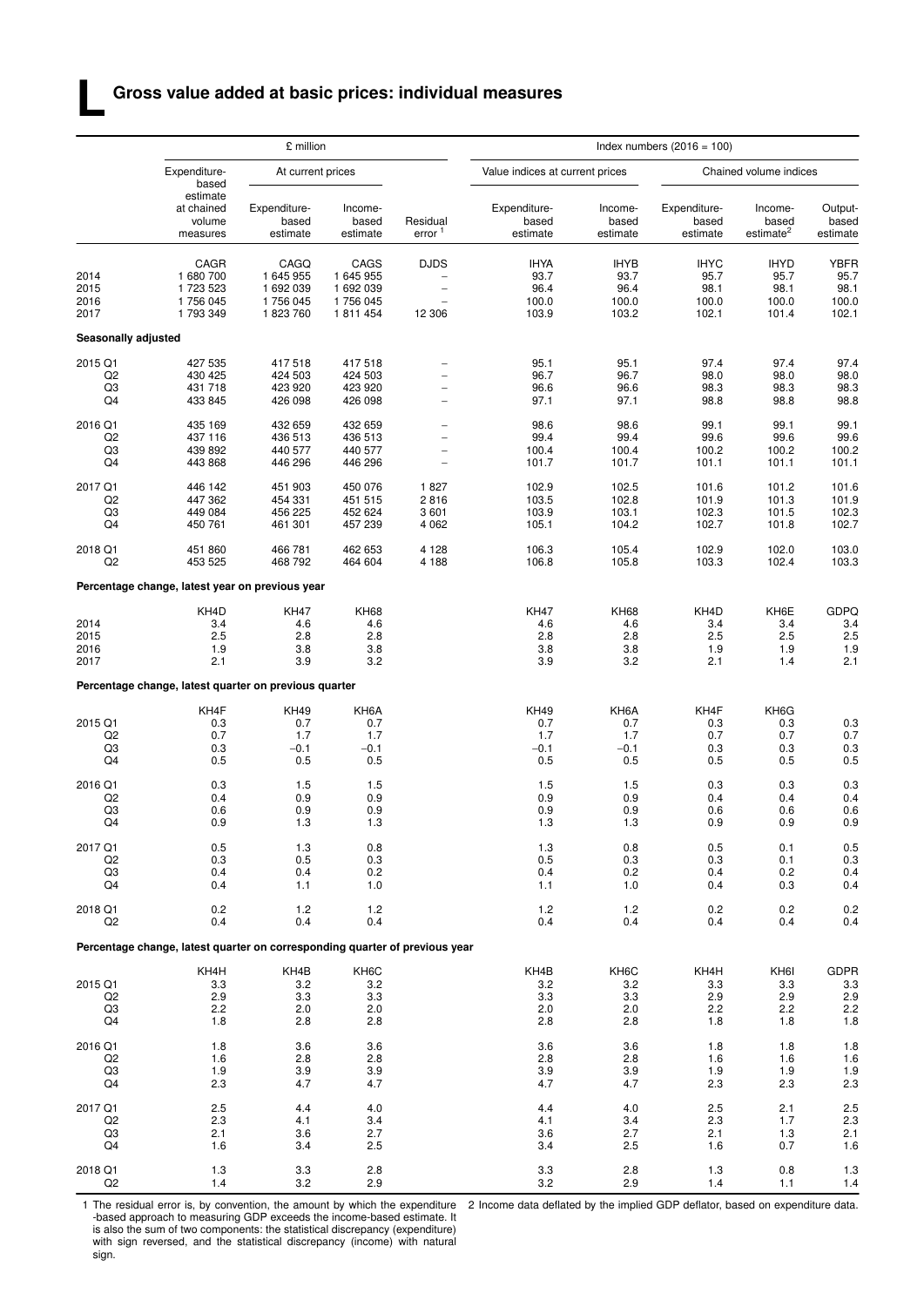# **MAlignment adjustments**

£ million

|                     |                   | Changes in inventories                           |                                                                               |
|---------------------|-------------------|--------------------------------------------------|-------------------------------------------------------------------------------|
|                     | At current prices | Chained volume measures<br>(Reference year 2016) | Gross operating surplus of<br>non-financial corporations<br>at current prices |
| Seasonally adjusted |                   |                                                  |                                                                               |
|                     | <b>DMUN</b>       | <b>DMUM</b>                                      | <b>DMUQ</b>                                                                   |
| 2015 Q1             | 1832              | 1878                                             | 1 0 9 0                                                                       |
| Q2                  | 223               | 223                                              | 831                                                                           |
| Q3                  | $-1721$           | $-1757$                                          | $-1054$                                                                       |
| Q4                  | $-334$            | $-345$                                           | $-867$                                                                        |
| 2016 Q1             | $-84$             | $-86$                                            | 1912                                                                          |
| Q <sub>2</sub>      | $-900$            | $-903$                                           | $-1681$                                                                       |
| Q3                  | 1981              | 1977                                             | $-1987$                                                                       |
| Q <sub>4</sub>      | $-997$            | $-988$                                           | 1756                                                                          |
| 2017 Q1             | $-911$            | $-897$                                           | 3775                                                                          |
| Q <sub>2</sub>      | $-1.388$          | $-1.362$                                         | $-1205$                                                                       |
| Q3                  | 860               | 1828                                             | $-2336$                                                                       |
| Q4                  | 439               | 431                                              | $-234$                                                                        |
| 2018 Q1             | $-2939$           | $-2849$                                          | 1765                                                                          |
| Q2                  | 1 302             | 1 2 6 1                                          | $-732$                                                                        |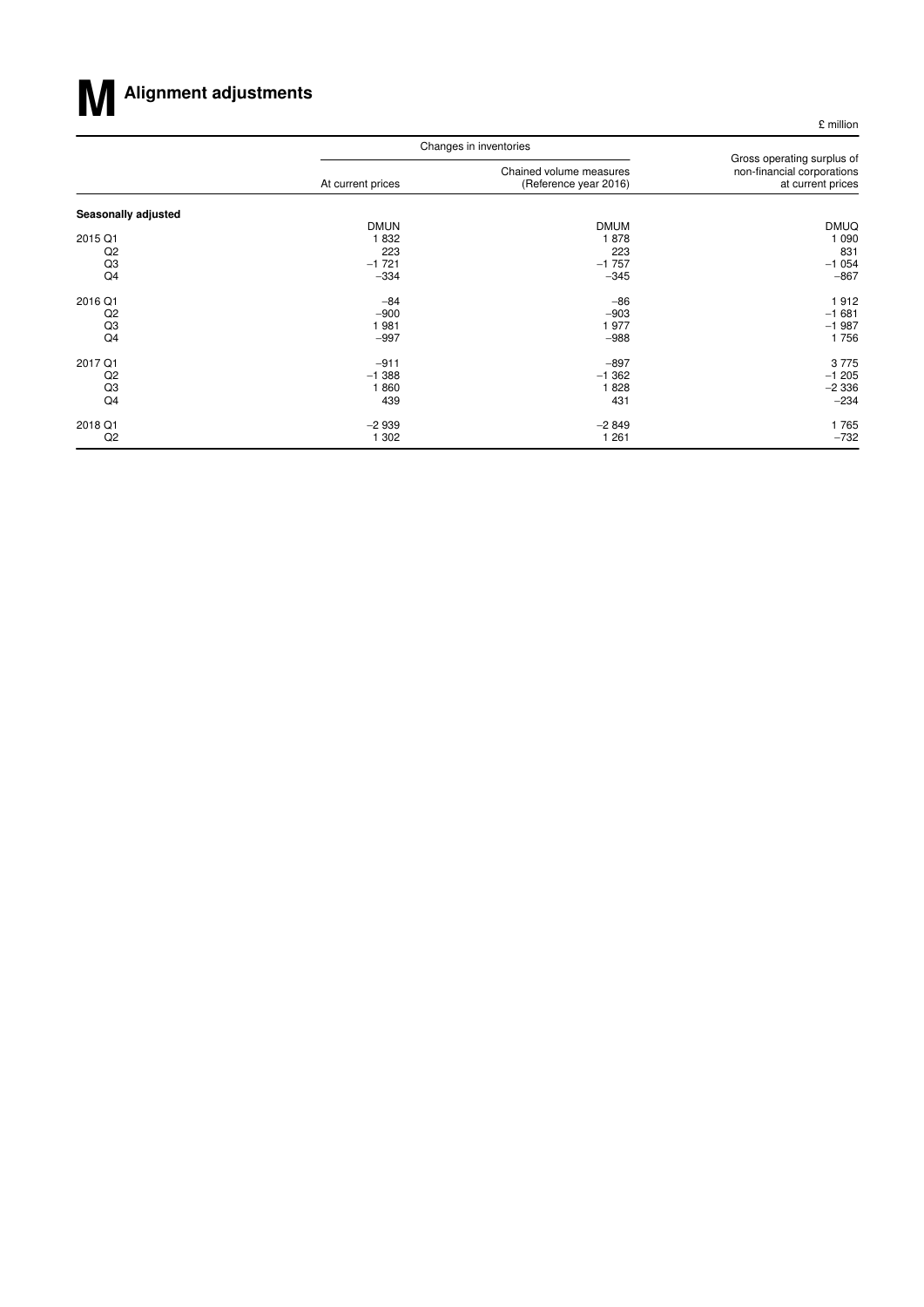|                                                   |                                                        |                                                                                   | Current prices                                     |                                                                             |                                                                 | Chained Volume Measures (reference year 2016)           |                                                       |                                                              |                                                                 |                                                                     |
|---------------------------------------------------|--------------------------------------------------------|-----------------------------------------------------------------------------------|----------------------------------------------------|-----------------------------------------------------------------------------|-----------------------------------------------------------------|---------------------------------------------------------|-------------------------------------------------------|--------------------------------------------------------------|-----------------------------------------------------------------|---------------------------------------------------------------------|
|                                                   | Gross<br>domestic<br>product<br>at market<br>prices    | Gross<br>domestic<br>product<br>at market<br>prices non<br>seasonally<br>adjusted | Gross<br>value<br>added<br>at basic<br>prices      | General<br>government<br>final<br>consumption<br>expenditure                | General<br>government<br>gross<br>fixed<br>capital<br>formation | Gross<br>domestic<br>product<br>at market<br>prices     | Gross<br>value<br>added<br>at basic<br>prices         | General<br>government<br>final<br>consumption<br>expenditure | General<br>government<br>gross<br>fixed<br>capital<br>formation | Implied<br>GDP<br>deflator<br>at market<br>prices <sup>34</sup>     |
| 2014/15<br>2015/16<br>2016/17<br>2017/18          | YBHA<br>1857707<br>1913870<br>1990213<br>2 0 5 4 5 1 6 | <b>BKTL</b><br>1855049<br>1912472<br>1989 162<br>2 056 207                        | ABML<br>1 658 747<br>1707180<br>1774655<br>1833950 | <b>NMRP</b><br>357 598<br>362 579<br>369 097<br>374 541                     | <b>RPZG</b><br>50 607<br>49 784<br>53 127<br>54 237             | ABMI<br>1 902 961<br>1 944 905<br>1978 205<br>2 007 918 | ABMM<br>1 694 186<br>1 731 157<br>1766394<br>1794 488 | <b>NMRY</b><br>361 079<br>366 806<br>367 432<br>368 533      | <b>DLWF</b><br>51 589<br>50 492<br>52 690<br>52 880             | L8GG<br>95.4108<br>96.1733<br>98.3229<br>100.0000                   |
| Seasonally adjusted                               |                                                        |                                                                                   |                                                    |                                                                             |                                                                 |                                                         |                                                       |                                                              |                                                                 |                                                                     |
| 2015 Q1                                           | 467 295                                                | 469 120                                                                           | 417518                                             | 90 075                                                                      | 13 342                                                          | 479 734                                                 | 427 535                                               | 90 461                                                       | 13411                                                           | 95.1995                                                             |
| Q <sub>2</sub>                                    | 475 229                                                | 469 103                                                                           | 424 503                                            | 89 4 20                                                                     | 13 002                                                          | 482 464                                                 | 430 425                                               | 91 291                                                       | 13 297                                                          | 96.2680                                                             |
| Q3                                                | 475 541                                                | 472 366                                                                           | 423 920                                            | 91 090                                                                      | 12 360                                                          | 484 552                                                 | 431 718                                               | 91 806                                                       | 12 5 62                                                         | 95.9161                                                             |
| Q4                                                | 477 774                                                | 485 250                                                                           | 426 098                                            | 90 443                                                                      | 12 294                                                          | 488 153                                                 | 433 845                                               | 91 665                                                       | 12 390                                                          | 95.6557                                                             |
| 2016 Q1                                           | 485 326                                                | 485 753                                                                           | 432 659                                            | 91 626                                                                      | 12 1 28                                                         | 489736                                                  | 435 169                                               | 92 044                                                       | 12 243                                                          | 96.8536                                                             |
| Q <sub>2</sub>                                    | 489 494                                                | 486 658                                                                           | 436 513                                            | 91 550                                                                      | 13 111                                                          | 490 502                                                 | 437 116                                               | 91 959                                                       | 13 277                                                          | 97.5328                                                             |
| Q3                                                | 493 730                                                | 490 693                                                                           | 440 577                                            | 92 032                                                                      | 13 4 60                                                         | 492 816                                                 | 439 892                                               | 91 968                                                       | 13 605                                                          | 97.9149                                                             |
| Q4                                                | 500 974                                                | 506 420                                                                           | 446 296                                            | 92766                                                                       | 13 4 01                                                         | 496 470                                                 | 443 868                                               | 92 003                                                       | 12 975                                                          | 98.6203                                                             |
| 2017 Q1                                           | 506 015                                                | 505 391                                                                           | 451 269                                            | 92749                                                                       | 13 155                                                          | 498 417                                                 | 445 518                                               | 91 502                                                       | 12 833                                                          | 99.2235                                                             |
| Q <sub>2</sub>                                    | 508 227                                                | 505 103                                                                           | 453 384                                            | 93 470                                                                      | 13 616                                                          | 499 477                                                 | 446 431                                               | 91 950                                                       | 13 4 68                                                         | 99.4458                                                             |
| Q3                                                | 510 906                                                | 508 066                                                                           | 455 066                                            | 92 932                                                                      | 13 594                                                          | 501 232                                                 | 447 947                                               | 91 824                                                       | 13 316                                                          | 99.6200                                                             |
| Q4                                                | 515 503                                                | 522 091                                                                           | 460 035                                            | 93 481                                                                      | 13869                                                           | 503 014                                                 | 449 526                                               | 92 204                                                       | 13 4 68                                                         | 100.1602                                                            |
| 2018 Q1                                           | 519880                                                 | 520 947                                                                           | 465 465                                            | 94 658                                                                      | 13 158                                                          | 504 195                                                 | 450 584                                               | 92 555                                                       | 12 6 28                                                         | 100.7740                                                            |
| Q <sub>2</sub>                                    | 523 745                                                | 517850                                                                            | 467 446                                            | 95 435                                                                      | 13869                                                           | 506 029                                                 | 452 225                                               | 92 940                                                       | 13 4 84                                                         | 101.1553                                                            |
|                                                   |                                                        |                                                                                   |                                                    | Percentage change, latest financial year on previous financial year         |                                                                 |                                                         |                                                       |                                                              |                                                                 |                                                                     |
| 2014/15                                           | 4.2                                                    | 4.1                                                                               | 4.3                                                | 2.2                                                                         | 3.3                                                             | 2.9                                                     | 3.5                                                   | 1.9                                                          | 1.5                                                             | 1.3                                                                 |
| 2015/16                                           | 3.0                                                    | 3.1                                                                               | 2.9                                                | 1.4                                                                         | $-1.6$                                                          | 2.2                                                     | 2.2                                                   | 1.6                                                          | $-2.1$                                                          | 0.8                                                                 |
| 2016/17                                           | 4.0                                                    | 4.0                                                                               | 4.0                                                | 1.8                                                                         | 6.7                                                             | 1.7                                                     | 2.0                                                   | 0.2                                                          | 4.4                                                             | 2.2                                                                 |
| 2017/18                                           | 3.2                                                    | 3.4                                                                               | 3.3                                                | 1.5                                                                         | 2.1                                                             | 1.5                                                     | 1.6                                                   | 0.3                                                          | 0.4                                                             | 1.7                                                                 |
|                                                   | Percentage change, latest quarter on previous quarter  |                                                                                   |                                                    |                                                                             |                                                                 |                                                         |                                                       |                                                              |                                                                 |                                                                     |
| 2015 Q1<br>Q <sub>2</sub><br>Q3<br>Q4             | <b>IHYN</b><br>0.5<br>1.7<br>0.1<br>0.5                | A8L9<br>$-0.3$<br>0.7<br>2.7                                                      | KGL8<br>0.7<br>1.7<br>$-0.1$<br>0.5                | KH <sub>2</sub> D<br>0.3<br>$-0.7$<br>1.9<br>$-0.7$                         | KH7P<br>2.5<br>$-2.5$<br>$-4.9$<br>$-0.5$                       | <b>IHYQ</b><br>0.4<br>0.6<br>0.4<br>0.7                 | KGM9<br>0.3<br>0.7<br>0.3<br>0.5                      | KH <sub>2</sub> J<br>0.5<br>0.9<br>0.6<br>$-0.2$             | KH <sub>9</sub> C<br>1.6<br>$-0.9$<br>$-5.5$<br>$-1.4$          | L8GH<br>0.1<br>1.1<br>$-0.4$<br>$-0.3$                              |
| 2016 Q1<br>Q <sub>2</sub><br>Q3<br>Q <sub>4</sub> | 1.6<br>0.9<br>0.9<br>1.5                               | 0.1<br>0.2<br>0.8<br>3.2                                                          | 1.5<br>0.9<br>0.9<br>1.3                           | 1.3<br>$-0.1$<br>0.5<br>0.8                                                 | $-1.4$<br>8.1<br>2.7<br>$-0.4$                                  | 0.3<br>0.2<br>0.5<br>0.7                                | 0.3<br>0.4<br>0.6<br>0.9                              | 0.4<br>$-0.1$<br>$\overline{\phantom{0}}$                    | $-1.2$<br>8.4<br>2.5<br>$-4.6$                                  | 1.3<br>0.7<br>0.4<br>0.7                                            |
| 2017 Q1                                           | 1.0                                                    | $-0.2$                                                                            | 1.1                                                | $\qquad \qquad -$                                                           | $-1.8$                                                          | 0.4                                                     | 0.4                                                   | $-0.5$                                                       | $-1.1$                                                          | 0.6                                                                 |
| Q <sub>2</sub>                                    | 0.4                                                    | $-0.1$                                                                            | 0.5                                                | 0.8                                                                         | 3.5                                                             | 0.2                                                     | 0.2                                                   | 0.5                                                          | 4.9                                                             | 0.2                                                                 |
| Q3                                                | 0.5                                                    | 0.6                                                                               | 0.4                                                | $-0.6$                                                                      | $-0.2$                                                          | 0.4                                                     | 0.3                                                   | $-0.1$                                                       | $-1.1$                                                          | 0.2                                                                 |
| Q4                                                | 0.9                                                    | 2.8                                                                               | 1.1                                                | 0.6                                                                         | 2.0                                                             | 0.4                                                     | 0.4                                                   | 0.4                                                          | 1.1                                                             | 0.5                                                                 |
| 2018 Q1                                           | 0.8                                                    | $-0.2$                                                                            | 1.2                                                | 1.3                                                                         | $-5.1$                                                          | 0.2                                                     | 0.2                                                   | 0.4                                                          | $-6.2$                                                          | 0.6                                                                 |
| Q <sub>2</sub>                                    | 0.7                                                    | $-0.6$                                                                            | 0.4                                                | 0.8                                                                         | 5.4                                                             | 0.4                                                     | 0.4                                                   | 0.4                                                          | 6.8                                                             | 0.4                                                                 |
|                                                   |                                                        |                                                                                   |                                                    | Percentage change, latest quarter on corresponding quarter of previous year |                                                                 |                                                         |                                                       |                                                              |                                                                 |                                                                     |
| 2015 Q1<br>Q <sub>2</sub><br>Q3<br>Q4             | <b>IHYO</b><br>3.0<br>3.2<br>2.3<br>2.8                | A8LA<br>2.3<br>3.0<br>2.7<br>3.1                                                  | KGM2<br>3.2<br>3.3<br>2.0<br>2.8                   | KH <sub>2</sub> E<br>0.6<br>2.0<br>1.1<br>0.7                               | KH7R<br>$-1.4$<br>10.3<br>$-0.8$<br>$-5.5$                      | IHYR<br>2.7<br>2.4<br>2.1<br>2.2                        | KGN3<br>3.3<br>2.9<br>2.2<br>1.8                      | KH <sub>2</sub> K<br>1.0<br>$1.2$<br>1.6<br>1.8              | KH9M<br>$-3.0$<br>9.1<br>$-1.8$<br>$-6.2$                       | L8GI<br>$0.3\,$<br>0.7<br>$\begin{array}{c} 0.2 \\ 0.5 \end{array}$ |
| 2016 Q1                                           | 3.9                                                    | 3.5                                                                               | 3.6                                                | 1.7                                                                         | $-9.1$                                                          | 2.1                                                     | 1.8                                                   | 1.7                                                          | $-8.7$                                                          | 1.7                                                                 |
| Q <sub>2</sub>                                    | 3.0                                                    | 3.7                                                                               | 2.8                                                | 2.4                                                                         | 0.8                                                             | 1.7                                                     | 1.6                                                   | 0.7                                                          | $-0.2$                                                          | $1.3$                                                               |
| Q3                                                | 3.8                                                    | 3.9                                                                               | 3.9                                                | 1.0                                                                         | 8.9                                                             | 1.7                                                     | 1.9                                                   | 0.2                                                          | 8.3                                                             | 2.1                                                                 |
| Q4                                                | 4.9                                                    | 4.4                                                                               | 4.7                                                | 2.6                                                                         | 9.0                                                             | 1.7                                                     | 2.3                                                   | 0.4                                                          | 4.7                                                             | 3.1                                                                 |
| 2017 Q1                                           | 4.3                                                    | 4.0                                                                               | 4.3                                                | 1.2                                                                         | 8.5                                                             | 1.8                                                     | 2.4                                                   | $-0.6$                                                       | 4.8                                                             | 2.4                                                                 |
| Q <sub>2</sub>                                    | 3.8                                                    | 3.8                                                                               | 3.9                                                | 2.1                                                                         | 3.9                                                             | 1.8                                                     | 2.1                                                   | $\overline{\phantom{0}}$                                     | 1.4                                                             | $2.0\,$                                                             |
| Q3                                                | 3.5                                                    | 3.5                                                                               | 3.3                                                | 1.0                                                                         | 1.0                                                             | 1.7                                                     | 1.8                                                   | $-0.2$                                                       | $-2.1$                                                          | 1.7                                                                 |
| Q4                                                | 2.9                                                    | 3.1                                                                               | 3.1                                                | 0.8                                                                         | 3.5                                                             | 1.3                                                     | 1.3                                                   | 0.2                                                          | 3.8                                                             | 1.6                                                                 |
| 2018 Q1                                           | 2.7                                                    | 3.1                                                                               | 3.1                                                | 2.1                                                                         | $\hspace{1.0cm} - \hspace{1.0cm}$                               | $1.2$                                                   | 1.1                                                   | 1.2                                                          | $-1.6$                                                          | 1.6                                                                 |
| Q <sub>2</sub>                                    | 3.1                                                    | 2.5                                                                               | 3.1                                                | 2.1                                                                         | 1.9                                                             | 1.3                                                     | 1.3                                                   | 1.1                                                          | 0.1                                                             | 1.7                                                                 |

1 Financial year £ millions estimates are the sum of the 4 quarters which make up that financial year.

2 All data are seasonally adjusted unless otherwise specified.

3 Implied deflator is expressed in terms of 2017/2018 = 100 for presentational purposes, whereas in table A1 it is expressed as 2016 = 100.

4 Implied deflator is displayed with 4 decimal places to replace a GDP deflator in index form series previously calculated by HM Treasury. Data are only considered accurate to 1 decimal place.

£ millions except deflator index which is  $2017/2018 = 100$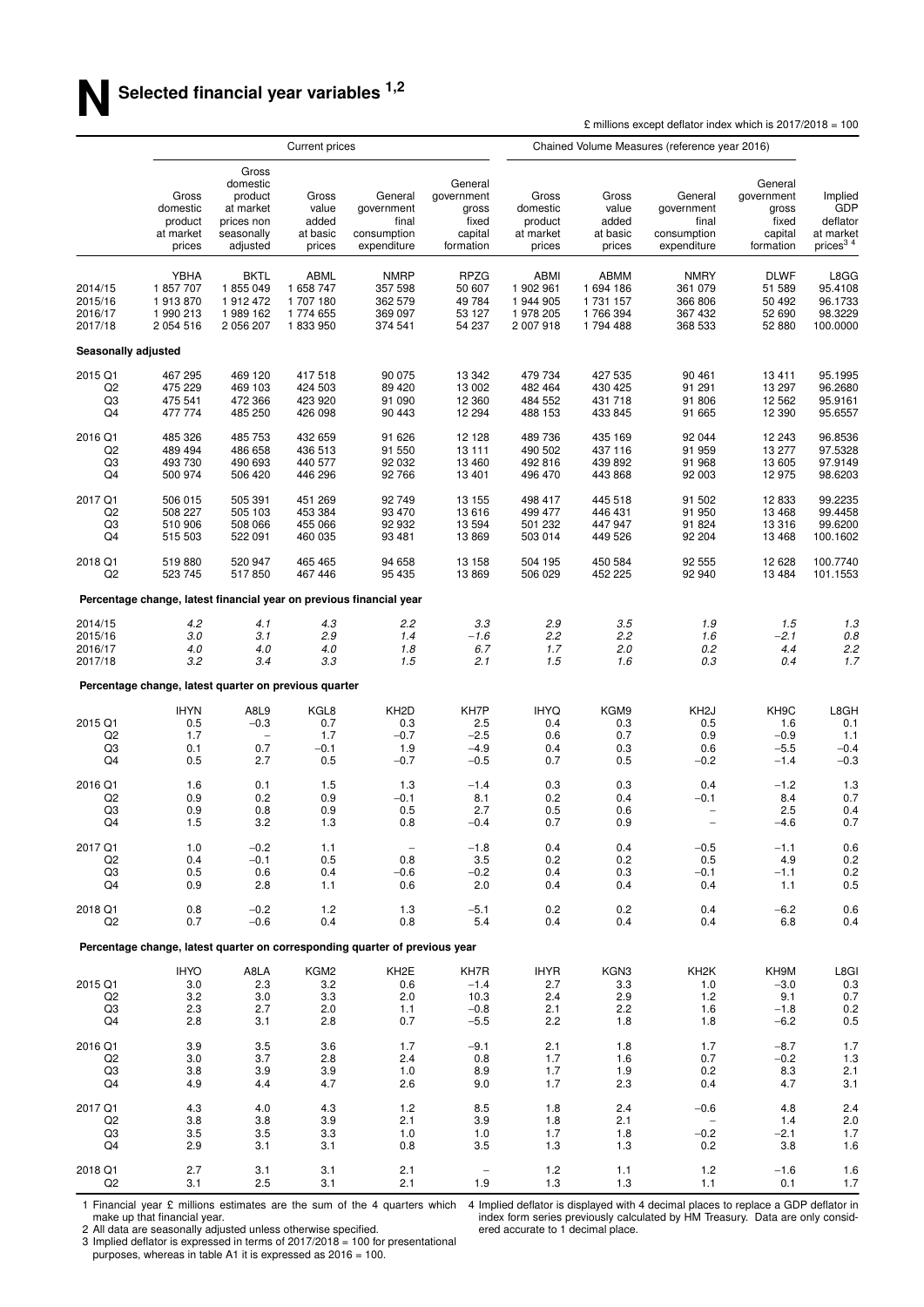$2017 = 100$ 

|                                                                             |                                                               | Implied deflators <sup>2</sup>                                |                                                               |
|-----------------------------------------------------------------------------|---------------------------------------------------------------|---------------------------------------------------------------|---------------------------------------------------------------|
|                                                                             | Gross<br>national<br>expenditure                              | Gross<br>domestic<br>product at<br>market prices <sup>3</sup> | Gross value<br>added at<br>basic<br>prices                    |
| 2014<br>2015<br>2016<br>2017                                                | MNE <sub>2</sub><br>96.4107<br>96.3315<br>97.8479<br>100.0000 | MNF <sub>2</sub><br>95.7155<br>96.1325<br>98.1107<br>100.0000 | MNX <sub>5</sub><br>96.3028<br>96.5371<br>98.3314<br>100.0000 |
| Seasonally adjusted                                                         |                                                               |                                                               |                                                               |
| 2015 Q1<br>Q <sub>2</sub><br>$\overline{Q}3$                                | 95.9058<br>96.9091<br>96.4893<br>96.0216                      | 95.5700<br>96.6427<br>96.2894<br>96.0279                      | 96.0304<br>96.9814<br>96.5582<br>96.5785                      |
| 2016 Q1<br>Q <sub>2</sub><br>Q3<br>Q4                                       | 97.1812<br>97.8239<br>97.9708<br>98.4157                      | 97.2305<br>97.9123<br>98.2959<br>99.0041                      | 97.7672<br>98.1987<br>98.4875<br>98.8723                      |
| 2017 Q1<br>Q2<br>Q3<br>Q4                                                   | 99.5024<br>99.7558<br>100.0505<br>100.6914                    | 99.6096<br>99.8328<br>100.0076<br>100.5500                    | 99.6037<br>99.8659<br>99.8972<br>100.6332                     |
| 2018 Q1<br>Q2                                                               | 101.0043<br>101.4824                                          | 101.1662<br>101.5489                                          | 101.5820<br>101.6441                                          |
| Percentage change, latest year on previous year                             |                                                               |                                                               |                                                               |
| 2014<br>2015<br>2016<br>2017                                                | MNE3<br>1.2<br>$-0.1$<br>1.6<br>2.2                           | MNF3<br>1.7<br>0.4<br>2.1<br>1.9                              | MNX6<br>1.2<br>0.2<br>$\frac{1.9}{1.7}$                       |
| Percentage change, latest quarter on previous quarter                       |                                                               |                                                               |                                                               |
| 2015 Q1<br>Q2<br>Q3<br>Q4                                                   | MNE4<br>$-0.2$<br>1.0<br>$-0.4$<br>$-0.5$                     | MNF4<br>0.1<br>1.1<br>$-0.4$<br>$-0.3$                        | MNX7<br>0.4<br>1.0<br>$-0.4$                                  |
| 2016 Q1<br>Q <sub>2</sub><br>Q3<br>Q4                                       | 1.2<br>0.7<br>0.2<br>0.5                                      | 1.3<br>0.7<br>0.4<br>0.7                                      | 1.2<br>0.4<br>0.3<br>0.4                                      |
| 2017 Q1<br>Q <sub>2</sub><br>Q3<br>Q4                                       | 1.1<br>0.3<br>0.3<br>0.6                                      | 0.6<br>0.2<br>0.2<br>0.5                                      | 0.7<br>0.3<br>0.7                                             |
| 2018 Q1<br>Q2                                                               | 0.3<br>0.5                                                    | 0.6<br>0.4                                                    | 0.9<br>0.1                                                    |
| Percentage change, latest quarter on corresponding quarter of previous year |                                                               |                                                               |                                                               |
| 2015 Q1<br>Q2<br>Q3<br>Q <sub>4</sub>                                       | MNE <sub>5</sub><br>$-0.2$<br>0.2<br>$-0.2$<br>$-0.1$         | MNF <sub>5</sub><br>$0.3\,$<br>0.7<br>0.2<br>$0.5\,$          | $MNX8$<br>$-0.1$<br>$-0.3$<br>$-0.2$<br>0.9                   |
| 2016 Q1<br>Q2<br>Q3<br>Q4                                                   | 1.3<br>0.9<br>1.5<br>2.5                                      | 1.7<br>1.3<br>2.1<br>3.1                                      | $\frac{1.8}{1.3}$<br>$2.0$<br>$2.4$                           |
| 2017 Q1<br>Q <sub>2</sub><br>$\overline{Q3}$<br>Q4                          | 2.4<br>2.0<br>2.1<br>2.3                                      | $^{2.4}_{2.0}$<br>1.7<br>1.6                                  | $1.9$<br>$1.7$<br>1.4<br>1.8                                  |
| 2018 Q1<br>Q2                                                               | 1.5<br>1.7                                                    | $1.6$<br>1.7                                                  | $^{2.0}_{1.8}$                                                |

1 Implied deflator is expressed in terms of 2017 = 100, whereas in table A1 it

is expressed as 2016 = 100. 2 Data are only considered accurate to 1 decimal place. 3 Implied deflator is displayed with 4 decimal places to replace a GDP defla-

tor in index form series previously calculated by HM Treasury.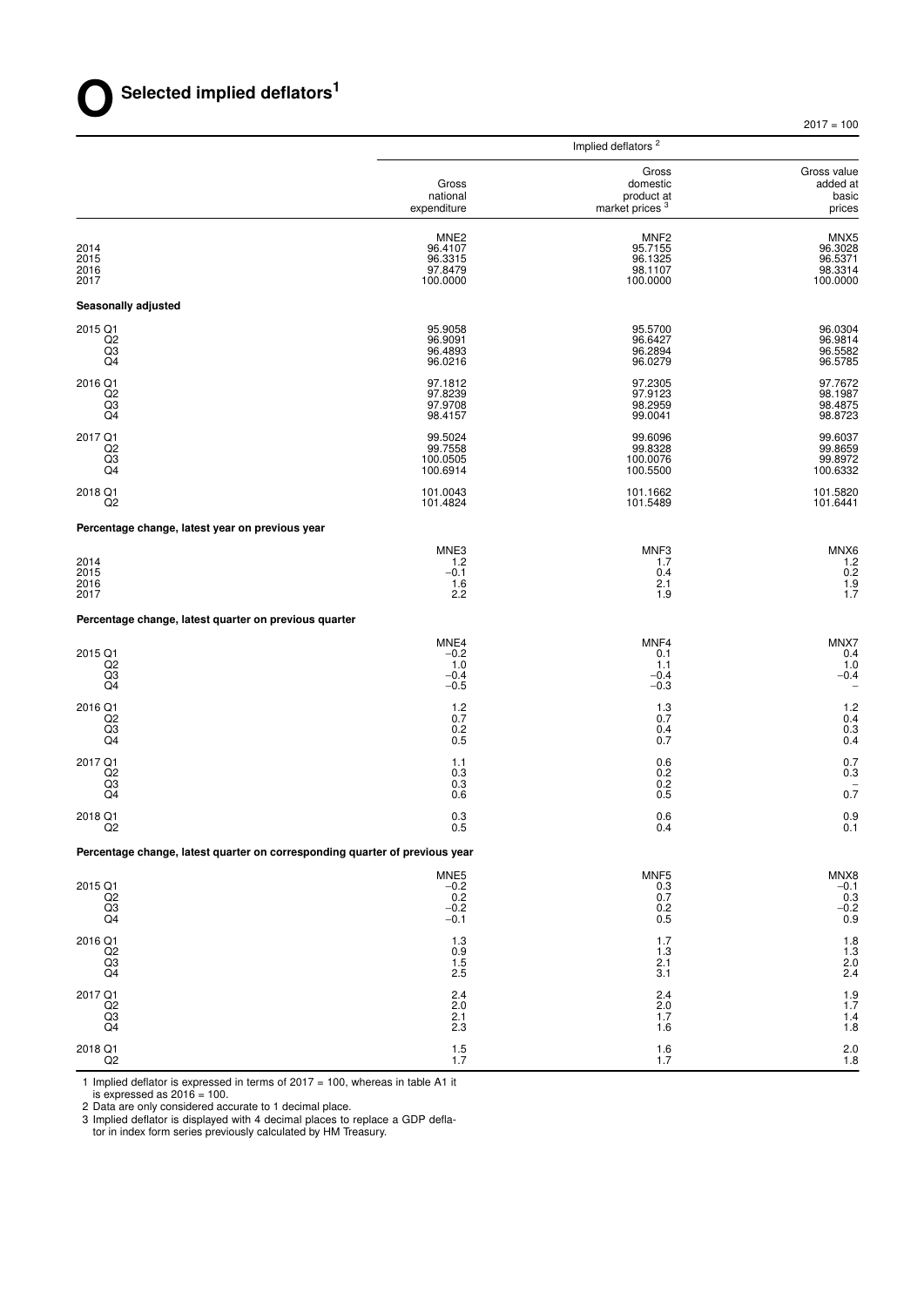# **P GDP Per Head<sup>1</sup>**

|                                                                                                                                                                                                                                                                                                                                                                                                                                                                                                             | UK resident                                                                 |                                                             | <b>Current Prices</b>                               | Chained volume measures (Reference year 2016)                            |                                                         |
|-------------------------------------------------------------------------------------------------------------------------------------------------------------------------------------------------------------------------------------------------------------------------------------------------------------------------------------------------------------------------------------------------------------------------------------------------------------------------------------------------------------|-----------------------------------------------------------------------------|-------------------------------------------------------------|-----------------------------------------------------|--------------------------------------------------------------------------|---------------------------------------------------------|
|                                                                                                                                                                                                                                                                                                                                                                                                                                                                                                             | population<br>mid-year estimates<br>(persons thousands) <sup>2</sup>        | Gross domestic product<br>at market prices <sup>3</sup>     | Gross domestic product<br>per head                  | Gross domestic product<br>at market prices <sup>3</sup>                  | Gross domestic product<br>per head                      |
| 2014<br>2015<br>2016<br>2017                                                                                                                                                                                                                                                                                                                                                                                                                                                                                | EBAQ<br>64 597<br>65 110<br>65 648<br>66 040                                | <b>YBHA</b><br>1844295<br>1895839<br>1 969 524<br>2 040 651 | <b>IHXT</b><br>28 551<br>29 117<br>30 001<br>30 900 | ABMI<br>1890493<br>1 934 903<br>1 969 524<br>2 002 140                   | <b>IHXW</b><br>29 266<br>29 717<br>30 001<br>30 317     |
| Seasonally adjusted                                                                                                                                                                                                                                                                                                                                                                                                                                                                                         |                                                                             |                                                             |                                                     |                                                                          |                                                         |
| 2015 Q1<br>$\overline{Q}2$<br>Q3<br>Q4                                                                                                                                                                                                                                                                                                                                                                                                                                                                      | 64 982<br>65 110<br>65 245<br>65 379                                        | 467 295<br>475 229<br>475 541<br>477 774                    | 7 1 9 1<br>7299<br>7 2 8 9<br>7 3 0 8               | 479 734<br>482 464<br>484 552<br>488 153                                 | 7 3 8 3<br>7410<br>7427<br>7467                         |
| 2016 Q1<br>Q <sub>2</sub><br>Q3<br>Q4                                                                                                                                                                                                                                                                                                                                                                                                                                                                       | 65 514<br>65 648<br>65 746<br>65 844                                        | 485 326<br>489 494<br>493 730<br>500 974                    | 7408<br>7456<br>7510<br>7608                        | 489 736<br>490 502<br>492 816<br>496 470                                 | 7475<br>7472<br>7496<br>7540                            |
| 2017 Q1<br>Q2<br>Q3<br>Q <sub>4</sub>                                                                                                                                                                                                                                                                                                                                                                                                                                                                       | 65 942<br>66 040<br>66 146<br>66 253                                        | 506 015<br>508 227<br>510 906<br>515 503                    | 7674<br>7696<br>7 7 2 4<br>7781                     | 498 417<br>499 477<br>501 232<br>503 014                                 | 7558<br>7563<br>7578<br>7592                            |
| 2018 Q1<br>Q <sub>2</sub>                                                                                                                                                                                                                                                                                                                                                                                                                                                                                   | 66 359<br>66 466                                                            | 519880<br>523 745                                           | 7834<br>7880                                        | 504 195<br>506 029                                                       | 7598<br>7613                                            |
|                                                                                                                                                                                                                                                                                                                                                                                                                                                                                                             | Percentage change, latest year on previous year                             |                                                             |                                                     |                                                                          |                                                         |
| 2014<br>2015<br>2016<br>2017                                                                                                                                                                                                                                                                                                                                                                                                                                                                                |                                                                             | <b>IHYM</b><br>4.7<br>2.8<br>3.9<br>3.6                     | N3Y3<br>3.9<br>2.0<br>3.0<br>3.0                    | <b>IHYP</b><br>2.9<br>$2.\overline{3}$<br>1.8<br>1.7                     | N3Y6<br>$\frac{2.2}{1.5}$<br>1.0<br>1.1                 |
|                                                                                                                                                                                                                                                                                                                                                                                                                                                                                                             | Percentage change, latest quarter on previous quarter                       |                                                             |                                                     |                                                                          |                                                         |
| 2015 Q1<br>$^{Q2}_{Q3}$<br>Q4                                                                                                                                                                                                                                                                                                                                                                                                                                                                               |                                                                             | <b>IHYN</b><br>0.5<br>1.7<br>0.1<br>0.5                     | <b>N3Y4</b><br>0.3<br>1.5<br>$-0.1$<br>0.3          | <b>IHYQ</b><br>0.4<br>0.6<br>0.4<br>0.7                                  | <b>N3Y7</b><br>0.3<br>0.4<br>0.2<br>0.5                 |
| 2016 Q1<br>Q <sub>2</sub><br>Q3<br>Q4                                                                                                                                                                                                                                                                                                                                                                                                                                                                       |                                                                             | 1.6<br>0.9<br>0.9<br>1.5                                    | 1.4<br>0.6<br>0.7<br>1.3                            | 0.3<br>0.2<br>0.5<br>0.7                                                 | 0.1<br>0.3<br>0.6                                       |
| 2017 Q1<br>Q2<br>Q3<br>Q4                                                                                                                                                                                                                                                                                                                                                                                                                                                                                   |                                                                             | 1.0<br>0.4<br>0.5<br>0.9                                    | 0.9<br>0.3<br>0.4<br>0.7                            | 0.4<br>0.2<br>0.4<br>0.4                                                 | 0.2<br>0.1<br>$0.2$<br>$0.2$                            |
| 2018 Q1<br>Q <sub>2</sub>                                                                                                                                                                                                                                                                                                                                                                                                                                                                                   |                                                                             | 0.8<br>0.7                                                  | 0.7<br>0.6                                          | 0.2<br>0.4                                                               | 0.1<br>0.2                                              |
|                                                                                                                                                                                                                                                                                                                                                                                                                                                                                                             | Percentage change, latest quarter on corresponding quarter of previous year |                                                             |                                                     |                                                                          |                                                         |
| 2015 Q1<br>$\begin{array}{c} \stackrel{\frown}{\phantom{}_{\smash{Q^2}}}\stackrel{\frown}{\phantom{}_{\smash{Q^2}}}\stackrel{\frown}{\phantom{}_{\smash{Q^2}}}\stackrel{\frown}{\phantom{}_{\smash{Q^2}}}\stackrel{\frown}{\phantom{}_{\smash{Q^2}}}\stackrel{\frown}{\phantom{}_{\smash{Q^2}}}\stackrel{\frown}{\phantom{}_{\smash{Q^2}}}\stackrel{\frown}{\phantom{}_{\smash{Q^2}}}\stackrel{\frown}{\phantom{}_{\smash{Q^2}}}\stackrel{\frown}{\phantom{}_{\smash{Q^2}}}\stackrel{\frown}{\phantom{}_{\$ |                                                                             | IHYO<br>3.0<br>3.2<br>2.3<br>2.8                            | <b>N3Y5</b><br>$\frac{2.1}{2.3}$<br>1.5<br>1.9      | $\begin{array}{c}\n\text{IHYR} \\ 2.7 \\ 2.4\n\end{array}$<br>2.1<br>2.2 | N3Y8<br>1.9<br>1.6<br>$\frac{1.3}{1.4}$                 |
| 2016 Q1<br>Q2<br>Q3<br>Q4                                                                                                                                                                                                                                                                                                                                                                                                                                                                                   |                                                                             | $\frac{3.9}{3.0}$<br>3.8<br>4.9                             | $\frac{3.0}{2.2}$<br>3.0<br>4.1                     | $^{2.1}_{1.7}$<br>1.7<br>1.7                                             | $\begin{array}{c} 1.2 \\ 0.8 \\ 0.9 \\ 1.0 \end{array}$ |
| 2017 Q1<br>$\frac{02}{03}$                                                                                                                                                                                                                                                                                                                                                                                                                                                                                  |                                                                             | 4.3<br>3.8<br>3.5<br>2.9                                    | 3.6<br>3.2<br>2.8<br>2.3                            | 1.8<br>$1.8$<br>1.7<br>1.3                                               | 1.1<br>1.2<br>1.1<br>0.7                                |
| 2018 Q1<br>Q <sub>2</sub>                                                                                                                                                                                                                                                                                                                                                                                                                                                                                   |                                                                             | 2.7<br>3.1                                                  | $^{2.1}_{2.4}$                                      | $\frac{1.2}{1.3}$                                                        | $0.5$<br>$0.7$                                          |

1 This data uses the latest population estimates with the exception of the latest year where populations projections are used. The quarterly data in this table does not sum to annuals (excluding GDP at market prices)

2 The UK resident population mid-year estimates used in this publication are published on 28 June 2018 3 GDP is presented in £ million; also published in table A2

£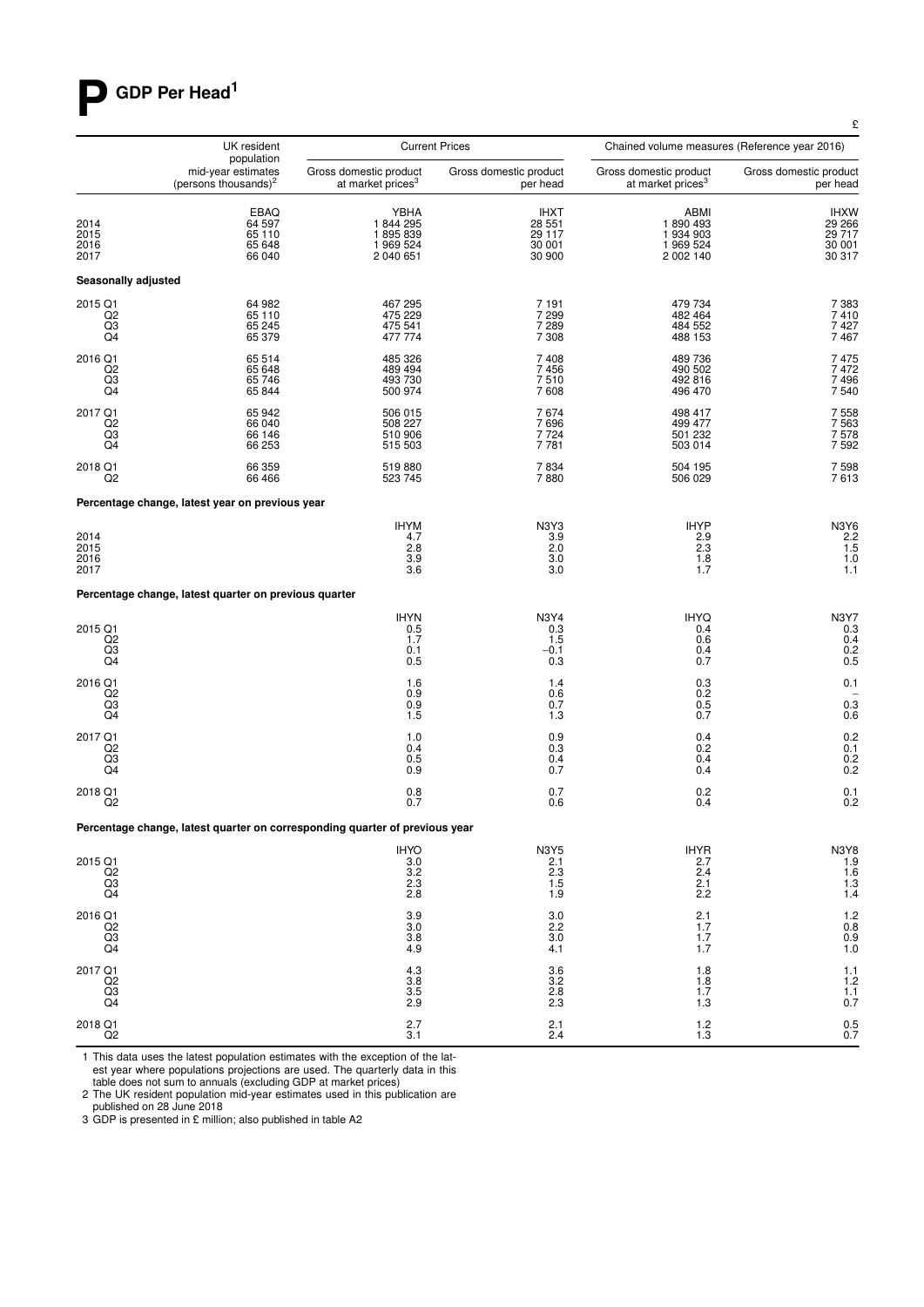# AA<sup>Annex A - Growth and contributions to growth - output components of GDP<sup>1,2</sup><br>Seasonally adjusted data</sup> **Chained Volume Measures**

|                                                   |                                                                           | Seasonally adjusted data                                                    |                                                                                            |                                                                       |                                                                                            |                                                                                                       |                                                                           |                                                          |                                               |                                                    |                                               | Reference year 2016                                                                     |
|---------------------------------------------------|---------------------------------------------------------------------------|-----------------------------------------------------------------------------|--------------------------------------------------------------------------------------------|-----------------------------------------------------------------------|--------------------------------------------------------------------------------------------|-------------------------------------------------------------------------------------------------------|---------------------------------------------------------------------------|----------------------------------------------------------|-----------------------------------------------|----------------------------------------------------|-----------------------------------------------|-----------------------------------------------------------------------------------------|
|                                                   | Agri-<br>culture,<br>forestry,<br>and<br>fishing                          | Total<br>Production                                                         | Mining &<br>quarrying<br>inc oil<br>& gas<br>extract                                       | Manu-<br>facturing                                                    | Electric,<br>gas,<br>steam &<br>air                                                        | Water<br>supply,<br>sewerage                                                                          | Constr<br>uction                                                          | Total<br>Services                                        | Distri-<br>bution,<br>hotels &<br>restaurants | Transport<br>storage<br>and<br>commu-<br>nications | <b>Business</b><br>services<br>and<br>finance | Govern-<br>ment and<br>other<br>services                                                |
|                                                   |                                                                           | Percentage change, latest year on previous year                             |                                                                                            |                                                                       |                                                                                            |                                                                                                       |                                                                           |                                                          |                                               |                                                    |                                               |                                                                                         |
| Growth<br>2015<br>2016<br>2017                    | L3BB<br>1.1<br>$-5.6$<br>2.9                                              | L3BG<br>1.2<br>1.0<br>1.8                                                   | L3BH<br>8.0<br>0.3<br>0.3                                                                  | L3BN<br>0.4<br>2.5                                                    | L3DM<br>1.0<br>2.1<br>$-1.7$                                                               | L3DQ<br>3.4<br>5.6<br>2.7                                                                             | L3DW<br>4.4<br>4.1<br>7.1                                                 | L3E2<br>2.7<br>$\begin{array}{c} 1.9 \\ 1.8 \end{array}$ | L3GP<br>4.5<br>3.8<br>2.1                     | KI8L<br>4.1<br>3.4<br>4.2                          | KI8N<br>2.6<br>$^{2.1}_{2.0}$                 | KI8P<br>0.9<br>0.2                                                                      |
| <b>Contributions to growth</b>                    |                                                                           |                                                                             |                                                                                            |                                                                       |                                                                                            |                                                                                                       |                                                                           |                                                          |                                               |                                                    |                                               |                                                                                         |
| 2015<br>2016<br>2017                              | ZZ3V<br>$\overline{\phantom{a}}$<br>$\bar{\phantom{a}}$                   | ZZ3W<br>0.2<br>0.1<br>0.3                                                   | ZZ3Y<br>0.1<br>$\qquad \qquad -$<br>$\overline{\phantom{0}}$                               | ZZ3X<br>$\overline{\phantom{0}}$<br>0.3                               | ZZ3Z<br>$\qquad \qquad -$<br>$\overline{\phantom{0}}$                                      | ZZ42<br>0.1                                                                                           | ZZ43<br>${}^{0.3}_{0.2}$<br>0.4                                           | ZZ44<br>2.1<br>1.5<br>1.4                                | ZZ45<br>0.6<br>0.5<br>0.3                     | ZZ46<br>0.4<br>0.4<br>0.4                          | ZZ47<br>${}^{0.9}_{0.7}$<br>0.7               | ZZ48<br>0.2<br>0.1                                                                      |
|                                                   |                                                                           | Percentage change, latest quarter on previous quarter                       |                                                                                            |                                                                       |                                                                                            |                                                                                                       |                                                                           |                                                          |                                               |                                                    |                                               |                                                                                         |
| Growth                                            |                                                                           |                                                                             |                                                                                            |                                                                       |                                                                                            |                                                                                                       |                                                                           |                                                          |                                               |                                                    |                                               |                                                                                         |
| 2015 Q4                                           | L3BB<br>$-1.7$                                                            | L3BG<br>$-0.6$                                                              | L3BH<br>$-2.0$                                                                             | L3BN<br>$-0.2$                                                        | L3DM<br>$-2.4$                                                                             | L3DQ<br>0.3                                                                                           | L3DW<br>1.5                                                               | L3E2<br>0.6                                              | L3GP<br>1.0                                   | KI8L<br>0.6                                        | KI8N<br>0.7                                   | KI8P<br>0.3                                                                             |
| 2016 Q1<br>Q <sub>2</sub><br>Q3<br>Q4             | $-3.7$<br>$-1.1$<br>$-0.2$<br>0.6                                         | 0.1<br>1.8<br>$-0.4$<br>0.6                                                 | $-1.9$<br>2.2<br>5.1<br>$-7.8$                                                             | $-0.1$<br>1.2<br>$-0.5$<br>1.3                                        | 2.1<br>4.6<br>$-3.9$<br>2.4                                                                | 1.8<br>2.8<br>0.1<br>0.6                                                                              | 0.3<br>1.7<br>1.1<br>2.9                                                  | 0.4<br>0.1<br>0.8<br>0.8                                 | 1.1<br>0.5<br>0.9<br>1.7                      | 0.4<br>0.2<br>2.9<br>1.8                           | 0.5<br>0.3<br>0.7<br>0.5                      | $-0.2$<br>$-0.4$<br>$-0.1$<br>0.1                                                       |
| 2017 Q1<br>Q2<br>Q3<br>Q4                         | $^{2.0}_{0.5}$<br>0.8<br>$-0.3$                                           | $\substack{0.3 \ 0.2}$<br>1.1<br>0.7                                        | $\begin{array}{c} 3.5 \\ 0.3 \end{array}$<br>2.1<br>$-4.8$                                 | $0.5 \\ 0.2$<br>1.0<br>1.4                                            | $-3.9$<br>0.5<br>2.2<br>$-0.1$                                                             | $^{2.2}_{-0.7}$<br>$-0.9$<br>1.2                                                                      | $\begin{array}{c} 3.2 \\ 0.4 \end{array}$<br>0.4<br>0.3                   | $\begin{array}{c} 0.3 \\ 0.3 \end{array}$<br>0.3<br>0.4  | $-0.3$<br>0.4<br>0.4<br>$-0.1$                | 0.1<br>0.9<br>0.5<br>1.4                           | $0.7 \\ 0.1$<br>0.5<br>0.5                    | 0.3<br>0.2<br>$-0.2$<br>$-0.2$                                                          |
| 2018 Q1<br>Q2                                     | $-1.5$                                                                    | 0.4<br>$-0.8$                                                               | 2.5<br>0.7                                                                                 | $-0.1$<br>$-0.9$                                                      | 1.4<br>$-2.7$                                                                              | 1.7<br>1.9                                                                                            | $-0.8$<br>0.9                                                             | 0.3<br>0.5                                               | 0.1<br>1.1                                    | 0.1<br>1.3                                         | 0.5<br>0.2                                    | 0.3<br>0.3                                                                              |
| <b>Contributions to growth</b>                    |                                                                           |                                                                             |                                                                                            |                                                                       |                                                                                            |                                                                                                       |                                                                           |                                                          |                                               |                                                    |                                               |                                                                                         |
| 2015 Q4                                           | ZZ2F                                                                      | ZZ2G<br>$-0.1$                                                              | ZZ2I                                                                                       | ZZ2H                                                                  | ZZ2J                                                                                       | ZZ2K<br>$\overline{\phantom{0}}$                                                                      | ZZ2L<br>0.1                                                               | ZZ2M<br>0.5                                              | ZZ2N<br>0.1                                   | ZZ <sub>20</sub><br>0.1                            | ZZ2P<br>0.2                                   | ZZ2Q<br>0.1                                                                             |
| 2016 Q1<br>Q2<br>Q3<br>Q4                         | $\qquad \qquad -$<br>$\overline{\phantom{0}}$<br>$\bar{\phantom{a}}$      | 0.3<br>$-0.1$<br>0.1                                                        | $\overline{\phantom{0}}$<br>$\overline{\phantom{a}}$<br>0.1<br>$-0.1$                      | $\overline{\phantom{0}}$<br>0.1<br>$-0.1$<br>0.1                      | $\overline{\phantom{a}}$<br>0.1<br>$-0.1$<br>$\overline{\phantom{0}}$                      | $\overline{\phantom{0}}$<br>$\qquad \qquad -$<br>$\overline{\phantom{0}}$<br>$\overline{\phantom{0}}$ | $\overline{\phantom{a}}$<br>0.1<br>0.1<br>0.2                             | 0.3<br>0.1<br>0.6<br>0.6                                 | 0.2<br>0.1<br>0.1<br>0.2                      | $\overline{\phantom{m}}$<br>0.3<br>0.2             | 0.2<br>0.1<br>0.2<br>0.2                      | $-0.1$<br>$-0.1$<br>-<br>$\overline{\phantom{0}}$                                       |
| 2017 Q1<br>Q <sub>2</sub><br>Q3<br>Q4             | $\overline{\phantom{0}}$<br>$\overline{\phantom{a}}$<br>$\qquad \qquad -$ | $\overline{a}$<br>$\overline{\phantom{a}}$<br>0.1<br>0.1                    | $\overline{\phantom{0}}$<br>$\overline{\phantom{a}}$<br>$\overline{\phantom{a}}$<br>$-0.1$ | $\overline{\phantom{0}}$<br>$\overline{\phantom{a}}$<br>0.1<br>0.1    | $-0.1$<br>$\overline{\phantom{m}}$<br>$\qquad \qquad -$<br>$\overline{\phantom{0}}$        | $\overline{\phantom{0}}$<br>$\overline{a}$<br>$\qquad \qquad -$<br>$\qquad \qquad -$                  | 0.2<br>$\qquad \qquad -$<br>$\qquad \qquad -$<br>$\overline{\phantom{0}}$ | 0.3<br>0.2<br>0.2<br>0.3                                 | $\overline{\phantom{0}}$<br>0.1<br>0.1        | $\overline{\phantom{0}}$<br>0.1<br>0.1<br>0.2      | 0.2<br>-<br>$0.2\,$<br>0.2                    | 0.1<br>$\overline{\phantom{0}}$<br>$\overline{\phantom{0}}$<br>$\overline{\phantom{0}}$ |
| 2018 Q1<br>Q2                                     | $\overline{\phantom{0}}$                                                  | 0.1<br>$-0.1$                                                               | $\overline{\phantom{0}}$<br>$\overline{\phantom{0}}$                                       | $-0.1$                                                                | $\qquad \qquad -$<br>$\overline{\phantom{0}}$                                              | $\qquad \qquad -$<br>$\overline{\phantom{0}}$                                                         | $-0.1$<br>0.1                                                             | 0.2<br>0.4                                               | 0.1                                           | 0.1                                                | 0.2<br>0.1                                    | 0.1<br>0.1                                                                              |
|                                                   |                                                                           | Percentage change, latest quarter on corresponding quarter of previous year |                                                                                            |                                                                       |                                                                                            |                                                                                                       |                                                                           |                                                          |                                               |                                                    |                                               |                                                                                         |
| Growth                                            |                                                                           |                                                                             |                                                                                            |                                                                       |                                                                                            |                                                                                                       |                                                                           |                                                          |                                               |                                                    |                                               |                                                                                         |
| 2015 Q4                                           | L3ZZ<br>$-2.6$                                                            | L426<br>0.3                                                                 | L427<br>7.6                                                                                | <b>L42D</b><br>$-1.1$                                                 | L44C<br>$-1.0$                                                                             | L44G<br>5.1                                                                                           | L44M<br>3.3                                                               | L44Q<br>2.0                                              | L47F<br>3.9                                   | KII <sub>2</sub><br>2.8                            | KIH9<br>2.0                                   | KIH <sub>8</sub><br>0.5                                                                 |
| 2016 Q1<br>Q <sub>2</sub><br>$_{\rm Q4}^{\rm Q3}$ | $-5.0$<br>$-6.8$<br>$-6.5$<br>$-4.3$                                      | $-0.1$<br>1.0<br>0.9<br>2.1                                                 | 3.3<br>$-2.5$<br>3.3<br>$-2.8$                                                             | $-1.1$<br>0.5<br>0.4<br>1.9                                           | $-1.4$<br>5.0<br>0.1<br>5.0                                                                | 6.8<br>5.4<br>5.1<br>5.3                                                                              | 2.5<br>3.0<br>4.7<br>6.1                                                  | 2.1<br>1.6<br>1.9<br>2.1                                 | 3.9<br>3.2<br>3.7<br>4.4                      | 2.6<br>1.8<br>4.0<br>5.3                           | 2.1<br>2.0<br>2.1<br>1.9                      | 0.8<br>$-0.1$<br>$-0.3$<br>$-0.5$                                                       |
| 2017 Q1<br>Q2<br>Q3<br>Q4                         | 1.4<br>3.0<br>4.1<br>3.1                                                  | 2.3<br>$0.\overline{6}$<br>2.1<br>2.3                                       | 2.5<br>0.5<br>$-2.3$<br>0.9                                                                | 2.5<br>$1.\overline{5}$<br>3.0<br>3.1                                 | $-1.2$<br>$-5.0$<br>1.1<br>$-1.4$                                                          | 5.8<br>2.2<br>$1.2$<br>1.8                                                                            | 9.2<br>7.8<br>7.0<br>4.4                                                  | 2.1<br>2.2<br>1.7<br>1.3                                 | 2.9<br>2.8<br>2.3<br>0.5                      | $5.0$<br>5.7<br>3.3<br>2.9                         | $^{2.2}_{2.0}$<br>1.9<br>1.9                  | 0.5<br>$0.4$<br>$0.1$                                                                   |
| 2018 Q1<br>Q2                                     | $-0.4$<br>$-1.0$                                                          | 2.4<br>1.4                                                                  | $-0.1$<br>0.3                                                                              | $\frac{2.5}{1.3}$                                                     | 4.1<br>0.8                                                                                 | 1.3<br>3.9                                                                                            | 0.3<br>0.8                                                                | $\frac{1.2}{1.5}$                                        | 0.9<br>1.5                                    | 2.9<br>3.4                                         | 1.6<br>1.7                                    | $0.1$<br>$0.2$                                                                          |
| <b>Contributions to growth</b>                    |                                                                           |                                                                             |                                                                                            |                                                                       |                                                                                            |                                                                                                       |                                                                           |                                                          |                                               |                                                    |                                               |                                                                                         |
| 2015 Q4                                           | ZZ36                                                                      | ZZ37                                                                        | ZZ39<br>0.1                                                                                | ZZ38<br>$-0.1$                                                        | ZZ3A                                                                                       | ZZ3B<br>0.1                                                                                           | ZZ3C<br>0.2                                                               | ZZ3D<br>1.6                                              | ZZ3E<br>0.5                                   | ZZ3F<br>0.3                                        | ZZ3G<br>0.7                                   | ZZ3H<br>0.1                                                                             |
| 2016 Q1<br>Q2<br>Q3<br>Q4                         | $\overline{\phantom{0}}$<br>$\qquad \qquad -$<br>$\overline{\phantom{a}}$ | $\overline{\phantom{a}}$<br>0.1<br>0.1<br>0.3                               | $\qquad \qquad -$<br>$\overline{\phantom{0}}$<br>$\overline{\phantom{0}}$<br>$\equiv$      | $-0.1$<br>$\overline{\phantom{a}}$<br>$\overline{\phantom{a}}$<br>0.2 | $\hspace{0.1mm}-\hspace{0.1mm}$<br>0.1<br>$\overline{\phantom{a}}$<br>0.1                  | 0.1<br>0.1<br>0.1<br>0.1                                                                              | 0.1<br>0.2<br>0.3<br>0.4                                                  | 1.7<br>$\begin{array}{c} 1.3 \\ 1.5 \\ 1.7 \end{array}$  | 0.5<br>0.4<br>0.5<br>0.6                      | 0.3<br>0.2<br>0.4<br>0.6                           | 0.7<br>0.7<br>0.7<br>0.6                      | 0.2<br>$-0.1$<br>$-0.1$                                                                 |
| 2017 Q1<br>Q2<br>$_{\rm Q4}^{\rm Q3}$             | $\overline{\phantom{0}}$<br>$\equiv$                                      | $0.3\,$<br>0.1<br>0.3<br>0.3                                                | $\qquad \qquad -$<br>$\qquad \qquad -$<br>$\overline{a}$<br>$\qquad \qquad -$              | 0.2<br>0.1<br>0.3<br>0.3                                              | $\overline{\phantom{a}}$<br>$-0.1$<br>$\overline{\phantom{0}}$<br>$\overline{\phantom{a}}$ | 0.1<br>$\qquad \qquad -$<br>$\qquad \qquad -$<br>$\overline{\phantom{0}}$                             | 0.5<br>0.5<br>0.4<br>0.3                                                  | 1.6<br>1.8<br>1.4<br>1.0                                 | 0.4<br>0.4<br>0.3<br>0.1                      | 0.5<br>0.6<br>0.4<br>0.3                           | 0.7<br>0.7<br>0.6<br>0.6                      | 0.1<br>0.1                                                                              |
| 2018 Q1<br>Q <sub>2</sub>                         |                                                                           | $\substack{0.3 \\ 0.2}$                                                     | $\overline{a}$                                                                             | 0.3<br>0.1                                                            | 0.1<br>$\overline{\phantom{a}}$                                                            |                                                                                                       | $\overline{\phantom{a}}$                                                  | $^{1.0}_{1.2}$                                           | 0.1<br>0.2                                    | 0.3<br>0.4                                         | 0.5<br>0.6                                    | 0.1                                                                                     |

1 Estimates are accurate to 1 decimal place 2 Contribution are to output gross value added and therefore may not sum to the percentage change in average GDP. More information on the difference between the 3 measures can be found in the Short Guide to National Accounts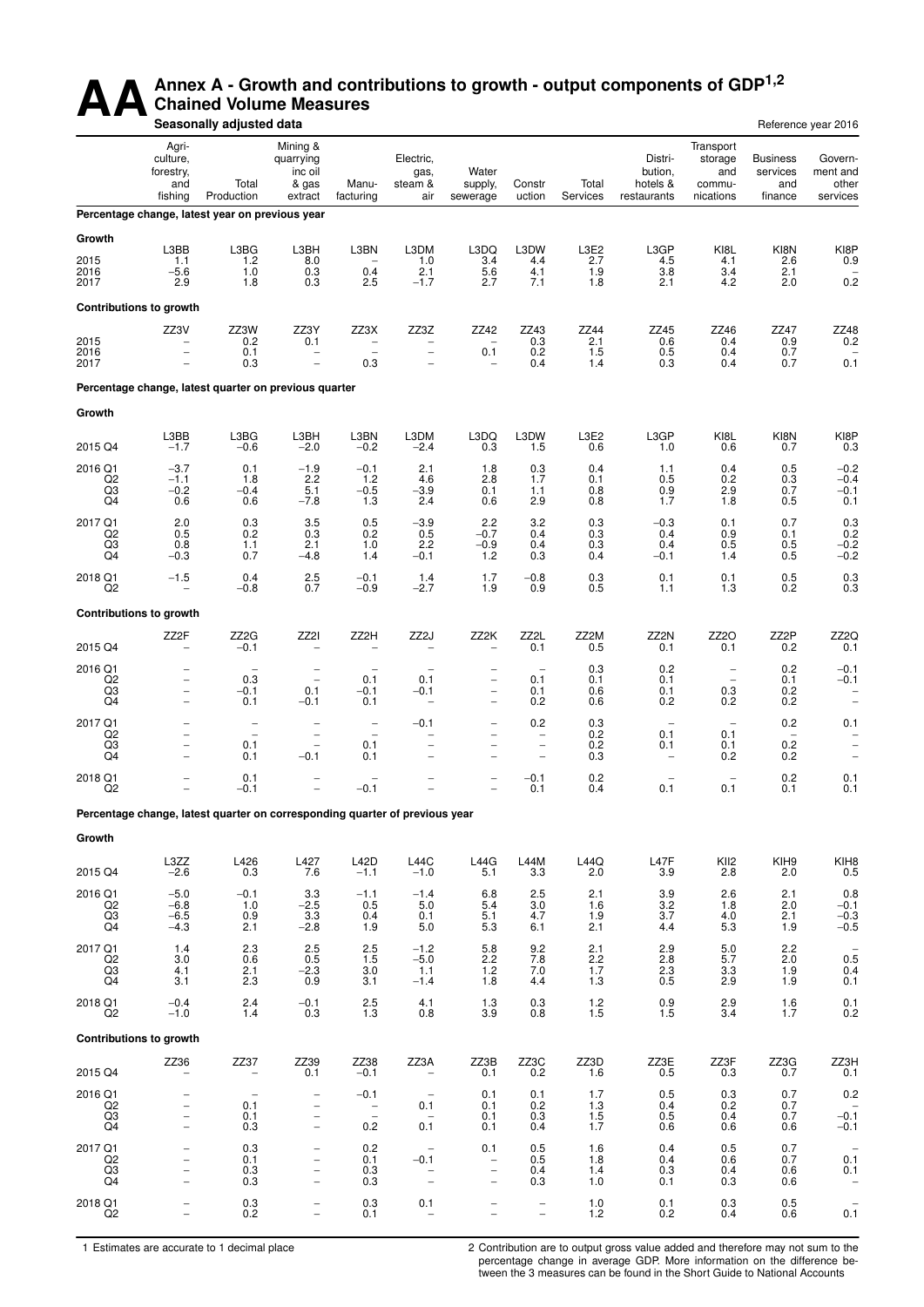#### **AB** Annex B - Growth and contributions to growth - expenditure components of GDP<sup>1,2</sup><br>Seasonally adjusted data **Chained Volume Measures Seasonally adjusted data Reference year 2016 Reference year 2016**

|                                                   |                                                                             | Final consumption expenditure                                   |                                                                |                                   |                                                   |                                                             |                                       |                                                  |                                                                                                         |
|---------------------------------------------------|-----------------------------------------------------------------------------|-----------------------------------------------------------------|----------------------------------------------------------------|-----------------------------------|---------------------------------------------------|-------------------------------------------------------------|---------------------------------------|--------------------------------------------------|---------------------------------------------------------------------------------------------------------|
|                                                   | House-<br>holds                                                             | Non-prof-<br>it<br>instit-<br>utions $3$                        | General<br>govern-<br>ment                                     | Gross capital<br>formation        | Gross fixed<br>capital<br>formation               | <b>Business</b><br>investme-<br>nt                          | Total<br>exports                      | less<br>Total<br>imports                         | Net trade                                                                                               |
|                                                   | Percentage change, latest year on previous year                             |                                                                 |                                                                |                                   |                                                   |                                                             |                                       |                                                  |                                                                                                         |
| Growth                                            |                                                                             |                                                                 |                                                                |                                   |                                                   |                                                             |                                       |                                                  |                                                                                                         |
| 2015<br>2016<br>2017                              | KGZ5<br>2.7<br>3.2<br>1.9                                                   | KH <sub>26</sub><br>$-0.3$<br>0.8<br>$-0.5$                     | KH <sub>2</sub><br>1.4<br>0.8<br>$-0.1$                        | ZZ6H<br>4.6<br>1.6<br>0.8         | KG7N<br>3.4<br>2.3<br>3.4                         | KG7M<br>3.7<br>$-0.2$<br>1.6                                | KH <sub>2U</sub><br>4.4<br>1.0<br>5.4 | KH3N<br>5.5<br>3.3<br>3.2                        |                                                                                                         |
| <b>Contributions to growth</b>                    |                                                                             |                                                                 |                                                                |                                   |                                                   |                                                             |                                       |                                                  |                                                                                                         |
| 2015<br>2016<br>2017                              | ZZ6M<br>1.7<br>2.0<br>1.2                                                   | ZZ6N<br>$\overline{\phantom{0}}$                                | ZZ6O<br>0.3<br>0.1                                             | ZZ6P<br>0.8<br>0.3<br>0.1         | ZZ6Q<br>0.6<br>0.4<br>0.6                         | ZZ6R<br>0.4<br>$\overline{\phantom{0}}$<br>0.2              | ZZ6S<br>1.3<br>0.3<br>1.5             | ZZ6T<br>1.6<br>0.9<br>1.0                        | $ZZ6U$<br>-0.4<br>-0.7<br>0.6                                                                           |
|                                                   | Percentage change, latest quarter on previous quarter                       |                                                                 |                                                                |                                   |                                                   |                                                             |                                       |                                                  |                                                                                                         |
| Growth                                            |                                                                             |                                                                 |                                                                |                                   |                                                   |                                                             |                                       |                                                  |                                                                                                         |
| 2015 Q4                                           | KGZ6<br>0.1                                                                 | <b>KH27</b><br>0.2                                              | KH <sub>2</sub> J<br>$-0.2$                                    | ZZ5H<br>5.7                       | KG7Q<br>1.8                                       | KG7P<br>2.3                                                 | KH <sub>2</sub> V<br>2.0              | KH <sub>3</sub> O<br>2.7                         |                                                                                                         |
| 2016 Q1<br>Q2<br>Q3<br>Q4                         | 1.1<br>0.8<br>1.2<br>$\overline{\phantom{a}}$                               | 0.4<br>0.7<br>$\overline{\phantom{0}}$<br>0.5                   | 0.4<br>$-0.1$<br>$\overline{\phantom{0}}$<br>$\qquad \qquad -$ | $-1.9$<br>$-2.5$<br>9.0<br>$-5.3$ | $\overline{\phantom{m}}$<br>1.6<br>1.5<br>$-0.6$  | $-1.7$<br>0.9<br>1.5<br>$-1.0$                              | $-0.9$<br>0.9<br>$-3.2$<br>6.6        | $-0.4$<br>0.6<br>3.1<br>0.2                      |                                                                                                         |
| 2017 Q1<br>Q2<br>Q3<br>Q4                         | 0.6<br>0.4<br>0.3<br>0.3                                                    | $-0.2$<br>$-0.7$<br>$-0.7$<br>0.1                               | $-0.5$<br>0.5<br>$-0.1$<br>0.4                                 | 1.3<br>$-0.4$<br>1.2<br>$-1.2$    | 1.1<br>1.6<br>0.4<br>0.8                          | $-0.2$<br>1.7<br>0.6<br>0.2                                 | 0.8<br>0.6<br>0.8<br>1.0              | 0.9<br>0.4<br>0.5<br>$-0.2$                      |                                                                                                         |
| 2018 Q1<br>Q2                                     | $\substack{0.2 \\ 0.3}$                                                     | $-0.3$<br>0.1                                                   | 0.4<br>0.4                                                     | $-0.2$<br>5.2                     | -1.3<br>0.8                                       | $-0.4$<br>0.5                                               | $-3.6$                                | $-0.2$<br>$-0.8$                                 |                                                                                                         |
| <b>Contributions to growth</b>                    |                                                                             |                                                                 |                                                                |                                   |                                                   |                                                             |                                       |                                                  |                                                                                                         |
| 2015 Q4                                           | ZZ5M                                                                        | ZZ5N                                                            | ZZ5O                                                           | ZZ5P<br>1.0                       | ZZ5Q<br>0.3                                       | ZZ5R<br>0.2                                                 | ZZ5S<br>0.6                           | ZZ5T<br>0.8                                      | ZZ5U<br>$-0.2$                                                                                          |
| 2016 Q1<br>Q2<br>Q3<br>$\overline{Q4}$            | 0.7<br>0.5<br>0.8<br>$\overline{\phantom{0}}$                               | $\overline{\phantom{0}}$<br>-<br>-<br>$\overline{\phantom{0}}$  | 0.1<br>-<br>$\overline{\phantom{0}}$<br>$\overline{a}$         | $-0.3$<br>$-0.4$<br>1.5<br>$-0.9$ | 0.3<br>0.2<br>$-0.1$                              | $-0.2$<br>0.1<br>0.1<br>$-0.1$                              | $-0.2$<br>0.3<br>$-0.9$<br>1.7        | $-0.1$<br>0.2<br>0.9<br>$\overline{\phantom{0}}$ | $-0.1$<br>0.1<br>$-1.8$<br>1.7                                                                          |
| 2017 Q1<br>Q2<br>Q3<br>Q4                         | 0.4<br>0.2<br>0.2<br>0.2                                                    | L.<br>$\overline{\phantom{0}}$<br>-<br>$\overline{\phantom{0}}$ | $-0.1$<br>0.1<br>0.1                                           | 0.2<br>$-0.1$<br>0.2<br>$-0.2$    | 0.2<br>0.3<br>0.1<br>0.1                          | $\overline{\phantom{m}}$<br>0.2<br>0.1<br>$\qquad \qquad -$ | ${}^{0.2}_{0.2}$<br>0.2<br>0.3        | 0.3<br>0.1<br>0.2<br>$-0.1$                      | $\overline{\phantom{0}}$<br>0.1<br>0.3                                                                  |
| 2018 Q1<br>Q2                                     | 0.2<br>0.2                                                                  |                                                                 | 0.1<br>0.1                                                     | 0.9                               | $-0.2$<br>0.1                                     | $\overline{a}$                                              | $-1.1$                                | $-0.1$<br>$-0.3$                                 | 0.1<br>$-0.8$                                                                                           |
| Growth                                            | Percentage change, latest quarter on corresponding quarter of previous year |                                                                 |                                                                |                                   |                                                   |                                                             |                                       |                                                  |                                                                                                         |
| 2015 Q4                                           | KGZ7<br>2.8                                                                 | <b>KH28</b><br>$-0.1$                                           | KH <sub>2</sub> K<br>1.8                                       | ZZ5Y<br>0.8                       | KG7T<br>2.5                                       | KG7S<br>2.9                                                 | KH <sub>2</sub> W<br>3.1              | KH3P<br>3.0                                      |                                                                                                         |
| 2016 Q1<br>Q <sub>2</sub><br>$_{\rm Q4}^{\rm Q3}$ | $\begin{array}{c} 3.3 \\ 3.3 \end{array}$<br>3.2<br>3.1                     | 0.2<br>0.4<br>$\frac{1.2}{1.5}$                                 | 1.7<br>0.7<br>$0.2\,$<br>0.4                                   | $-2.7$<br>0.5<br>10.2<br>$-1.2$   | 0.8<br>1.1<br>4.9<br>2.5                          | $-2.1$<br>$-1.1$<br>2.9<br>$-0.4$                           | 1.0<br>1.1<br>$-1.2$<br>3.3           | 0.4<br>3.2<br>6.1<br>3.5                         |                                                                                                         |
| 2017 Q1<br>$_{\rm Q3}^{\rm Q2}$<br>Q4             | 2.6<br>$^{2.2}_{1.3}$<br>1.5                                                | 0.9<br>$-0.4$<br>$-1.1$<br>$-1.5$                               | $-0.6$<br>$\overline{a}$<br>$-0.2$<br>0.2                      | 2.0<br>4.1<br>$-3.3$<br>0.8       | 3.6<br>3.6<br>2.6<br>4.0                          | $1.2$<br>2.0<br>1.1<br>2.3                                  | $5.0$<br>4.6<br>8.9<br>3.2            | 4.8<br>4.6<br>2.0<br>1.7                         |                                                                                                         |
| 2018 Q1<br>Q2                                     | 1.2<br>1.1                                                                  | $-1.6$<br>$-0.7$                                                | 1.2<br>1.1                                                     | $-0.8$<br>4.9                     | 1.5<br>0.7                                        | 2.0<br>0.8                                                  | 2.4<br>$-1.8$                         | 0.6<br>$-0.6$                                    |                                                                                                         |
| <b>Contributions to growth</b>                    |                                                                             |                                                                 |                                                                |                                   |                                                   |                                                             |                                       |                                                  |                                                                                                         |
| 2015 Q4                                           | ZZ65<br>1.7                                                                 | ZZ66                                                            | ZZ67<br>0.3                                                    | ZZ68<br>0.1                       | ZZ69<br>0.4                                       | ZZ6A<br>0.3                                                 | ZZ6B<br>0.9                           | ZZ6C<br>0.9                                      | $\substack{\text{ZZ6D}\ -0.1}$                                                                          |
| 2016 Q1<br>Q2<br>$_{\rm Q4}^{\rm Q3}$             | 2.1<br>2.0<br>2.0<br>2.0                                                    |                                                                 | 0.3<br>0.1<br>0.1                                              | $-0.5$<br>0.1<br>1.7<br>$-0.2$    | 0.1<br>0.2<br>0.8<br>0.4                          | $-0.2$<br>$-0.1$<br>0.3<br>$\overline{\phantom{a}}$         | 0.3<br>0.3<br>$-0.3$<br>0.9           | 0.1<br>0.9<br>1.7<br>1.0                         | $0.1 - 0.6$<br>$-2.1$<br>$-0.1$                                                                         |
| 2017 Q1<br>Q2<br>$_{\rm Q4}^{\rm Q3}$             | 1.6<br>1.4<br>0.8<br>1.0                                                    |                                                                 | $-0.1$<br>$\bar{a}$                                            | 0.3<br>0.7<br>$-0.6$<br>0.1       | 0.6<br>0.6<br>0.4<br>0.7                          | 0.1<br>0.2<br>0.1<br>0.2                                    | 1.4<br>1.3<br>2.4<br>0.9              | 1.4<br>1.4<br>0.6<br>0.5                         | $\overline{\phantom{0}}$<br>$\overline{\phantom{m}}$<br>$\!\!\!\begin{array}{c} 1.8 \\ 0.4 \end{array}$ |
| 2018 Q1<br>Q2                                     | $\begin{array}{c} 0.7 \\ 0.7 \end{array}$                                   | -                                                               | $_{0.2}^{0.2}$                                                 | $-0.1$<br>0.8                     | $\begin{smallmatrix} 0.3 \ 0.1 \end{smallmatrix}$ | $_{0.2}^{0.2}$                                              | 0.7<br>$-0.5$                         | $0.2 - 0.2$                                      | $0.5 - 0.3$                                                                                             |

1 Estimates are accurate to 1 decimal place 2 This table does not include the contribution from the statistical discrepancy and components may not sum to the percentage change in average GDP. Chained volume measure data for this component are available in table C2 3 Non-profit institutions serving households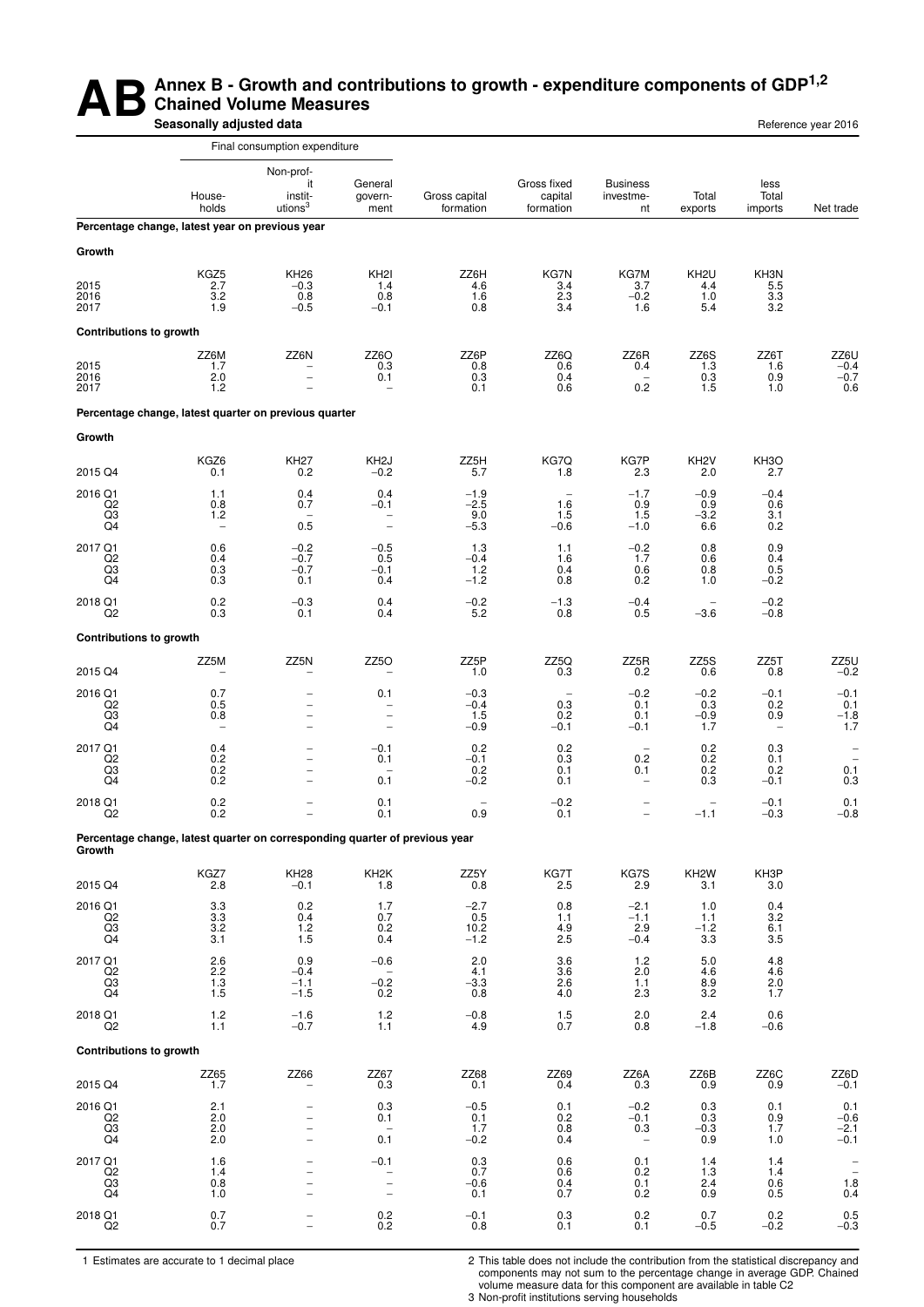#### AC<sup>Annex C - Growth and contributions to growth - income components of GDP<sup>1,2</sup><br>Seasonally adjusted data</sup> **Current Prices Seasonally adjusted data**

Compen-<br>
Gross operating Taxes on products<br>
Surplus of Surplus of Aproduction<br>
Compensation of Surplus of Aproduction sation of surplus of the income of the sation of the sation of the surplus of the corporations<sup>3</sup> Other income of the surpluse of the surplus of the surplus of the surplus of the surplus of the surplus of the surplus of th

less subsidies

| Percentage change, latest year on previous year       |                                               |                                   |                                                  |                                                                |
|-------------------------------------------------------|-----------------------------------------------|-----------------------------------|--------------------------------------------------|----------------------------------------------------------------|
| Growth                                                |                                               |                                   |                                                  |                                                                |
| 2015<br>2016<br>2017                                  | KGI3<br>$3.\overline{2}$<br>$\frac{3.8}{4.1}$ | KH4V<br>$-0.1$<br>4.5<br>3.0      | KH6T<br>5.6<br>$3.4\,$<br>1.1                    | KH65<br>2.8<br>4.0<br>2.8                                      |
| Contributions to growth                               |                                               |                                   |                                                  |                                                                |
| 2015<br>2016<br>2017                                  | ZZ7H<br>1.5<br>1.8<br>2.0                     | ZZ7I<br>$^{1.0}_{0.7}$            | ZZ7J<br>0.9<br>0.6<br>0.2                        | ZZ7K<br>$\begin{matrix} 0.3 \\ 0.5 \\ 0.5 \\ 0.3 \end{matrix}$ |
| Percentage change, latest quarter on previous quarter |                                               |                                   |                                                  |                                                                |
| Growth                                                |                                               |                                   |                                                  |                                                                |
| 2015 Q4                                               | KGI4<br>0.4                                   | KH4W<br>0.7                       | KH6U<br>0.6                                      | KH <sub>66</sub><br>0.1                                        |
| 2016 Q1<br>Q2<br>Q3<br>Q4                             | $-0.8$<br>$3.0$<br>$1.9$<br>$-0.2$            | 8.6<br>$-4.5$<br>$-0.4$<br>6.2    | 0.3<br>1.5<br>$-0.1$<br>$-0.2$                   | 0.8<br>$\frac{1.3}{0.1}$<br>2.2                                |
| 2017 Q1<br>Q2<br>Q3<br>Q4                             | 0.9<br>1.1<br>$0.9$<br>1.1                    | 1.9<br>$-2.4$<br>$^{-1.1}_{-1.3}$ | $\begin{array}{c} 0.7 \\ 0.3 \\ 0.7 \end{array}$ | $-0.9$<br>$\frac{1.5}{1.4}$<br>-0.9                            |
| 2018 Q1<br>Q <sub>2</sub>                             | 1.1<br>0.6                                    | $1.5 - 1.3$                       | $^{1.4}_{1.2}$                                   | $-2.3$<br>4.4                                                  |

**Contributions to growth**

| 2015 Q4        | ZZ6Z<br>0.2 | <b>ZZ72</b><br>0.1 | ZZ73<br>0.1 | ZZ74<br>٠ |
|----------------|-------------|--------------------|-------------|-----------|
|                |             |                    |             |           |
| 2016 Q1        | $-0.4$      | 1.8                |             | 0.1       |
| Q2             | 5.،         | $-1.$              | 0.3         | 0.2       |
| Q3             | 1.0         | $-0.$              |             |           |
| Q <sub>4</sub> | $-0.1$      | 1.4                |             | 0.3       |
| 2017 Q1        | 0.4         | 0.4                |             | $-0.1$    |
| Q <sub>2</sub> | 0.5         | $-0.5$             | 0.1         | 0.2       |
| Q3             | 0.4         | $-0.2$             | 0.1         | 0.2       |
| Q4             | 0.5         | 0.3                | 0.1         | $-0.1$    |
|                |             |                    |             |           |

Percentage change, latest quarter on corresponding quarter of previous year **Growth**

| 2015 Q4                                                                                                                                | KGI5<br>3.4                                | KH4X<br>$-1.2$                     | KH6V<br>6.1                                             | KH67<br>2.9                                              |
|----------------------------------------------------------------------------------------------------------------------------------------|--------------------------------------------|------------------------------------|---------------------------------------------------------|----------------------------------------------------------|
| 2016 Q1<br>Q2<br>Q3<br>Q4                                                                                                              | $2.2$<br>$4.2$<br>$4.6$<br>$4.0$           | 5.7<br>$-1.2$<br>$\frac{3.9}{9.7}$ | 5.2<br>4.6<br>$^{2.4}_{1.5}$                            | $5.4$<br>$3.9$<br>$2.4$<br>$4.6$                         |
| 2017 Q1<br>$\begin{array}{c} \stackrel{\frown}{\text{Q2}} \\ \stackrel{\frown}{\text{Q3}} \\ \stackrel{\frown}{\text{Q4}} \end{array}$ | 5.8<br>3.8<br>2.7<br>4.1                   | $3.0$<br>5.2<br>4.5<br>-0.3        | 1.2<br>0.4<br>0.8<br>1.8                                | $2.8$<br>$3.0$<br>$4.3$<br>$1.1$                         |
| 2018 Q1<br>Q2                                                                                                                          | $\frac{4.3}{3.8}$                          | $-0.7$<br>$0.4\,$                  | $\frac{3.2}{3.7}$                                       | $^{-0.3}_{2.5}$                                          |
| <b>Contributions to growth</b>                                                                                                         |                                            |                                    |                                                         |                                                          |
| 2015 Q4                                                                                                                                | $\begin{array}{c} 77.7 \\ 7.7 \end{array}$ | $ZZ7A$<br>$-0.3$                   | ZZ7B<br>1.0                                             | $\begin{array}{c} \text{ZZ7C} \\ \text{0.4} \end{array}$ |
| 2016 Q1<br>Q2<br>Q3<br>Q4                                                                                                              | 1.1<br>$2.0$<br>$2.3$<br>$2.0$             | 1.3<br>$-0.3$<br>0.8<br>2.1        | $\begin{array}{c} 0.9 \\ 0.8 \end{array}$<br>0.4<br>0.3 | $0.6$<br>$0.5$<br>$0.3$<br>$0.6$                         |
| 2017 Q1<br>$\begin{array}{c} \stackrel{\frown}{\text{Q2}} \\ \stackrel{\frown}{\text{Q3}} \\ \stackrel{\frown}{\text{Q4}} \end{array}$ | 2.8<br>$\frac{1.9}{1.4}$<br>2.0            | 0.7<br>1.1<br>$1.0 -0.1$           | 0.2<br>$0.1$<br>$0.1$<br>0.3                            | $\begin{array}{c} 0.3 \\ 0.4 \\ 0.5 \\ 0.1 \end{array}$  |
| 2018 Q1<br>Q2                                                                                                                          | $^{2.1}_{1.9}$                             | $^{-0.2}_{0.1}$                    | $\begin{array}{c} 0.5 \\ 0.6 \end{array}$               | -<br>0.3                                                 |

 $2018$  Q1 0.3 0.2  $-0.3$  0.3 0.2 0.3  $-0.3$  $\overline{Q}2$  0.3  $\overline{Q}2$  0.2 0.5

1 Estimates are accurate to 1 decimal place

2 This table does not include the contribution from the statistical discrepancy and components may not sum to the percentage change in average GDP. Current price data for this component are available in table D

3 Includes the operating surplus of financial corporations, private non-financial corporations and public corporations

4 Includes mixed income and the operating surplus of the non-corporate sector